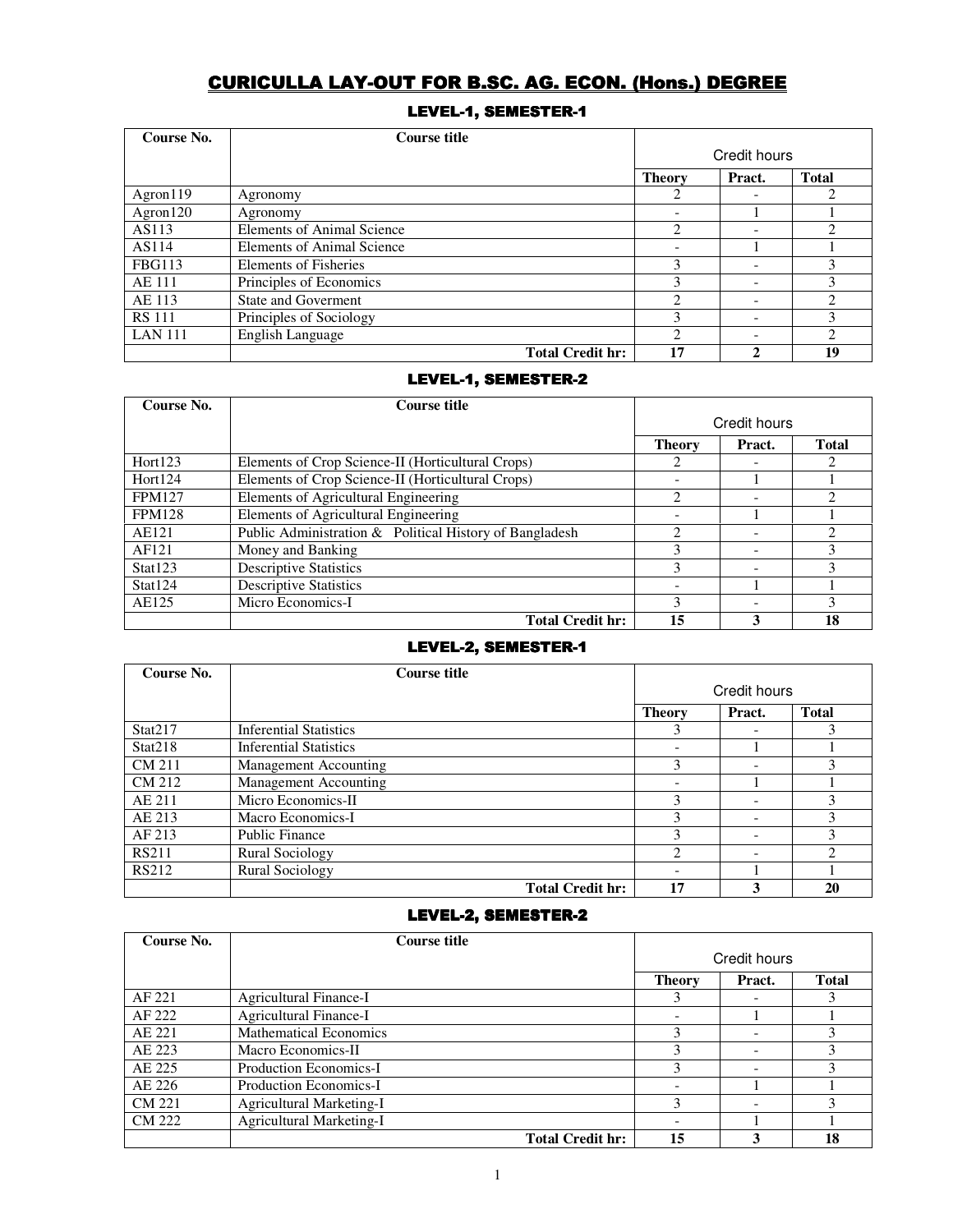# LEVEL-3, SEMESTER-1

| Course No.      | <b>Course title</b>            |                          |                          |              |
|-----------------|--------------------------------|--------------------------|--------------------------|--------------|
|                 |                                | Credit hours             |                          |              |
|                 |                                | <b>Theory</b>            | Pract.                   | <b>Total</b> |
| AF 311          | <b>International Economics</b> |                          |                          |              |
| CM 311          | Principles of Cooperation      | 2                        | $\overline{\phantom{0}}$ | 2            |
| CM 312          | Principles of Cooperation      |                          |                          |              |
| AE 311          | Farm Management-I              | 3                        | $\overline{\phantom{0}}$ |              |
| AE 312          | Farm Management-I              |                          |                          |              |
| <b>Stat 311</b> | Regression Analysis            | 3                        |                          |              |
| <b>Stat 312</b> | <b>Regression Analysis</b>     | $\overline{\phantom{0}}$ |                          |              |
| CM 313          | <b>Agricultural Prices-I</b>   | 3                        |                          |              |
| CM 314          | <b>Agricultural Prices-I</b>   |                          |                          |              |
|                 | <b>Total Credit hr:</b>        | 14                       |                          | 18           |

# LEVEL-3, SEMESTER-2

| Course No.    | <b>Course title</b>                     |               |        |              |
|---------------|-----------------------------------------|---------------|--------|--------------|
|               |                                         | Credit hours  |        |              |
|               |                                         | <b>Theory</b> | Pract. | <b>Total</b> |
| <b>CSM391</b> | Computer Applications in Social Science |               |        |              |
| <b>CSM392</b> | Computer Applications in Social Science |               | 2      |              |
| AgExt323      | <b>Agricultural Extension</b>           | 3             |        |              |
| CM 321        | Rural Development and Institutions      |               |        |              |
| CM 322        | Rural Development and Institutions      |               |        |              |
| AF 321        | Agricultural Policy and Planning        | 3             |        |              |
| AE 323        | Economy of Bangladesh                   | 3             |        | 3            |
| CM323         | Agricultural Marketing-II               | 3             |        |              |
|               | <b>Total Credit hr:</b>                 | 16            |        |              |

## LEVEL-4, SEMESTER-1

| Course No.       | <b>Course title</b>                             |                |        |                |
|------------------|-------------------------------------------------|----------------|--------|----------------|
|                  |                                                 | Credit hours   |        |                |
|                  |                                                 | <b>Theory</b>  | Pract. | <b>Total</b>   |
| AF 411           | <b>Land Resource Economics</b>                  | 3              |        | 3              |
| AF 412           | Land Resource Economics                         |                |        |                |
| CM 411           | Agribusiness Management-1                       | 3              |        | 3              |
| CM 412           | <b>Agribusiness Management-1</b>                | ۰              |        |                |
| AE 411           | Economic Growth and Development                 | 3              |        | 3              |
| AE413            | Production Economics II                         | $\overline{2}$ |        | 2              |
| AE414            | Production Economics II                         |                |        |                |
| Stat411/Stat 413 | <b>Economic Statistics/Econometrics</b>         | $\mathfrak{D}$ |        | $\mathfrak{D}$ |
| Stat412/Stat 414 | <b>Economic Statistics/Econometrics</b>         |                |        |                |
|                  | Electives                                       | 3              |        | 3              |
|                  | <b>Total Credit hr:</b>                         | 16             | 4      | 20             |
|                  | Elective courses for level (Year) 4, Semester 1 |                |        |                |
| CM 413           | <b>Agricultural Prices-II</b>                   | $\mathcal{F}$  |        |                |
| AF 413           | Agricultural Finance-II                         | 3              |        |                |
| CM 415           | <b>Livestock Marketing</b>                      | 3              |        |                |
| <b>RS</b> 411    | Social Structure of Bangladesh                  | 3              |        |                |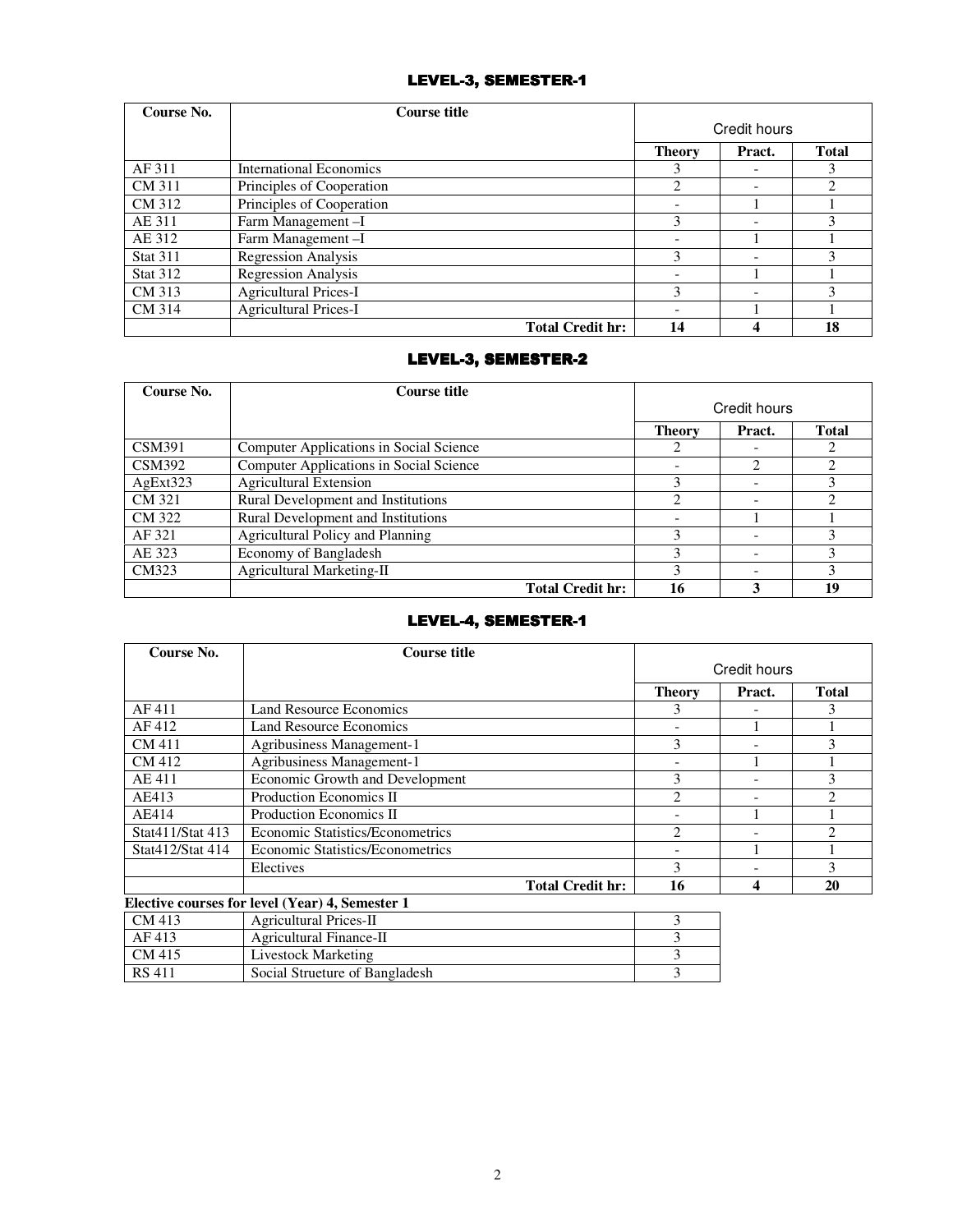## LEVEL-4, SEMESTER-2

| Course No. | <b>Course title</b>                        |               |              |              |
|------------|--------------------------------------------|---------------|--------------|--------------|
|            |                                            |               | Credit hours |              |
|            |                                            | <b>Theory</b> | Pract.       | <b>Total</b> |
| AE 421     | <b>Environmental Economics</b>             |               |              |              |
| AF 421     | <b>Financial Management</b>                |               |              |              |
| CM 421     | Research Methods in Agricultural Economics |               |              |              |
| CM 422     | Research Methods in Agricultural Economics |               | 2            |              |
| AE423      | Farm Management II                         | 3             |              |              |
| AE424      | Farm Management II                         |               |              |              |
|            | Electives                                  |               |              |              |
|            | <b>Total Credit hr:</b>                    | 15            |              | 18           |

## **Elective courses for level (Year) 4, Semester 2**

| CM 423 | Agribusiness Management-II          |  |
|--------|-------------------------------------|--|
| AF 423 | Local Level Planning and Evaluation |  |
| AF 425 | Micro Credit                        |  |

**Total Credit hours: Theory + Practical = (125+25)=150**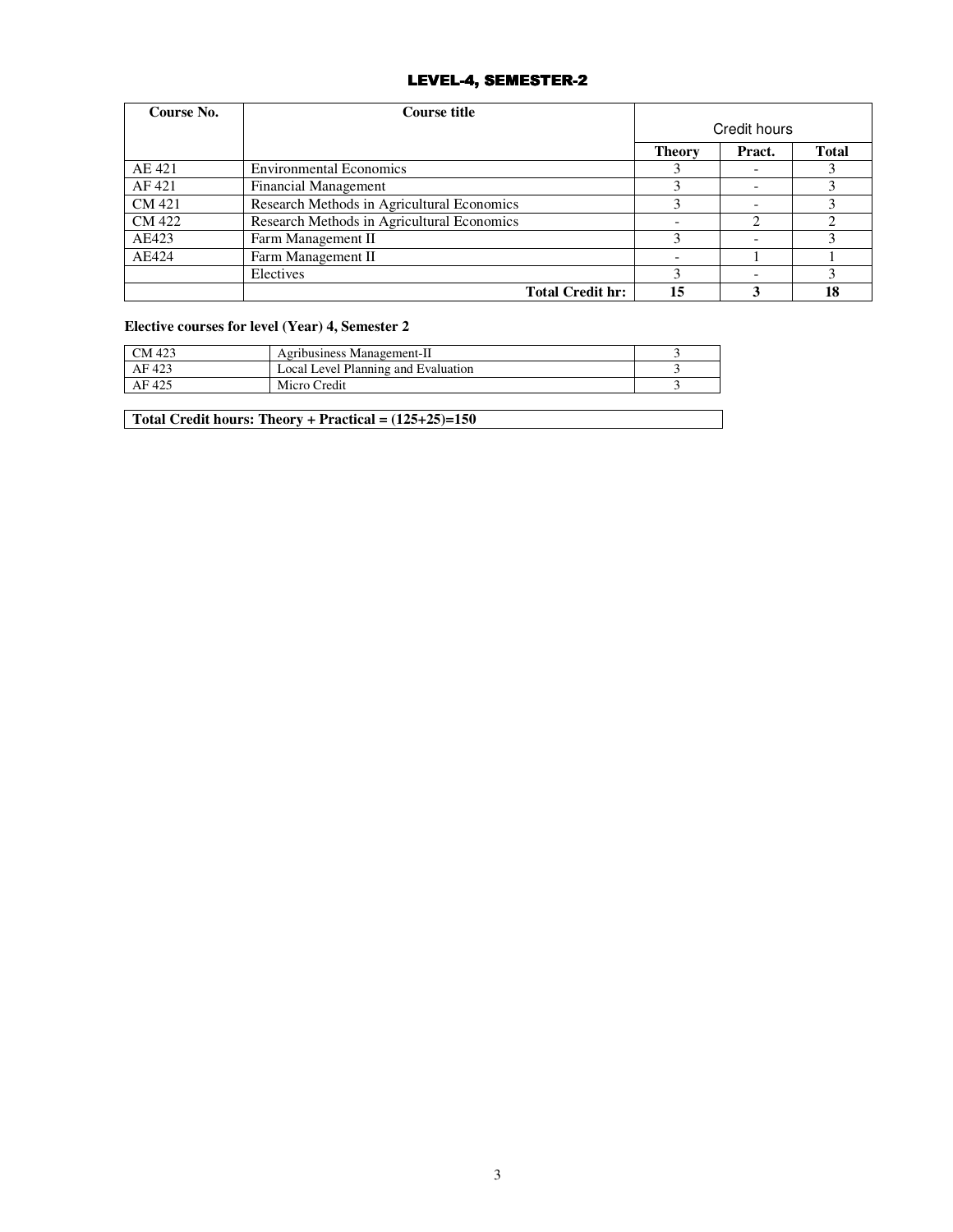# SYLLABUS FOR B.SC. AG. ECON. (Hons.) DEGREE

# Level-1, Semester-1

# DEPARTMENT OF AGRONOMY

# **Course Title: Agronomy**

# **Course No. Agron119 2 Credit 2 Credit 2 Credit 2 Credit**

**Introduction to Agronomy**: Definition and scope of Agronomy. Relationship of Agronomy with other branches of Agriculture.

**Crops and cropping System:** Agronomic classification of crops . Distribution of crops in relation to season, soil land topography and agro-ecological zones in Bangladesh. Concept of cropping systems; Different forms of sequential and intercrossing systems.

**Crop Nutrition:** Nutrient elements, their source and forms of absorption. Concepts and importance of balanced fertilization. Laws of fertilizer application. factors affecting does of fertilizer application. **Tillage:** Concept, objectives and classification. Effect of tillage on soil characteristics and crop productivity. Implements used in different tillage operations.

**Seed and Seeding:** Definition and classification of seed. Attributes of seed quality. Importance of quality seed in crop production. Methods of seeding practices. Seed rate-concept, factors affecting seed rate.

**Intercultural Operations:** Weeding mulching and thinning, irrigation and drainage their objectives, methods advantages and disadvantages,

**Production Technology of Crops:** Origin and distribution botanical description climate and soil requirements variety selection cultivation practices and post harvest operations of the following crops rice, wheat, maize, sugarcane, jute, tea tobacco, mustard, groundnut, soybean and lentil. **Mechanization of Agriculture:** Present status, problems and prospects of mechanization of

agriculture in Bangladesh.

#### **REFERENCES:**

De, G. C. 1995. Fundamental of Agronomy. Oxford & IBH Publishing Co. Pvt. Ltd.

Kipps, M. S. 1978. Production of Field crops. Tata McGraW Hill Pub. Co. Ltd. New Delhi. 790p.

Martin, J.H. Leonard, W. H. and Stamp, D. L 1976. Principles of Field Crop Production  $3<sup>rd</sup>$  Education, Mcmillan Pub.Co. Inc. New York.

Mavi, H. S. 1974, Information to Agro-meteorology. Oxford & IBH Publishing Co. Pvt. Ltd. New Delhi.

Morachan, Y.B 1993. Crop Production and Management. 2<sup>nd</sup> Edition (Reprint). Oxford & IBH Publishing Co. Pvt. Ltd. New Delhi Bombay, Calcutta, 294p.

Singh, C, 1991, Modern techniques of Raising Field crops. Oxford & IBH Publishing Co. Pvt. Ltd. New Delhi. Singh, S.S. 1996. Principles and Practices of Agronomy 3<sup>rd</sup> Edition (Reprint). Kalyani Publishers, New Delhi.

## **Course Title: Agronomy**

# **Course No. Agron120 1 Credit 1 Credit 1 Credit**

Identification and study of farm implements.

Identification and study of crops.

Identification and study weeds.

Identification and study of seed.

Identification and study of fertilizer and manures.

Comparative study on economic efficiency of country plough, moldboard plough, power tiller and tractor plough.

Practising ploughing and to determine efficiency of plough.

Practising weeding thinning and gap filling.

Practising mulching operations.

Conducting crop cutting experiment and calculation of expected yield of crops.

Study of production cost of rice, wheat, maize, sugarcane, jute, mustard, groundnut, soybean and lentil.

Preparation of a crop calendar.

Study of the effect of plant nutrient/irrigation/plant density on the performance of a crop-rice/wheat/mustard/ soybean/ jute grown in students plots.

#### **REFERENCES:**

De, G. C. 1995. Fundamental of Agronomy. Oxford & IBH Publishing Co. Pvt. Ltd.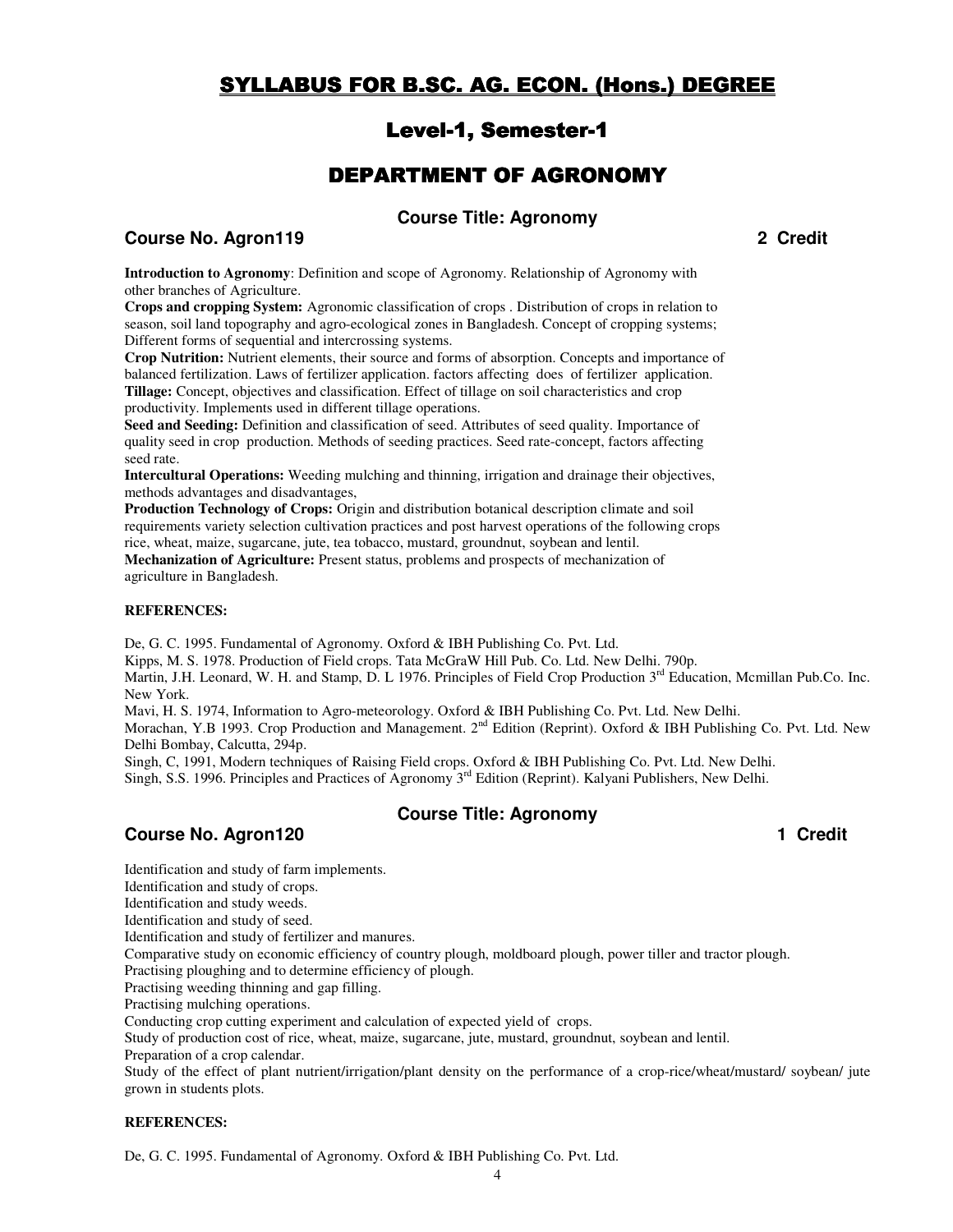Kipps, M. S. 1978. Production of Field crops. Tata McGraW Hill Pub. Co. Ltd. New Delhi. 790p.

Martin, J.H. Leonard, W. H. and Stamp, D. L 1976. Principles of Field Crop Production 3<sup>rd</sup> Education, Mcmillan Pub.Co. Inc. New York.

Mavi, H. S. 1974, Information to Agro-meteorology. Oxford & IBH Publishing Co. Pvt. Ltd. New Delhi.

Morachan, Y.B 1993. Crop Production and Management. 2<sup>nd</sup> Edition (Reprint). Oxford & IBH Publishing Co. Pvt. Ltd. New Delhi Bombay, Calcutta, 294p.

Singh, C, 1991, Modern techniques of Raising Field crops. Oxford & IBH Publishing Co. Pvt. Ltd. New Delhi. Singh, S.S. 1996. Principles and Practices of Agronomy 3<sup>rd</sup> Edition (Reprint). Kalyani Publishers, New Delhi.

# DEPARTMENT OF ANIMAL SCIENCE

## **Course Title: Elements of Animal Science**

**Course No. AS113 2 Credit** 

**Introduction :** concept, terminology of livestock and poultry.

Population of livestock and poultry and their role in the economy and in the farming system of Bangladesh.

**Livestock feeds and feeding :** Feed nutrients and their function in the animal body. Classification of feeds. Feeding value of common concentrates, fodder's, crop residues and agri-industrial by products. requisites of good quality ration for livestock.

**Breeds of livestock :** cattle, buffalo, sheep, goat and poultry.

Judging of livestock: Cattle, sheep and goat.

Housing of livestock : Selection of site for livestock farm, types of houses and their specification, existing system of housing livestock in Bangladesh.

Principles of livestock and poultry breeding.

Economic impact of animal diseases on livestock and poultry production.

#### **REFERENCES:**

Banerjee, G.C. 1982. A text book of Animal Husbandry 5<sup>th</sup> ed. Oxford and IBH Pub. Co., New Delhi.

Cole, H.H. 1962. Introduction to livestock production. W.H Freeman and co. San francisco.

Miller, W.C. and Roberton, D.S. 1959. Practical Animal Husbandry.  $7<sup>th</sup>$  ed. Ohver and Boyd. London.

Gillespie, J.R. 1983. Modern Livestock and Poultry Production, 2<sup>nd</sup> Ed. Delmar Publishers inc. USA.

Hossain, M.M. and Akhter. S. 1999. Practical Animal Science, Department of Animal Science, BAU, Mymensingh, Bangladesh.

#### **Course Title: Elements of Animal Science**

## **Course No. AS114 1** Credit **1** Credit **1** Credit **1** Credit **1** Credit **1** Credit **1** Credit **1** Credit **1** Credit **1**

Approaching and handling of livestock and poultry. Identification of different body parts of livestock and poultry. Identification of different breeds of cattle, buffalo and poultry. Judging of livestock for draft and milk purpose. Identification of different types of feeds and preparation of feeds for livestock. Demonstration of different types of house for livestock and poultry. Record keeping of dairy and poultry farm.

#### **REFERENCES:**

Banerjee, G.C. 1982. A text book of Animal Husbandry  $5<sup>th</sup>$  ed. Oxford and IBH Pub. Co., New Delhi.

Cole, H.H. 1962. Introduction to livestock production. W.H Freeman and co. San francisco.

Miller, W.C. and Roberton, D.S. 1959. Practical Animal Husbandry. 7<sup>th</sup> ed. Ohver and Boyd. London.

Gillespie, J.R. 1983. Modern Livestock and Poultry Production, 2<sup>nd</sup> Ed. Delmar Publishers inc. USA.

Hossain, M.M. and Akhter. S. 1999. Practical Animal Science, Department of Animal Science, BAU, Mymensingh, Bangladesh.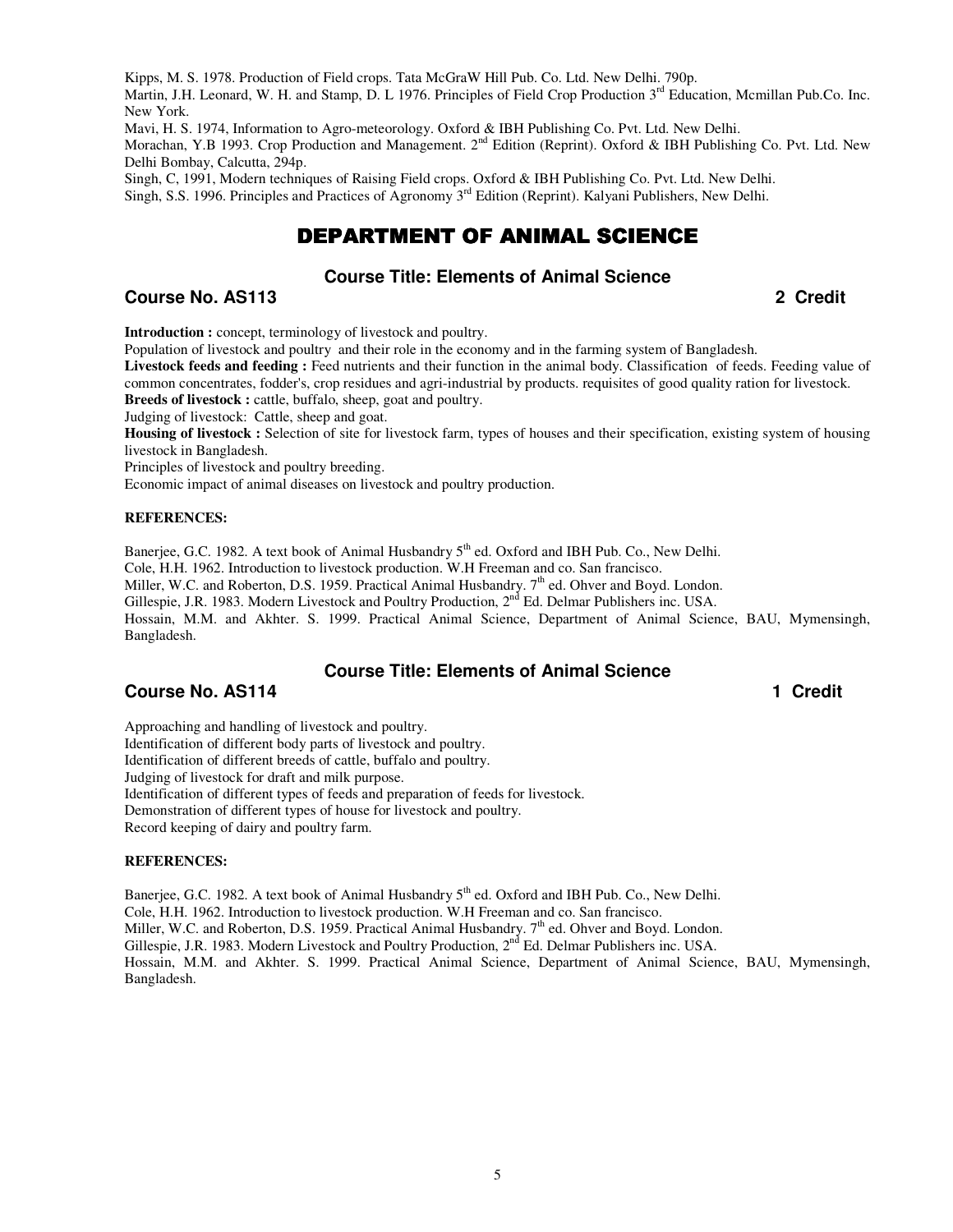# DEPARTMENT OF FISHERIES BIOLOGY AND GENETICS

## **Course Title: Elements of Fisheries**

## **Course No. FBG113** 3 Credit **3** Credit **3** Credit **3** Credit **3** Credit **3** Credit **3** Credit **3** Credit **3** Credit **3** Credit **3** Credit **3** Credit **3** Credit **3** Credit **3** Credit **3** Credit **3** Credit **3** Credit **3** Cr

Introduction to the course, rationale and out comes.

Fish, fishery and fisheries. Fish as food. Role of fisheries in the economy of Bangladesh.

Resource availability: Physical and biological resources. Classification of living fishes upto sub-class level. Fishes and fisheries organisms of economic importance. Exotic fishes: advantages and disadvantages.

Identification of basic problems in the field of fisheries with special reference to freshwater aquaculture, coastal aquaculture, open water fisheries management, conservation of fisheries resources, harvesting, transportation, marketing capital and finance. Resource use conflicts.

Basic principles of fish culture: Types. site selection. Pond construction. Pond preparation Pre-stocking management eradication of undesirable aquatic plaints and animals, liming fertilization etc. Stocking management and Post stocking management (feeding, follow-up fertilization, disease control, stock management etc.)

Common fish diseases: Symptoms exhibited by diseased fish. Prevention and control of fish diseases.

Exploration and exploitation of sea fishes.

Conservation of fisheries resources. Fish conservation laws.

#### **REFERENCES:**

- Grover, J.H. M. A. Islam, W. A. Shah, M. A. H. Rana and H. A. Chowdhury. 2000. Low-cost , Environment, Friendly and Sustainable Freshwater Aquacture Technologies. Training Manual for Extension Personnel. ICLARM, Dhaka, Bangladesh. 101 pp.
- Heen, E. and R. Kreuzer. 1962. Fish in Nutrition. Fishing News Books Lid., London. 447 pp.
- Hora, S. L. G. Tamas and C. Seagrave. 1992. carp and Pond Fish Culture. Fishing News Books. Blackwell Scientific Publications Ltd. Oxford, UK. 224 pp.

Jhingran, V.G.1977. Fish and Fesheries of India. Hindustan Publishing Corporation (India) Delhi. 954 pp.

- Kurian, C.V. and V.O. Sebastian. 1976. Prawns and Prawn Fisheries of India. 2<sup>nd</sup>. rev. ed. Hindustan Publishing Corporation. Delhi. 280 pp.
- Pillay, T. V. R. 1991. Aquaculture Principles and Practices. Fishing News Books , Blackwell Scientific Publication Lid. Oxford. UK. 575 pp.

Rabindran ,K.(ed). 1985. Harvest and post harvest Technology of Fish. Society of Fisheries Technologists. India.

Rahman, A.K.A. 1989. Freshwater Fishes of Bangladesh. Zoological Society of Bangladesh Dhaka.

Rahman, M.S. 1992. Water quality Management in Aquaculture. BRAC Prokashana, Dhaka.

Sarig, S.1981. The Prevention and Treatment of Diseases in Warm water Fishes Under Sub tropical Conditions with Sspecial Emphasis on Intensive Fish Farming In: Sniexzko, S.F.and H.R. Axelord (eds.)Diseases of Fishes. TFH Publications.

# DEPARTMENT OF ECONOMICS

## **Course Title: Principles of Economics**

**Course No. AE 111 Course No. AE 111** 

**Introduction to Economics**: Definition and scope of Economics, difference between microeconomics and macro economics, the impact of economics on society, positive economics versus normative economics.

**Theory of consumer Behaviour:** Marshallin utility analysis, indifference curve analysis, law of demand curve, elasticity of demand.

**Theory of Production :** Production function, factors of production, law of diminishing returns, production of labor, iso-product curve, stages of production.

**Theory of Firm :** Cost of revenue concepts, equilibrium of firm, markets and their characteristics, price determination under different market condition.

**Theory of Distribution :** Elementary theories of wages, rents, interest and profit.

**Population Theory :** Malthusian theory, Optimum theory of population.

**National Income :** Concepts and measurement of national income.

**Money of Banking :** Definition and function of money, value of money, inflation, function of central, commercial and specialized banks.

**International Trade:** Concepts of international trade, Classical theory of international trade, gains from international trade.

**REFERENCES:**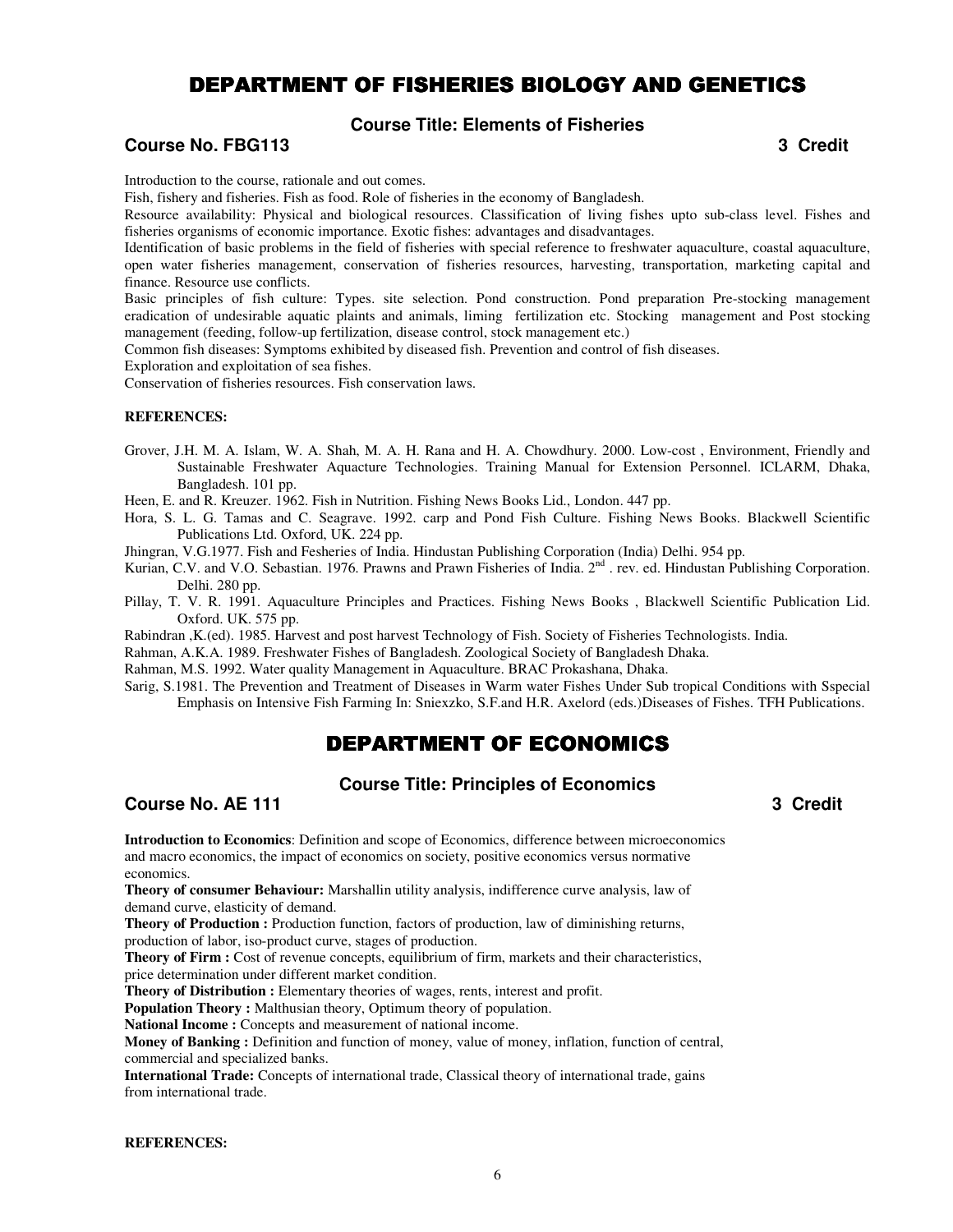Samuelson. P.A. 1995: Economics- An introductory Analysis, McGraw HillBook Co., Inc. Ferguson, C.E., and Gould, J.P. (1975). Microeconomic Theory, Fourth Edition, Richard D. Irwin Inc. Illinois. Hirshleifer, J. (1976). Price Theory and Applications, Prentice Hall International Inc. London. Mankiw, N.G. (2004): Principles of economics (3<sup>rd</sup> ed., Mason OH: Thomson / South-Western,). ISBN: 0-324-20309-8. Chandler, L. V: Economics of Money & Banking, Harner and Row, London.

### **Course Title: State and Government**

## **Course No. AE113 2 Credit**

Concept of state and citizenship. Rights and duties. Constitution. Democracy. Kinds of Government. Organs of Government. Nationalism and Internationalism Concept of Local Self-government Institutions: Union parishad - upazila system - structure and activities - relationship with National Government.

#### **REFERENCES:**

Ahmed, E. (1980). *Bangladesh Politics*, Centre for Social Studies, Dhaka.

Chakrabarty et al. (1986). *Bangladesh : Domestic Politics*, South Asian Publishers, New Delhi.

Costello, K. (1970). *Elements of Political Knowledge*, Progress Publishers, Mascow.

Gettell, R.G. (1961). *Political Science*, The World Press Private Ltd., Calcutta.

Jahan, R. (1980). *Bangladesh Politics : Problems and Issues*, University Press Limited, Bangladesh.

Kapur, A.C. (1973). *Principles of Political Science*, S. Chand & Co. (Pvt.) Ltd., New Delhi.

Laski, H.J. (1967). *A Grammar of Politics*, London: George Allen and Unwin Ltd.

Mahajan, V.D. (1972). *Select Modern Government*, S. Chand & Co. (Pvt.) Limited, New Delhi.

Maniruzzaman, T. (1980). *The Bangladesh Revolution and Its Aftermath*, Bangladesh Books International Limited, Dhaka.

Sen, R. (1986). *Political Elites in Bangladesh*, The University Press Limited, Dhaka, Bangladesh. Serajul H. M. (1965). *Modern Constitutions*, East Bengal Publishers, Dhaka.

# DEPARTMENT OF RURAL SOCIOLOGY

# **Course Title: Principles of Sociology**

## **Course No. RS111** 3 Credit **3**

**The Sociological Perspectives:** Definition, origin and development, nature and scope, related disciplens, founding fathers, modern theoretical perspectives.

**Sociological Research Methods:** The scientific approach, types, research process, research methods and technique of data collection.

**Culture and Society:** Cultural heritage of human life, elements, culture and civilization, cultural variation, integration.

**Socialization and Social Interaction:** Importance, sociobiology and nature-nurture debate, development of self and personality, agents, gender role socialization.

**Social Differentiation and Stratification:** Nature and characteristics, stratification systems, theories, ethnic- gender -age differentiation, social mobility.

**Economy and Society:** Different types of pre industrial societies, modern economic systems, the social context of economic activity, politics and distribution of wealth.

**Social Institutions:** Family groups and systems, religious beliefs and rituals, government and politics, the educational system. **Population and Environment:** Population and its composition, demographic transition, population and the quality of life,

patterns and social factors of health and illness, population resources and the environment.

**Dynamics of Social Life:** Collective behavior and social movement, factors of social change, media and its effects, theories, modernization, dependency, world system & globalization.

#### **REFERENCES:**

Macionis, John M. 1999. Sociology. London: Prentice-Hall.

Giddens, Anthony. 1998. Sociology, 3rd edition, Polity Press: London.

Browne, Ken.1998. An Introduction to Sociology. London: Polity Press.

Smelser, Neil J. 1992.Sociology. New Delhi: Prentice –Hall.

Esheleman,J.R. and Chashion,B.C. 1985. Sociology: An Introduction. Little, Brown & Company (Canada ) limited

Hess, Markson &Stein 1988 Sociology. New York: Macmillan Publishing Company

Robertson, Ian. 1990. Sociology. New York: Worth Publisher.

Zanden, James W. Vander.1990. The Social Experience: An Introduction to Sociology. New York: McGraw-Hill. Rao, C.N. Shankar.2001. Sociology: Primary Principles. New Delhi: S. Chand & Company.

# DEPARTMENT OF LANGUAGE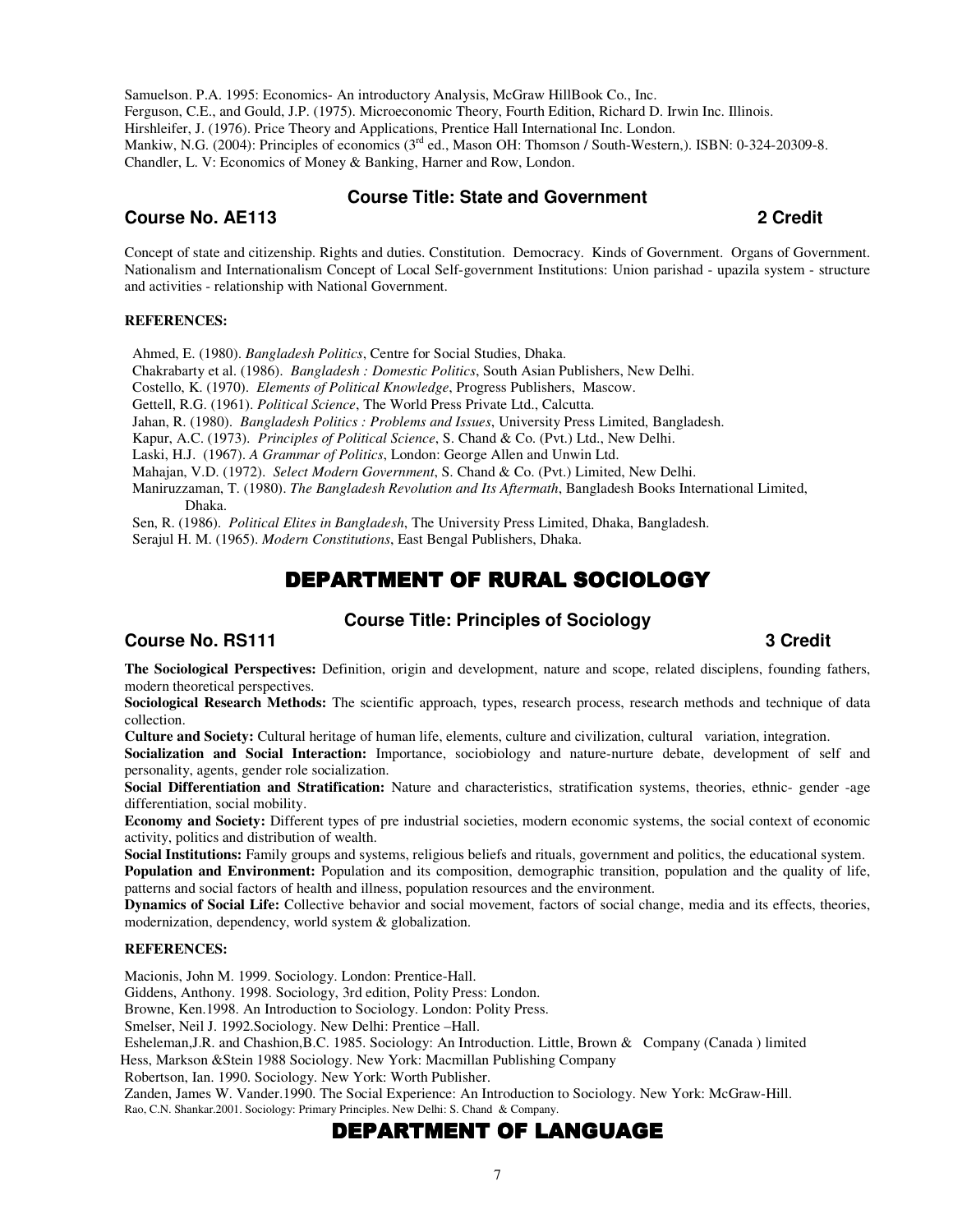## **Course Title: English Language**

## **Course No. LAN111 2 Credit**

Textual study and comprehension of a few selective BBC talks. Socio-linguistic rules to perform language function in English. Basic grammatical structures:

Type and constructional forms of sentences; sequence of tense; Voice; Verbs, verb patterns and verb modifiers; Syntax including transformation and combination of sentence and framing of WH questions.

Nouns, determiners and adjectives; Adverbials; Prepositional phrases; Headword, Infinitive phrases; Participle phrases; Apositives.

Principles and methods of composition:

Abstract or Summary Paragraphs Letters Reports.

#### **REFERENCES:**

Close, R.A. 1988. The English We Use  $(24<sup>th</sup> Indian Edition)$ . Longman, Calcutta.

Leech, T. and Svartvik, J. 1996. A communicative grammar in English (2<sup>nd</sup> Edition) Longman, London and New York.

Hornby, A.S. 1998. Guide to Patterns and Usage in English (2<sup>nd</sup> Edition). Oxford University Press, Delhi.

Pyle, K.A. and Munoz, M.A. 1992. Chiffs TOEFL Preparation Guide (62 Revised Edition) BPB Publications, New Delhi.

- Chowdhury, M.Y.A. and Hossain, M.M. 2002. Advanced Learners Degree General English. Advanced Publication, Banglabazar, Dhaka.
- Hornby, A.S.1996. Oxford Advanced Learners Dictionary of Current English (ed.J. Crowler, 5<sup>th</sup> Edition) Oxford University Press, London.

Begum, J.1988. A Text Book of Modern Functional English. Globe Library (Pvt.) Ltd. Dhaka.

McArthur, T. 1978. A Rapid Course in English for Students of Economics (Ed.R. Mackin). Oxford University Press, London.

# Level-1, Semester-2

# DEPARTMENT OF HORTICULTURE

# **Course Title: Elements of Crop Science-II (Horticultural Crops) (Theory) Course No. Hort123 2 Credit**

Introduction to Horticulture Definition, branches, importance and scope of horticulture.

Common horticultural crops of Bangladesh

Common fruits, vegetables and ornamental plants of Bangladesh and their classification. Role of fruits and vegetables in human diet. Economic importance of fruits, vegetables and ornamental plants of Bangladesh.

Nursery management practices

Definition, types, objectives, establishment and management of nursery and its structures, cost and profit analysis aspects of a modern nursery.

Propagation of horticultural crops

Definition, importance, advantages and disadvantages, methods and techniques.

Methods of production of the following horticultural crops and estimation of their cost of production Banana, Papaya, Pineapple, Mango, Potato, Tomato, Cauliflower, Pumpkin, Rose and Tube rose.

Harvesting and handling of horticultural crops Harvesting, grading, packaging, processing, transportation and marketing of horticultural produces. Extension of shelf life.

#### **REFERENCES:**

Bose, T.K. and L.P. Yadav1989. Commercial Flowers. Naya Prokash. Bose, T.K. and S.K. Mitra. 1990. Tropical and Subtropical. Naya Prokash, Calcutta. India.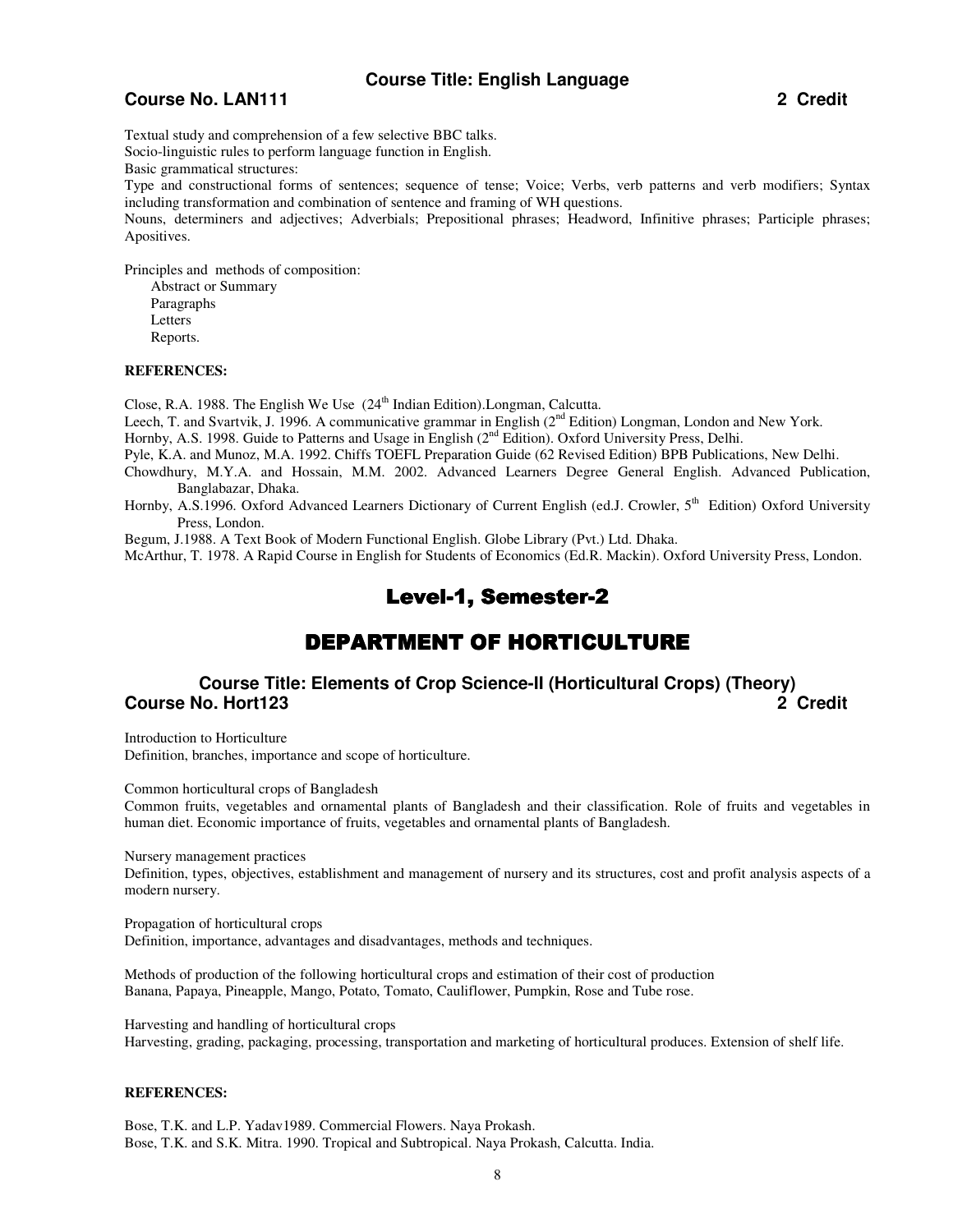Bose, T.K.M.G. Som. 1990. Vegetable Crops in India. Naya Prokash, Calcutta. Bose, T.K.S.K. Mitra and M.K. Sadhu. 1990. Propagation of Tropical and sub-tropical crops. Naya Prokash. Calcutta, India. Katyal, S.L. and K.L. Chadha. 1996. Vegetable Growing in India. Oxford & IBH Pub. Co. Pvt.Ltd., New Delhi. Randhawa, G.S. and A. Mukhapadhyay. 1994. Floriculture in India. Allied Pub. Ltd. New Delhi. Rashid,M.M. 1999. Shabji Biggan (Bangladesh) (2<sup>nd</sup> ed). Rashid Pub. House, Dhaka. Ryugo, K. 1988. Fruit Culture, its Science and Arts. John Wiley and Sons. New York. Swarup, V. 1979. Garden Flower. National Book Trust, New Delhi.

# **Course Title: Elements of Crop Science-II (Horticultural Crops) (Practical) Course No. Hort124 1 Credit 1** Credit **1** Credit **1** Credit **1** Credit **1** Credit **1** Credit **1** Credit **1** Credit **1** Credit **1** Credit **1** Credit **1** Credit **1** Credit **1** Credit **1** Credit **1** Credit **1** Credit **1**

Identification of common horticultural crops. Identification and use of nursery equipments. Methods of planting horticultural crops. Propagation of horticultural crops by vegetative means. Estimation of cost of production of fruits and vegetables.

#### **REFERENCES:**

Bose, T.K. and L.P. Yadav. 1989 Commercial Flowers. Naya Prokash. Bose, T.K. and S.K. Mitra. 1990. Tropical and Subtropical. Naya Prokash, Calcutta. India. Bose, T.K.M.G. Som. 1990. Vegetable Crops in India. Naya Prokash, Calcutta. Bose, T.K.S.K. Mitra and M.K. Sadhu. 1990. Propagation of Tropical and sub-tropical crops. Naya Prokash. Calcutta, India. Katyal, S.L. and K.L. Chadha. 1996. Vegetable Growing in India. Oxford & IBH Pub. Co. Pvt.Ltd., New Delhi. Randhawa, G.S. and A. Mukhapadhyay. 1994. Floriculture in India. Allied Pub. Ltd. New Delhi. Rashid,M.M. 1999. Shabji Biggan (Bangladesh) (2<sup>nd</sup> ed). Rashid Pub. House, Dhaka. Ryugo, K. 1988. Fruit Culture, its Science and Arts. John Wiley and Sons. New York. Swarup, V. 1979. Garden Flower. National Book Trust, New Delhi.

# DEPARTMENT OF RARM POWER & MACHINERY

#### **Course Title: Elements of Agricultural Engineering**

**Course No. FPM 127 2 Credit** 

Operation, performance and maintenance of heat engines, tractors, power tillers, ploughs, harrow, planter, drills, harvester, and thresher. Water management different types of irrigation and drainage systems, their operations, performance and maintenance, operation, performance and maintenance of different types of pump turbine, centrifugal and reciprocating. Artificial drying of grains and principles of storage of grains, fruits, and vegetables.

## **Course Title: Elements of Agricultural Engineering**

## **Course No. FPM 128 1 Credit 2008**

Heat engines systems (basic parts).

Technical and operational aspects of tractors and power tillers.

Technical and operational aspects of tractor-drawn implements-ploughs, harrows, planter, seed drills, harvesters and threshers. Operation of different types of pumps.

#### **REFERENCES:**

Principles of Agricultural Engineering. Vol.1 and 2, By A.M.Michael and T.P. OJha, Jain brother, New Delhi,  $2<sup>nd</sup>$  ed.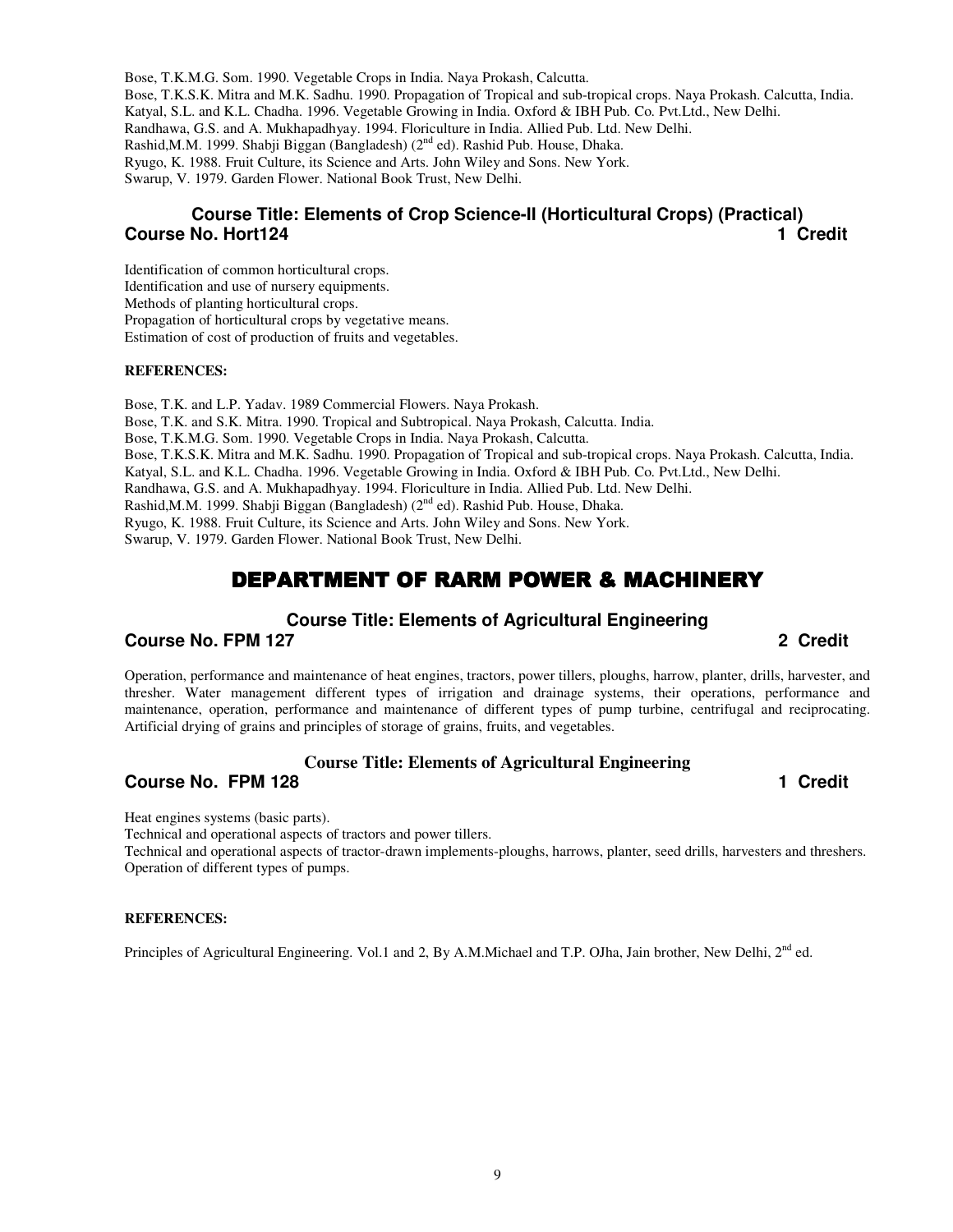# DEPARTMENT OF AGRICULTURAL ECONOMICS

# **Course Title: Public Administration and Political History of Bangladesh Course No. AE121 2 Credit**

Introduction to Public Administration - Relationship with other allied subjects. Development administration. Language movement. Political activities before Martial Law or in 1956-1958 and 1962 constitution. Political movements in sixties - Radicalization - Liberation movement - Birth of Bangladesh - Bangladesh constitution.

#### **REFERENCES:**

Abdullah, M.M. (1979). *Public Administration Today*, Lions Publications Limited, Dhaka.

Ali, A. (1981). *Basic Principles and Practices of Administrative Organization: Bangladesh*, Dhaka, National Institute of Local Government.

Anisuzzaman, M. (1979). *Bangladesh Public Administration and Society,* Bangladesh Books International Limited, Dhaka.

Banerjee, S. (1978). *Studies in Administrative History of Bengal 1980-1998*, Rajesh Publication, New Delhi.

Bhagawn et al. (1974). *A Text Book of Public Administration*, S. Chand & Co. (Pvt.) LTD, New Delhi.

Griffiths, D.E. (1978). *Administrative Theory,* Bombay, D.B. Taraporevala Sons, Bombay.

Marx, F.M. (1959). *Elements of Public Administration*, Englewood Cliffs, N.J. Prentice-Hall.

Rowat, D.C. (1961). *Basic Issues in Public Administration*, The Macmillan Co., New York.

Sachdeva, D.R. (1980). *Public Administration: Concepts and Application*, Associated Pblishing House Ltd., New Delhi.

 Sharma et al. (1988). *Public Administration in Theory and Practice*, Kitab Mahal Limited, Nagpur.

# DEPARTMENT OF AGRICULTURAL FINANACE

#### **Course Title: Money and Banking**

## **Course No. AF 121** 3 Credit **3**

#### **MONEY**

**Introduction:** Definition and chronological development of money, functions and types of money, Characteristics of a good money, Black money, Role of money in modern economy

**Monetary Standard:** Essentials of a good monetary standard, Types- gold standard, paper standard, Gresham's law of bimetallism, Methods of note issue

**Demand for and Supply of Money:** Components and causative factors of money supply, Narrow, broad and high power money, money multiplier, types of demand for money, liquidity trap and money illusion

**Theory of Money:** Value of money, Quantity theory of money- Classical- Hume's, Fisher's and income flow versions, Neoclassical- Cambridge cash balance approach, Modern version, Income theory of money- Income-expenditure approach, Saving and investment approach **Inflation:** Causes and types of inflation, Effects of inflation, Control of inflation

**Index Number:** Concept and construction of index number, Weighted and simple index number **Monetary Policy:** Objectives of monetary policy in developing country, Limitations and instruments of monetary policy

#### **BANKING**

**Introduction:** Definition and evolution of bank, Ancestors of modern banking, Role of bank in economic development, Unit, branch, chained, group and mixed banking

**Commercial Banking:** Functions, Basic principles of commercial banking, Liquidity versus profitability, Credit creation, Balance sheet of commercial bank

**Central Banking:** Definition and evolution of central bank, Functions, Objectives and methods of credit control

**Islamic Banking:** Concept and objectives of Islamic banking, Islamic banking versus traditional banking, Some credit programs of Islamic banking, Advantages of Islamic banking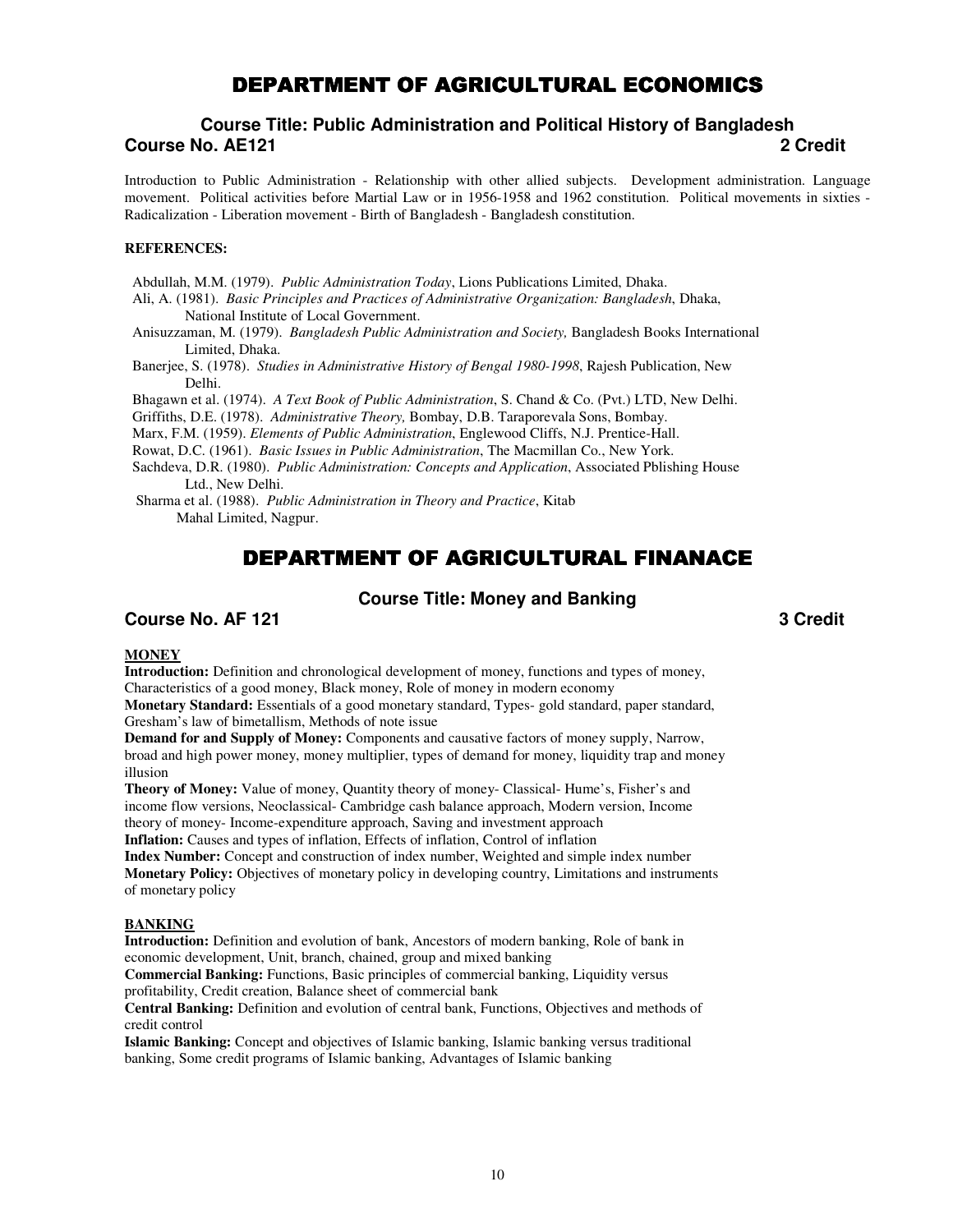#### **REFERENCES**

Dewett, K.K. (1984): Modern economic Theory. Himalaya Publishing House, Girgaon, Bombay.

Douglas, Fisher (1980): Money, Banking and Monetary Policy. Richard D. Irwin Inc.

Ghosh, B.N. and Ghosh, Rama (1989): Fundamentals of Monetary Economics. Himalaya Publishing House, New Delhi.

- Homoud, S.H. (1986): Islamic Banking. Arabian Information, London.
- Hussain, Md. Mubarak (1999): Islamic Banking- Principles and Application (Bengali). Al-Madani Hossaini Prokashani, Dhaka.

Khan, Azizur Rahman (1989): Rural Finance and Banking (Bengali). Ideal Library, Dhaka.

Mithani, D.M. (1988): Money, Banking, International Trade and Public Finance. Himalaya Publishing House, Girgaon, Bombay

Quadir, Serajul Islam (1990): How Money Came? (Bengali). University Press Limited, Dhaka.

Rahman, Latifur (1987): Banking System (Bengali): Ideal Library, Dhaka.

Rahman, Shah Muhammad Habibur (1996): Islamic Economics (Bengali). Square Publications, Rajshahi.

Raulett, J.G. (1977): Money and Banking- an introduction to analysis and policy.

Sikder, Zahirul Islam (1995): Banking System and Monetary Policy (Bengali). Famous Publications, Dhaka.

Vaish, M.C. (1984): Monetary Theory, Vikas Publishing House, New Delhi.

Wood, Jr. O.S. (1978): Commercial Banking- practices and policy.

# DEPARTMENT OF AGRICULTURAL STATISTICS

#### **Course Title: Descriptive Statistics**

#### **Course No. Stat123** 3 Credit **3** Credit **3** Credit **3** Credit **3** Credit **3** Credit **3** Credit **3** Credit **3** Credit **3** Credit **3** Credit **3** Credit **3** Credit **3** Credit **3** Credit **3** Credit **3** Credit **3** Credit **3** C

Population and Sample. Scales of Measurement : nominal, ordinal, interval and ratio scales, Different types of variables. Collection of data (Sample survey vs. complete enumeration). Frequency distribution: construction and graphical representation. Measures of location, variation and shape characteristics of curves.

Random experiment, outcome, sample space. events, mutually exclusive, equally likely, independent and dependent events. Mathematical and statistical definitions of probability, compound and conditional probability. Additive and multiplicative laws of probability. Random variable, Probability function, mathematical expectation, probability distribution. Binomial, Poisson and Normal distributions.

Simple random sampling stratified random sampling, cluster sampling, two stage and multi stage sampling.

#### **REFERENCES:**

| Ali, M. A. (1969,1973)                                             | Theory of Statistics Vol.1 & 2, Dhaka Book Mart, 38<br>Banglabazar, Dhaka                           |
|--------------------------------------------------------------------|-----------------------------------------------------------------------------------------------------|
| Cochran, W.G. (1977)                                               | Sampling Technique, John Wiley & Sons, New York.<br>Fundamentals of Applied Statistics, S.Chand and |
| Gupta, S. C. & V.K. Kapoor (1982)                                  | Company Ltd. Ramnagar, New Delhi.                                                                   |
| Shil, R. N. and S. C. Debnath (1992)                               | An Introduction to the Theory of Statistics, Minati Shil<br>and Amita Debnath, Mymensingh.          |
| Steel, R.G.D. and J.H. Torrie (1960)                               | Principles and procedures of Statistics, McGraw Hill<br>Book Co. Inc. New York.                     |
| Yule, G.U. $&$ M.G. Kendall (1965)                                 | An Introduction to the Theory of Statistics, Charles<br>Griffin, London.                            |
|                                                                    |                                                                                                     |
| আহমেদ, আব্দুর রশিদ, আলী আজগর ভূইয়া ও জুলফিকার আহমেদ রেজা<br>(500) | পরিসংখ্যানঃ তত্ত ও প্রয়োগ, শামসন নাহার আহমেদ পং.উত্তর সেওতা<br>মানিকগঞ্জ                           |
| খান, মোঃ জয়নাল আবেদীন ও সুভাস দন্দ্ৰ দেবনাথ (১৯৮৭)                | প্ৰাথমিক পরিসংখ্যান, জাহানারা খান ও অমিত দেবনাথ, ময়মনসিংহ।                                         |

## **Course No. Stat 124 1 Credit 2018 1 Credit 2018 1 Credit 2018 1 Credit 2018 1 Credit 2018 1 Credit 2018 1 Credit**

# **Course Title: Descriptive Statistics**

Construction of frequency distribution. Graphical representation. Compu8tation of measures of location, variation, skewness and kurtosis. Graphical location of median, mode and quintals. Fitting binomial, Poisson and normal distribution. Use of or Selection of samples (Simple random, stratified, cluster, two stage and multi stage ) using random number tables.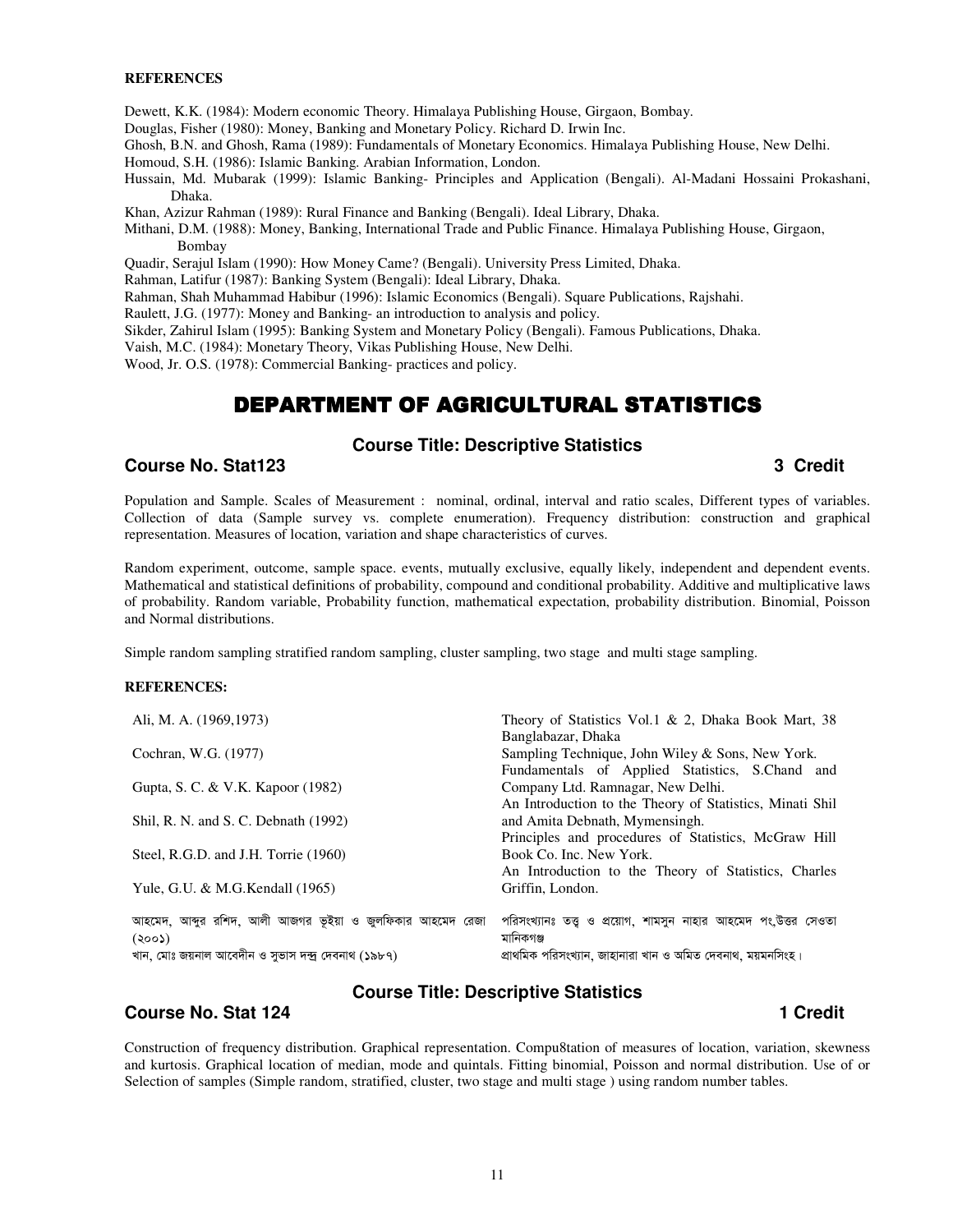#### **REFERENCES:**

| Ali, M. A. (1969, 1973)                                                                                                   | Theory of Statistics Vol.1 & 2, Dhaka Book Mart, 38<br>Banglabazar, Dhaka                                                                   |
|---------------------------------------------------------------------------------------------------------------------------|---------------------------------------------------------------------------------------------------------------------------------------------|
| Cochran, W.G. (1977)                                                                                                      | Sampling Technique, John Wiley & Sons, New York.<br>Fundamentals of Applied Statistics, S.Chand and                                         |
| Gupta, S. C. & V.K. Kapoor (1982)                                                                                         | Company Ltd. Ramnagar, New Delhi.<br>An Introduction to the Theory of Statistics, Minati Shil                                               |
| Shil, R. N. and S. C. Debnath (1992)                                                                                      | and Amita Debnath, Mymensingh.                                                                                                              |
| Steel, R.G.D. and J.H. Torrie (1960)                                                                                      | Principles and procedures of Statistics, McGraw Hill<br>Book Co. Inc. New York.                                                             |
| Yule, G.U. & M.G. Kendall (1965)                                                                                          | An Introduction to the Theory of Statistics, Charles<br>Griffin, London.                                                                    |
| আহমেদ, আব্দুর রশিদ, আলী আজগর ভূইয়া ও জুলফিকার আহমেদ রেজা<br>(300)<br>খান, মোঃ জয়নাল আবেদীন ও সুভাস দন্দ্ৰ দেবনাথ (১৯৮৭) | পরিসংখ্যানঃ তত্ত্ব ও প্রয়োগ, শামসুন নাহার আহমেদ পং.উত্তর সেওতা<br>মানিকগঞ্জ<br>প্রাথমিক পরিসংখ্যান, জাহানারা খান ও অমিত দেবনাথ, ময়মনসিংহ। |

# DEPARTMENT OF AGRICULTURAL ECONOMICS

## **Course Title: Microeconomics-I**

## **Course No. AE125 3 Credit**

**Basic Concepts:** Microeconomics, Importance and uses of microeconomics, Difference between microeconomics and macroeconomics.

**The Theory of Consumer Behaviour:** Utility and marginal utility analiysis; Principle of equi-marginal utility, Law of demand, Derivation of demand curve. Elasticity of Demand: Definition, various concepts of demand elasticity and their application.

**Indifference Curve Analysis:** Indifference curves and ordinal preference, Properties of indifference curves, Budgetline, Consumer's equilibrium, Income, substitution and price effects.

**Theory of Production:** Production with one variable input, Production with two variable inputs, Optimum combination of two products, Cost of production and cost curve.

**The Theory of Distribution:** Wages, Rent, Interest and Profits. Marginal productivity theory of distribution, Demand for a productive service, Supply of a productive service, Distribution and relative factor shares.

#### **REFERENCES:**

Ahuja, H.L. (1987), *Advanced Economic Theory - Microeconomics Analysis,* 15th edn., S. Chand & Co., New Delhi. Bilas, R.A. (1981), *Microeconomic Theory,* McGraw Hill, London*.* 

Chakravarty, M. (2000), *Microeconomics,* 4th edn., Agni Printing & Publishing Co.

Dewett, K.K. and Chand, A. (2000), *Modern Economic Theory,* S. Chand & Co., New Delhi.

Ferguson, C.E., and Gould, J.P. (1975). *Microeconomic Theory,* Fourth Edition, Richard D. Irwin Inc., Illinois.

Glass, J.C. (1980), *An Introduction to Mathematical Methods in Economics,* McGraw Hill, London.

Henderson, J.M. and Quandt, R.E. (1985), *Microeconomic Theory - A Mathematical Approach,* 3rd edn., McGraw Hill, London.

Hirshleifer, J. (1976). *Price Theory and Applications,* Prentice Hall International Inc. London.

# Level-2, Semester-1

# DEPARTMENT OF AGRICULTURAL STATISTICS

### **Course Title: Inferential Statistics**

#### **Course No. Stat 217** 3 Credit **3** Credit **3** Credit **3** Credit **3** Credit **3** Credit **3** Credit **3** Credit **3** Credit **3** Credit **3** Credit **3** Credit **3** Credit **3** Credit **3** Credit **3** Credit **3** Credit **3** Credit **3**

Simple correlation and regression analysis. Fitting simple linear regression to observed data by the method of least squares. Tow variable non-linear models that can be transformed into linear models.

Sampling distribution. Introduction to  $\chi^2$ , t and F distributions. Distribution of sample mean and correlation coefficient when the population distribution is normal. Introduction to the theory of estimation. Properties of estimates: unbiasedness, consistency, efficiency and sufficiency. Difference between standard deviation and standard error.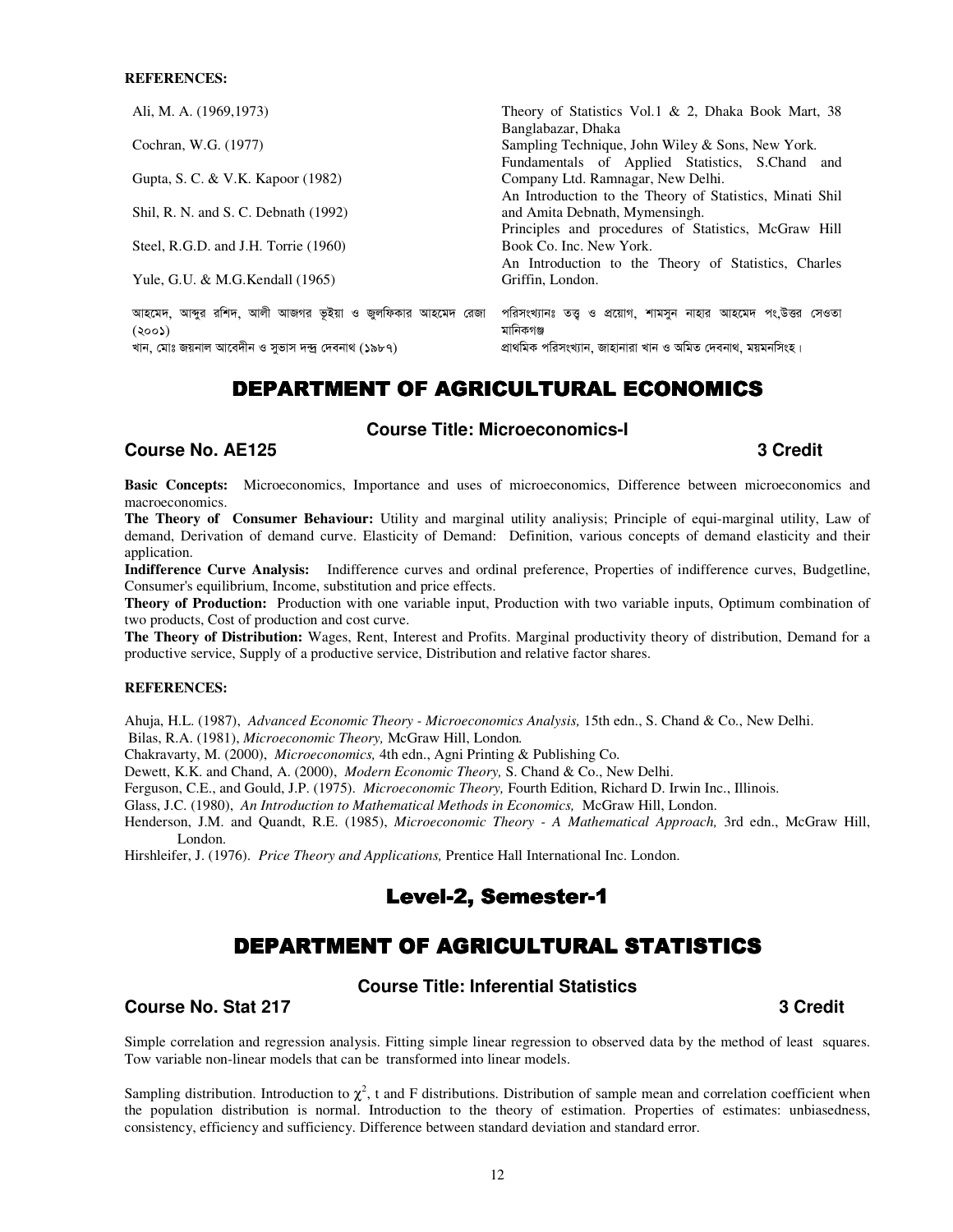Population and sample. Hypothesis, null and alternative hypotheses, type I error, level of significance. Basic steps for testing hypothesis. Statistical test a population mean is equal to a specified value, equality of two population means( independent  $\&$ correlated), a population proportion is equal to a specified value, equality of two population proportions , significance of correlation and regression coefficients, independence of attributes.

Analysis of variance: One way and two way classification. Basic experimental designs.

## **Course Title: Inferential Statistics**

## **Course No. Stat 218 1 Credit 2008**

Calculation of simple correlation coefficient. Fitting simple linear regression to observed data by the method of least squares. Fitting two non-linear models that can be transformed into linear models. Empirical proofs of unbiasedness and consistency properties of estimates.

Statistical tests: a population mean is equal to a specified value, equality of two population means (indecent & correlated), a population proportion is equal to a specified value, equality of two population proportions, significance of correlation and regression coefficients, independence of attributes.

Analysis of variance: One way and two way classifications, Basic experimental designs.

#### **REFERENCES:**

| Draper, N. R. and H. Smith (1981)                              | Applied Regression Analysis, John Wiley, New York.          |
|----------------------------------------------------------------|-------------------------------------------------------------|
|                                                                | Basic Econometrics, McGrow Hill Book Company                |
| Gujarati, D.N. (1988)                                          | Fundamentals of Mathematical statistics, S. Chand and       |
|                                                                | Company Ltd. New Delhi.                                     |
| Gupta, S.C.& V.K. Kapoor (1983)                                | An Introduction to the Theory of Statistics Minati Shil     |
|                                                                | and Amita Debnath, Mymensingh.                              |
| Shil, R.N. and S.C. Debnath (1992)                             | Introduction to the Theory of Statistics, Third Edition,    |
|                                                                | McGraw Hill Book Company, New York.                         |
| Mood, A. M.F.A. Graybill and D. C. Boes (1974)                 | An Introduction to the Theory of Statistics, Charles        |
|                                                                | Griffin, London                                             |
| Yule, G. U. & M.G. Kendall (1965)                              |                                                             |
| Avn‡g`, Avãyi iwk`, Avjx AvRMi f,Bqv I RyjwdKvi                | cwimsL vbt ZË; I cÖ‡qvM, kvgmyb bvnvi Avn‡g`                |
| Avn‡g` † $iRv(2001)$                                           | $cs$ , DËi †mIZv gvwbKM $\ddot{A}$                          |
| Lvb, †gvt Rqbvj Av‡e`xb I myfvm `>` <sup>a</sup> †`ebv_ (1987) | cÖv_wgK cwimsL vb, Rvnvbviv Lvb I AwgZ † ebv_,<br>gqgbwmsnl |
|                                                                |                                                             |

# DEPARTMENT OF COOPERATION AND MARKETING

## **Course Title: Management Accounting**

## **Course No. CM 211** 3 credit **3**

Fundamental Concepts of Accounting: Dr., Cr., Business Transactions, Ledger Posting Double Entry System of Accounting and Accounting cycles. Accounts and its classifications. Cash Book. Classification of Assets & Liabilities. Final Accounts with adjustments. Bills of Exchange. Concepts of Costs- Elements of Cost and Cost classification, Break-even Analysis and Cost-Profit-Volume Relationship, Application of Accounting principles to Agro-based Institutions: Crop, Poultry and Dairy Farms.

## **Course Title: Management Accounting**

# **Course No. CM 212 1 Credit 1** Credit **1 1** Credit **1 1 1 1 1 1 1 1**

Class exercises and assignments and their presentation

#### **REFERENCES:**

Khan, Muinuddin: Advanced Accounting, Vol. I & II Hoque & Hasan: Advanced Accountancy Vol. 1 & 11 (in Bangla) Nigam & Sarma. 1984: Cost Accounting, Himalaya Publishing House, India. Jaon & Naraug. 1978: Practical Problems in Cost Accounting, Kalyani Publishers, New Delhi. Murthy, Guruprasad, 1987: Management Accounting, Himalaya Publishing House, New Delhi- 110 002. Miller, Dearfoss & Smith. 1982: Intermediate Accounting, Richard D.Irwin Inc. Illinoes 60430, USA.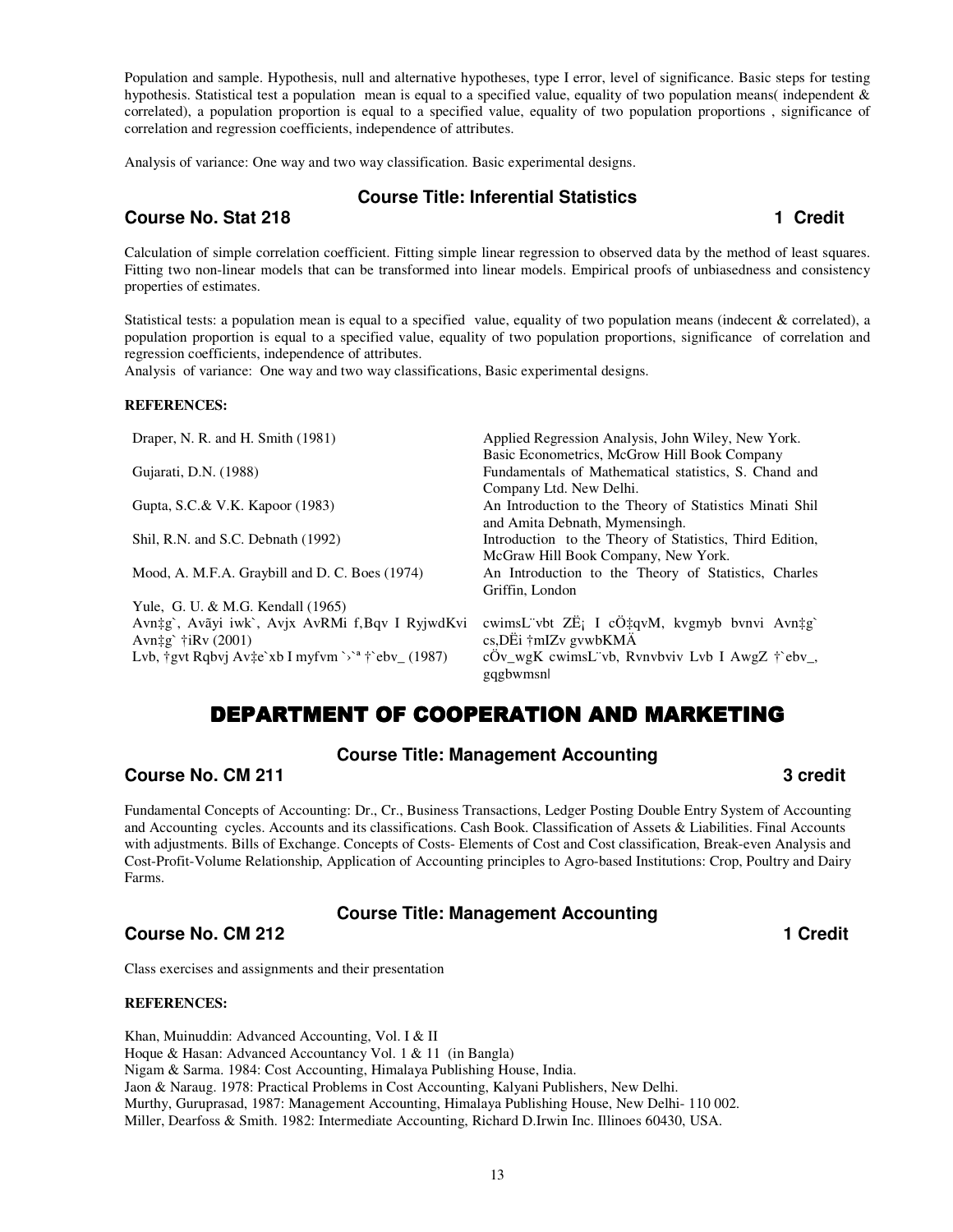# DEPARTMENT OF AGRICULTURAL ECONOMICS

## **Course Title: Micro Economics-II**

# **Course No. AE 211 Course No. AE 211**

**The Theory of Firm:** Equilibrium of the firm, Classiafication of market structure, Cost and revenue concepts, Profit maximization and other objectives of the firm, Equilibrium of the firm under perfect competition.

**The Theory of Product Pricing:** Supply curve and equilibrium of the industry under perfect competition, Price determination under perfect competition. Price and output under monopoly, Price discrimination, Price and output determination under monopolistic competition and oligopoly.

**Welfare Economics:** Introduction, Neo-Classical welfare economics and consumer's surplus, Conditions of pareto optimality, perfect competion and pareto optimality, Compensation principle, social welfare maximization, grand utility possibility frontier, Social welfare function.

#### **REFERENCES:**

Allen, R.G.D. (1976), *Mathematical Analysis for Economists,* Macmillan & Co. Ltd., London. Baumol, W.J. (1972), *Economic Theory and Operations Analysis*, 3rd Edition, Prentice/Hall International Inc. London. Chamberlin, E.H. (1950), *The Theory of Monopolistic Competition,* Harward University Press, Cambridge (6th edn.). Chiang, A.C. (1974), *Fundamental Methods of Mathematical Economics,* 2nd Edn., Mac Graw-Hill, Tokyo. Dev, G.J. (1957), *Theoretical Welfare Economics,* Cambridge University Press, London. Dinwiddy, C. (1967), *Elementary Mathematics for Economists,* Oxford University Press, Dhaka. Fellner, W. (1949), *Competition Among the Few:Oligopoly and Similar Market Structure,* Alfred A. Knopt, New York. Robinson, J. (1933), *The Economics of Imperfect Competition,* Macmillan & Co. Ltd., London. Stigler, G. J. (1952), *The Theory of Price,* Mcmillan & Co., New York. Stigler, G. J. (1941), *Production and Distribution Theories*, Mcmillan & Co., New York.

## **Course Title: Macroeconomics-I**

## **Course No. AE213** 3 Credit **3** Credit **3** 2 Credit **3** 3 Credit **3** 3 Credit **3** 3 Credit **3** 3 Credit **3** 3 Credit **3** 3 Credit **3** 3 Credit **3** 3 Credit **3** 3 Credit **3** 3 Credit **3** 3 Credit **3** 3 Credit **3** 3 Credit

**Introduction:** The meaning of macroeconomics, microeconomics and macro-economics. Macro variables and related basic concepts.

**Measurement of Economic Activity:** National income, The gross national product account, Conceptual problems in the estimation of national income, National income and social welfare.

**Classical Macroeconomics:** The Classical theory of income and employment determination, Supply of and demand for money, Wage and price flexibility.

**Keynesian Macroeconomics:** Income and employment determination and simple Keynesian model, Consumption function, Investment function, Government and level of income, Multiplier, Fiscal models and fiscal policy analysis.

#### **REFERENCES:**

Dernburg, T.F. and Mcdougall, D.M. (1983): *Macroeconomics,* Asian Student Edition, Singapore National Printers (Pte) Ltd. Dewett, (1998): *Modern Economic Theory.* S. Chand & Company Ltd. India.

Dornbusch, R. and Fischer, S. (1985): *Macroeconomics,* International Student Edition, McGraw-Hill, Singapore.

Poindexter, J.C. (1981): *Macroeconomics,* Holt-Saunders International, Second Edition, USA.

Shapiro, E. (1984): *Macroeconomics Analysis,* Harcourt Brace Javanovich Inc.

Vaish, M.C. (2001): *Macroeconomic Theory.* Vikas Publishing House Pvt. Ltd.

# DEPARTMENT OF AGRICULTURAL FINANACE

# **Course Title: Public Finance**

**Course No. AF 213 Credit Course No. AF 213** 

**Introduction:** Definition, subject matter and importance of public Finance, Public finance versus private finance, Principles of maximum social advantage

**Public and Private Goods:** Definition, characteristics and price determination of private and public goods

**Public Revenue:** Sources of public revenue, measures to increase revenue income of the Government of Bangladesh, Tax, fee and commercial revenue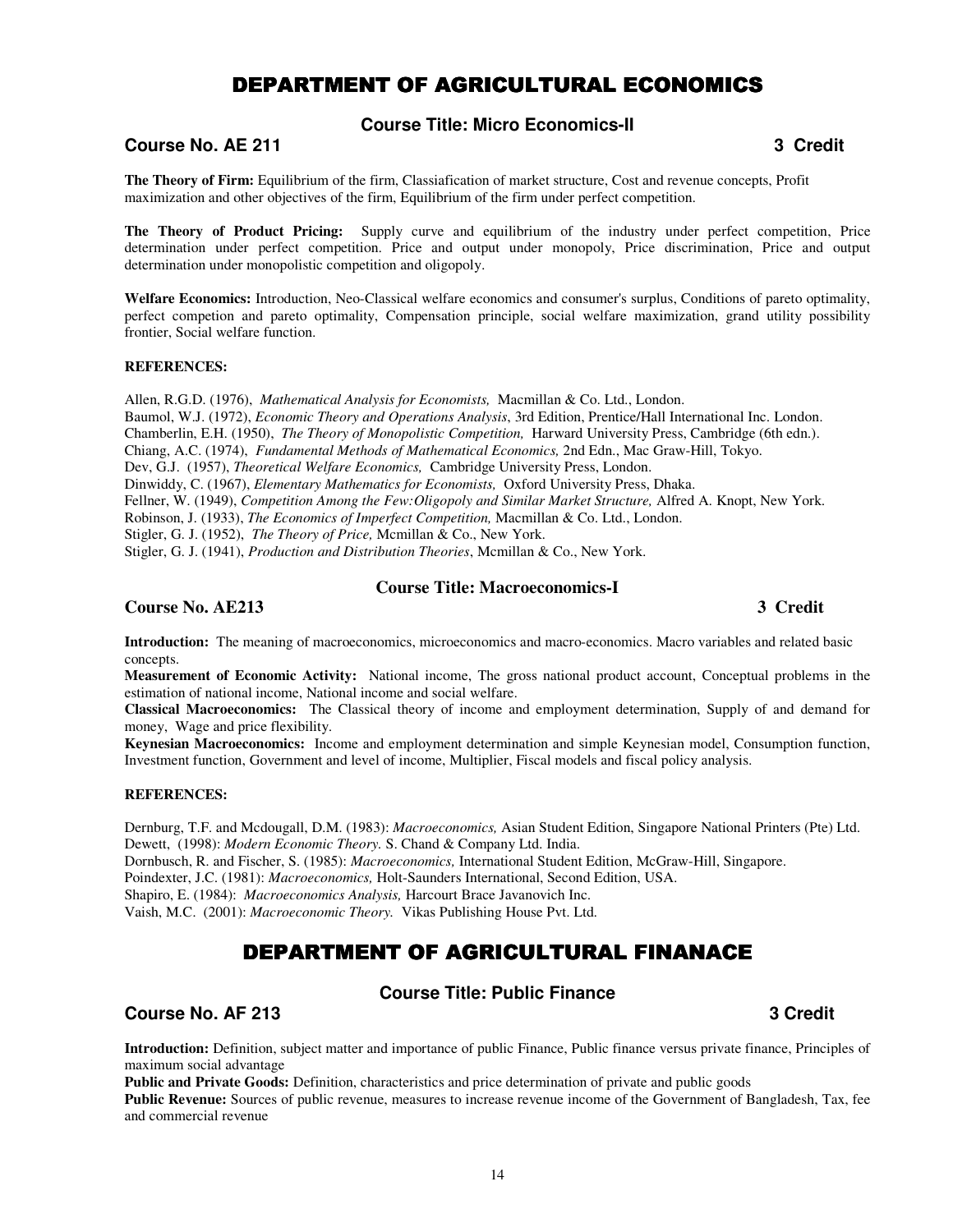**Taxation:** Meaning and characteristics of tax, Canons of taxation, Proportional, progressive, regressive and degressive taxes, Specific and advalorem taxes, Direct and indirect taxes, Impact and incidence of tax, Characteristics of a good tax system, Tax structure of Bangladesh, VAT- Definition, objectives and methods of VAT, Advantages and disadvantages of VAT

**Public Expenditure:** Meaning and types of public expenditure, Heads of public expenditure, Causes of increase in public expenditure, Role of public expenditure in developing countries

**Public Debt:** Types, Need for public debt, Sources and redemption of public debt, Burden of public debt, Public debt in Bangladesh

**Budget:** Definition, Types- balanced, surplus and deficit budgets, Balanced budget multiplier, Characteristics of a good budget, Budget formulation, Deficit budgeting versus deficit financing, Budget and plan, Budgets of Bangladesh **Fiscal Policy:** Objectives and instruments of fiscal policy, Fiscal policies in Bangladesh

#### **REFERENCES**

Arongson, J.R. (1985): Public Finance. McGraw Hill Book Company, New Delhi.

Azad, Md. Golam Azam (1992): Public Finance (Bengali). Muhammad Brothers, Dhaka.

Bhatia, H.L. (1980): Public Finance. Vikas Publishing House Private Ltd., New Delhi.

Dey, Monoranjan (1990): Public Finance (Bengali). Famous Publications, Dhaka.

Government of Bangladesh (GOB): Annual Budgets- related reports and reviews of the Government of Bangladesh. Ministry of Finance, GOB, Dhaka.

Hossain, Mohammad Ismail (1988): Public Finance (Bengali). Alam Printing Press, Rajshahi.

Majid, M.A. and Hamid, M.A. (1996): Publoc Finance (Bengali). Sahitya Kosh, Dhaka.

Ministry of Finance (2000): Bangladesh Economic Survey, 1999, Government of the People's Republic of Bangladesh, Dhaka.

Musgrave, R.A. and Musgrave, P.B. (1984): Public Finance in Theory and Practice. McGraw Hill Book Co., New Delhi.

Taylor, P.E. (1961): Economics of Public Finance. Oxford IBH Publishing House, Calcutta.

Troman-Dickenson, D.I. (1983): Public Sector Economics Made Simple. Heinemn, London.

# DEPARTMENT OF RURAL SOCIOLOGY

## **Course Title: Rural Sociology**

## **Course No. RS211** Credit 2 **Credit 2**

**Introduction:** Origin and Development of Rural Sociology, Scope of Rural Sociology, Importance of Rural Sociology, Role of the Rural Sociologists, Methods and tools of Rural Sociology, Tools of Data generation.

**The Village Community and its Characteristics:** Factors in the growth of village community, Sociological importance of villages in Bangladesh, Main features of village, Change in village life.

**Rural Urban Contrast:** Difficulties in comparing rural and urban society, Distinctions between rural and urban societies, Urban influence on rural societies.

**Rural Social and Power Structure:** Class structure, Power structure, Patron- client relationship in rural areas.

**Land Tenure System:** Human settlement pattern, Land reforms, Society and class practice, Land ownership and power, Economic power and social status, Politics and government efforts.

**Rural Community Development in Bangladesh:** History and concepts of community development, rural poverty alleviation program, GO and NGO initiatives in Bangladesh.

**Rural Social Institution:** Caste and class, the rural family and marriage, Rural politics, Leaderships, Rural recreation, Religious aspects of rural life, Rural economy.

**Rural Social Problems:** Types and causes, socioeconomic effects in Bangladesh.

**Changes in Rural Society:** Factors of change, subsistence to market economy, rural society and technology, Contemporary rural cultural change.

#### **REFERENCES:**

Chittambar, J. B. 1997. Introductory Rural Sociology (2nd edition). New Age Int.: New Delhi.

Doshi, S. L. and Jain,P.C. 2001. Rural Sociology. Rawat Publication: New Delhi.

Raj, Hans. 2000. Rural Sociology (3<sup>rd</sup> edition). Surjeet Publications: New Delhi.

Rogers, E. M. et al. 1988.Social Change in Rural Societies: An Introduction to Rural Sociology. Prentice-Hall: NJ.

Devi, Laxmi. 1998.Rural Sociology. Anmol: New Delhi.

Chowdhary, Anwarullah. 1982. Agrarian Social Relations and Development in Bangladesh. Oxford

& IBH Publishing CO.: New Delhi.

Jahangir, B. K. 1982. Rural Society, Power Structure and Class Practice. CSS, University of Dhaka:Dhaka Hye, H. A. 1996. Below the Line: Rural Poverty in Bangladesh. UPL, Dhaka. Jansen, Erick G. Rural Bangladesh: Competition for Scarce Resources (2<sup>nd</sup> Impression). UPL: Dhaka.

Alamgir, M.K. 1981. Land Reforms in Bangladesh. CSS, University of Dhaka: Dhaka.

#### **Course Title: Rural Sociology**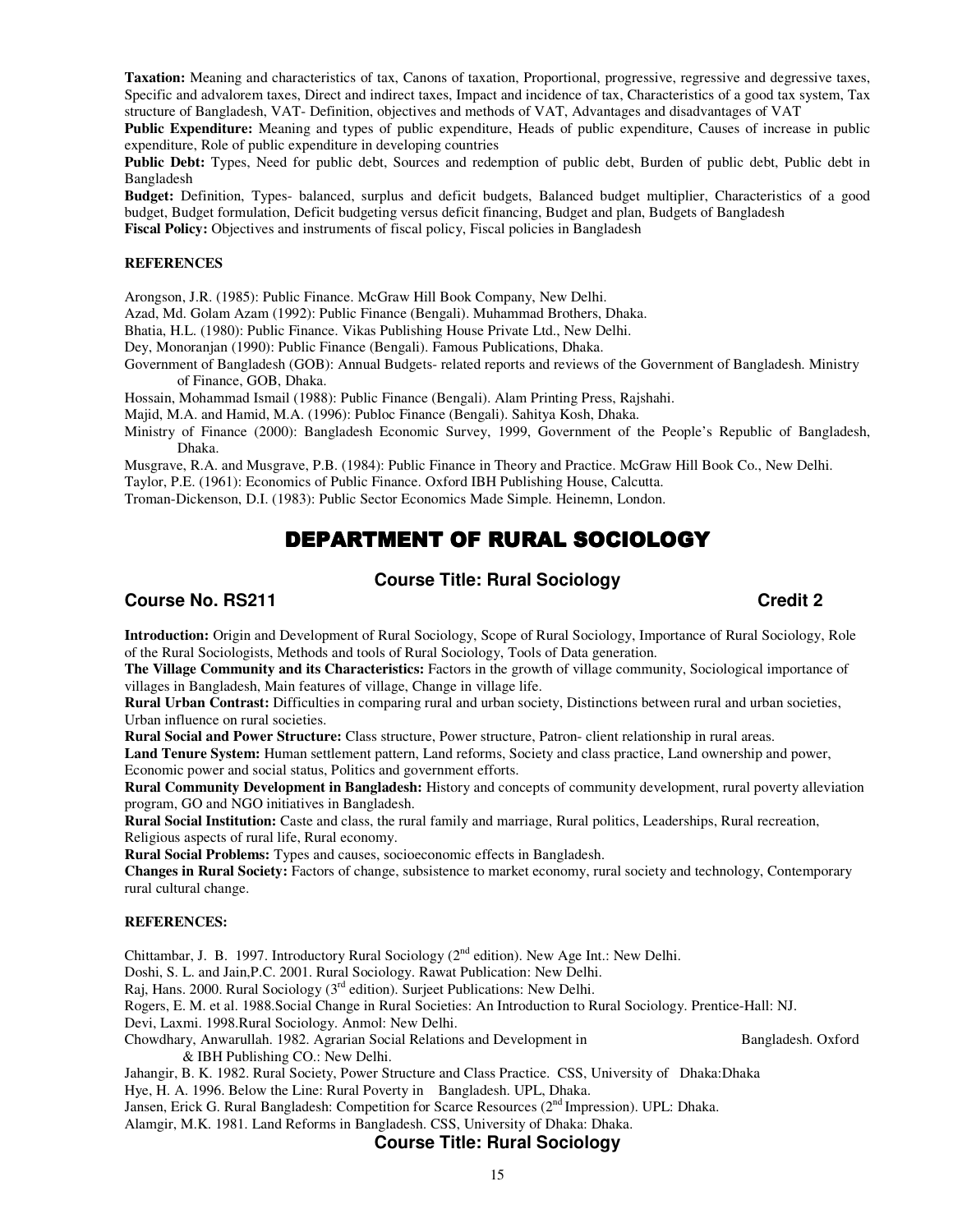## **Course No. RS212 Credit 1**

**Introduction to Social research**: Introduction with emerging social issues in rural areas of Bangladesh**. Research Methods:** Quantitative qualitative social research methods. **Data Collection and Data Analysis:** Data Collection and Data analysis techniques Participatory Reflection Action (PRA): Methods for Community participation.

Presentation : Techniques of presenting a research report.

#### **REFERENCES:**

Black, H.M and Blalock A.B. (Eds) (1968): Methodology in Social Research. New York: McGrow-Hill. Ghosh, B.N. (1992) Scientific Methods and Social Research, Sterling Publishers Ltd. New Delhi. Kumar, S. (2002) Methods for Community Participation, Vistaar Publications, New Delhi. Moser. C. A. & Kalton, G. (1979). Survey Methods in Social Investigation London: Heineman Educational Books Ltd. Seltiz C et al. (1971) Research Methods in Social relations, Holt, Rinechant and Winston Inc. New York. Sufian, A. J. M. (1998) Methods and Techniques of Social Research, UPL, Dhaka. Young P. V. (1958) Scientific Social Survey and Research, Prentice-Hall, Inc.

আলম, ড: খুরশিদ (২০০০) সমাজ গবেষণা গদ্ধতি, মিিনার্ভা পাবলিকেশস, ঢাকা। নকী, সৈয়দ আলী (১৯৯৯৮) আৰ্থ-সামাজিক জরিপে পদ্ধতি নির্দেশিকা, ঢাকা:ইউ.পি.এল নিয়োগী মোজাম্মেল হক, মাহমূদ হাসান বাবুল (২০০৪) পিআরএ সাকী পারলিশিং ক্লাব, ঢাকা।

# Level-2, Semester-2

# DEPARTMENT OF AGRICULTURAL FINANACE

# **Course Title: Agricultural Finance-I**

**Course No. AF 221 3 Credit 2018** 

**Introduction:** Nature and scope of Agricultural Finance, Financial intermediation in agriculture

**Information Flows and Financial Management:** Income statement, Balance sheet, Cash flow budget, Proforma financial statement, Tools for forward planning analysis of financial

statement

**Ratio Analysis:** Meaning, Different types of ratios for measuring solvency, liquidity and profitability of farm business, Comparative analysis projection

**Resource Acquisition and Control in Agriculture:** Savings and retained earnings, Gifts and inheritances, Pooling equity capital, Leasing, Contract Farming, Borrowing

**Use of Credit in Farm Business:** Role and classification of credit, Evaluation of credit capacity, Working with lenders

**Loan Interest Rate and Repayment Terms:** Factors affecting cost of credit, Simple and compound interest terminology, Loan repayment plans, Methods of computing loan repayments, Computing interest rates, Miscellaneous credit costs, Variable interest rates

**Credit Analysis and Debt-Servicing Capacity:** Analyzing repayment capacity, Debt structure and balance, Credit reserves, Credit line

**Risk in Agriculture:** Types of risk and uncertainty in agriculture, Strategies to reduce risk

**Farm Credit System in Bangladesh:** Bangladesh Bank and farm policy instruments, Commercial banks and farm lending, Farm credit operation of Bangladesh Krishi Bank, Rajshahi Krishi Unnyan Bank, Bangladesh Samabaya Bank Limited, Land Mortgage Bank and Grameen Bank, Production credit system, Agricultural credit and traditional and Comilla model cooperative systems, Evaluation of other special credit programmes for farm credit in Bangladesh

#### **REFERENCES**

Akhtar, S.M. (1966): Pakistan- A Developing Economy.

| Barry, Peter J., Hopkin, John A. and Baker, C.B. (1983): Financial Management in<br>and Publishers, Inc., USA.        | Agriculture. The Interstate Printers |
|-----------------------------------------------------------------------------------------------------------------------|--------------------------------------|
| Lee, Warren F., Boehlje, Michael D., Nelson, Aaron G. and Murray, William G. (1980):<br>State University Press, AMES. | Agricultural Finance. The Iowa       |
| Nelson, Aaron G. and Murray, William G. (1967): Agricultural Finance. The Iowa State                                  | University Press, AMES.              |
| Penson and Lins (): Farm Financial Management.                                                                        |                                      |

## **Course Title: Agricultural Finance-I**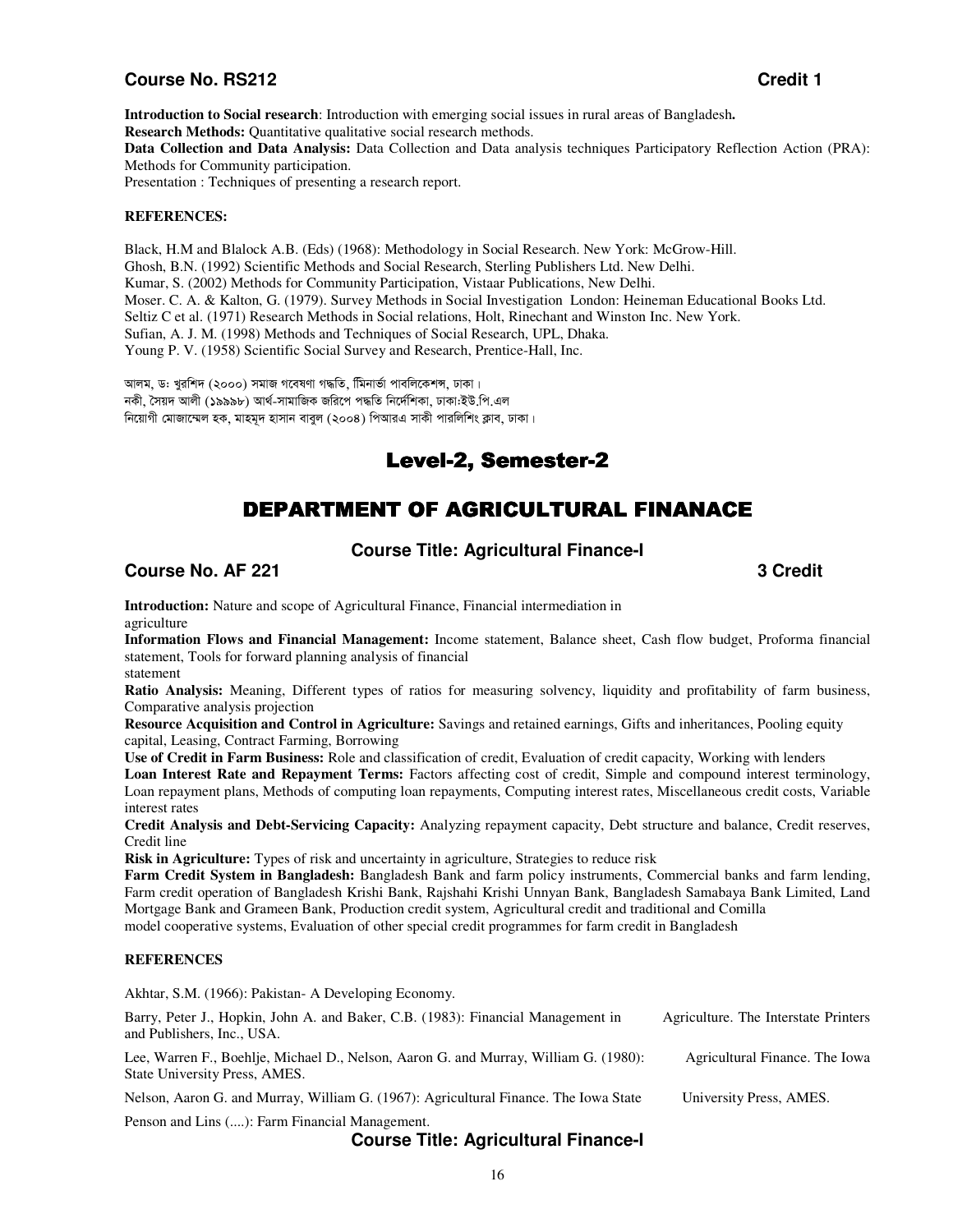## **Course No. AF 222 1 Credit**

Study on the economic activities and economic information of the farm business, Determining the credit requirement of farm business, Determine the sources and availability of fund for the farm, Preparation of cash flow budget, balance sheet and proforma financial statement of an agricultural farm, Using time value of money technique for the valuation of farm income, Application of capital budgeting techniques for the evaluation of different types of agricultural projects, Study on the intensity of risks in farm business, Incorporating the effects of risk, uncertainty and inflation in capital budgeting for proper decision making

Make visit different dairy, poultry and other agricultural firms to study their management and decision making process, Arrange group discussion and seminar and report preparation

#### **REFERENCES**

Akhtar, S.M. (1966): Pakistan- A Developing Economy.

Barry, Peter J., Hopkin, John A. and Baker, C.B. (1983): Financial Management in Agriculture. The Interstate Printers and Publishers, Inc., USA.

Lee, Warren F., Boehlje, Michael D., Nelson, Aaron G. and Murray, William G. (1980): Agricultural Finance. The Iowa State University Press, AMES.

Nelson, Aaron G. and Murray, William G. (1967): Agricultural Finance. The Iowa State University Press, AMES. Penson and Lins (....): Farm Financial Management.

# DEPARTMENT OF AGRICULTURAL ECONOMICS

## **Course Title: Mathematical Economics**

# **Course No. AE221 3 Credit**

Number system and variables, Sets, functions and their diagramatic representation, Functions and curves, Application of functions to economic theories, Differentiation and their uses in economics, Integration and their uses in economics, Unconstrained maximization and minimization, Constrained maximization and minimization, Homogenous function and its application, Determinants and matrix and their application, Input-output analysis.

#### **REFERENCES:**

Black, J. and Brodley, J.F. (1980). *Essential Mathematics for Economists*, 2nd edn. John Wiley and Sons, New York. Chaiang, A.C. (1974). *Fundamental Methods of Mathematical Economics*, 2nd edn. McGraw-Hill, Tokyo (latest edition). Dinwiddy, C. (1967). *Elementary Mathematics for Economist*, Oxford University Press, New York.

Henderson, J.M. and Quandt, R.E. (1971). *Microeconomic theory: A Mathematiical Approach*, 2nd edn. McGraw-Hill Book Company Inc. (latest edition).

Jacques, I. *Mathematics for Economics and Business*, 2nd edn. (1973), Cambridge University Press, Addison-Wesley Publishing Co.

James, D.E. and Throsby, C.D. (1973). *Introduction to Quantitative Methods in Economics*, John Wiley and Sons, Brisbone.

Lewis, J.P. (1962. *An Introduction to Mathematics for Students of Economics*, Macmillan and Co. Ltd., London.

Mabbett, A.J. (1986). *Work-out Mathematics for Economists*, Macmillan, London.

Yamane, T. (1968). *Mathmatics for Economists*, 2nd edn., Englewood Cliffs: Prentice Hall, Inc.

Allen, R.G.D. (1930). *Mathematical Analysis for Economist*, London: The Macmillan Co.

#### **Course No. AE223 3 Credit**

#### **Course Title: Macroeconomics-II**

**Classical and Keynesain Macroeconomics:** Review of Classical and simple Keynesian theory of income and employment determination. Expansion of simple Keynesian model. Post Keynesian model. The IS and LM functions - General equilibrium approach.

**Investment Theory:** Capital and investment. MEC and rate of interest. Determinants of investment. Short term and long term determinants of investment. MEC and uncertainty.

**The Demand for and Supply of Money:** Demand for money - the Classical approach - the Keynesian approach. Supply of money.

**Macroeconomic Issues and Policies:** Income stabilization and fiscal policy. Income stabilization and monetary policy. Fluctuations and economic growth. Inflation and business cycles. **REFERENCES:** 

1. Shapiro, E. (1984): *Macroeconomics Analysis,* Harcourt Brace Javanovich Inc.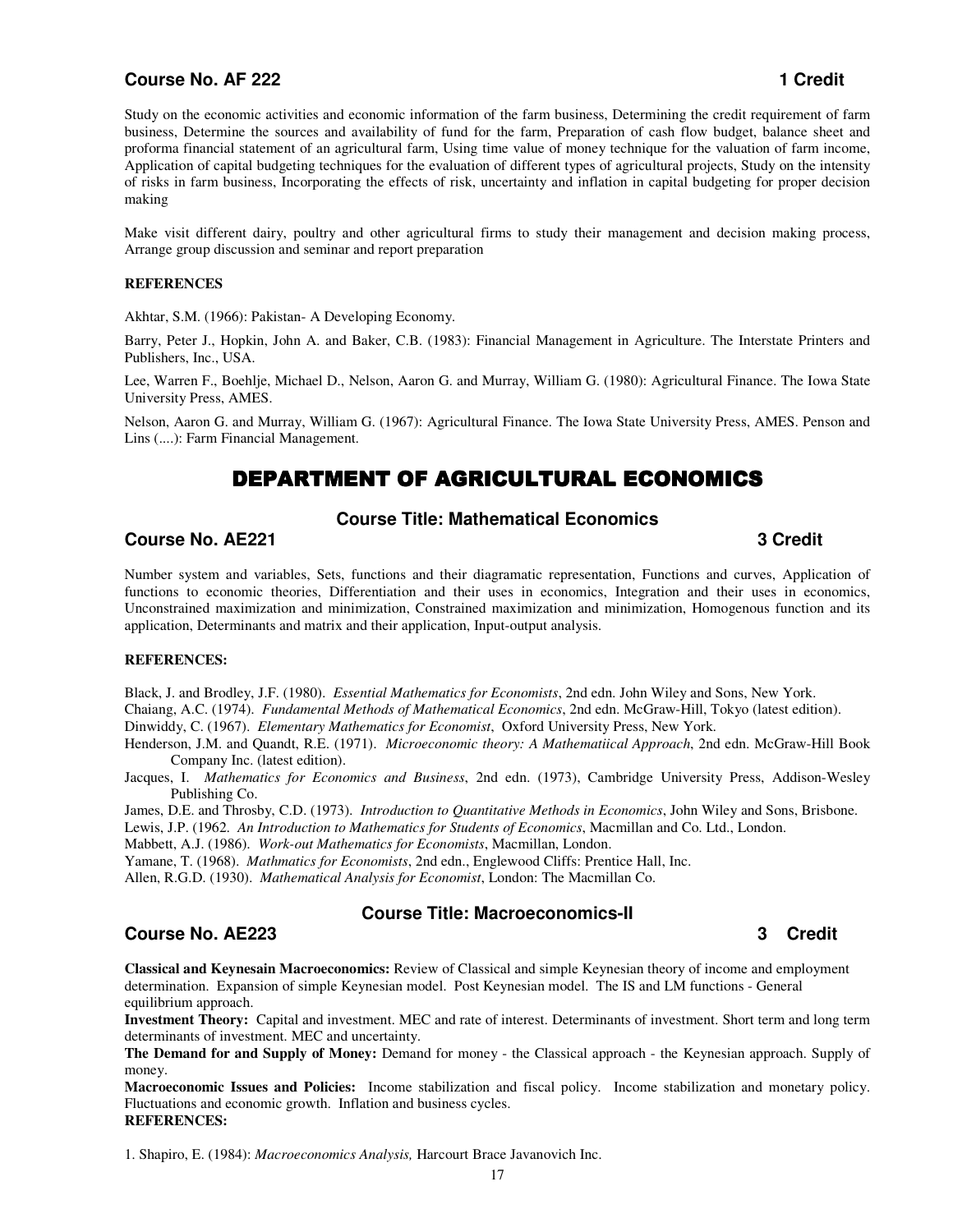2. Branson, W.H. (1979): *Macroeconomic Theory and Policy,* 2nd Edition, Harper and Row Publishers, London.

- 3. Dernburg, T.F. and McDougall, D.M. (1983): *Macroeconomics,* Asian Student Edition, Singapore National Printers (Pte) Ltd.
- 4. Dornbusch, R. and Fischer, S. (1985): *Macroeconomics,* International Student Edition, McGraw-Hill, Singapore.
- 5. Poindexter, J.C. (1981): *Macroeconomics,* Holt-Saunders International, Second Edition, USA.

6. Vaish, M.C. (2001): *Macroeconomic Theory.* Vikas Publishing House Pvt. Ltd.

#### **Course No. AE225 3 Credit**

## **Course Title: Production Economics-I**

**Introduction, Production and Cost Functions:** Concept of a production function. Types of production function, Law of diminishing returns. Costs of production. Allocation of one variable input. Economic efficiency and profit maximization for an enterprise.

**Production With Two or More Variable Inputs:** Production function for two variable inputs, Isocost lines, Least cost criterion. Isoclines, Expansion paths, and Profit maximization.

**Production of Two or More Products:** Production possibility curve, Relationships among products, Maximum revenue combination of outputs.

**Economics of Size and Their Implications for Farms:** Production in the long-run, Returns to scale, and Equilibrium in the long-run.

**Production Process Through Time:** A general picture considering Bangladesh agriculture over a period of time, Economic aspects of durable inputs and valuing agricultural land. Land tenure system.

#### **REFERENCES:**

Heady, E.O. and Dillon, J.L. (1981), *Agricultural Production Function*, Iowa State University Press, Ames.

Dillon, J.L. and Hardaker, J.B. (1993), *Farm Management Research for Small Farmer Development,* 2nd edn., Farm Management Series, FAO, Rome.

Doll, J.P. and Orazem, F. (1984), *Production Economics - Theory with Applications*, 2nd edn., John Wiley, New York.

Ritson, C. (1977), *Agricultural Economics - Principles and Policy*, Crosby Lockwood and Staples, London.

Bishop, C.E. and Toussaint, W.D. (1965), *Introduction to Agricultural Economic Analysis*, John Wiley, New York.

#### **Course No. AE226 1 Credit 2008 1 Credit 2008 1 Credit 2008 1 Credit 2008 1 Credit**

# **Course Title: Production Economics-I**

Estimation of production and cost functions and presentation of a term paper in the class

#### **REFERENCES:**

Bishop, C.E. and Toussaint, W.D. (1965), *Introduction to Agricultural Economic Analysis*, John Wiley, New York.

Dillon, J.L. and Hardaker, J.B. (1993), *Farm Management Research for Small Farmer Development,* 2nd edn., Farm Management Series, FAO, Rome.

Doll, J.P. and Orazem, F. (1984), *Production Economics - Theory with Applications*, 2nd edn., John Wiley, New York. Heady, E.O. and Dillon, J.L. (1981), *Agricultural Production Function*, Iowa State University Press, Ames. Ritson, C. (1977), *Agricultural Economics - Principles and Policy*, Crosby Lockwood and Staples, London.

# DEPARTMENT OF COOPERATION AND MARKETING

## **Course Title: Agricultural Marketing-I**

## **Course No. CM221** 3 credit

**Introduction:** Basic concepts of marketing, marketing system Vs marketing process, role of marketing in economic development, approaches to the study of marketing.

**Marketing functions and institutions:** Exchange functions, physical functions, facilitating functions; **Marketing institutions:** Market intermediaries, agent intermediaries, facilitating agencies role of government in developing marketing system.

**Marketing channels:** Meaning, role classification & distribution, choice of channels and intermediaries, distribution channel, policies & strategies, other aspects of channel management, conflict and cooperation in distribution channels analyzing value chains.

Marketing costs and margins, Marketing efficiency: marketing mix.

Marketing research and information system: Meaning and scope and limitations, marketing research procedure, types and techniques of marketing research.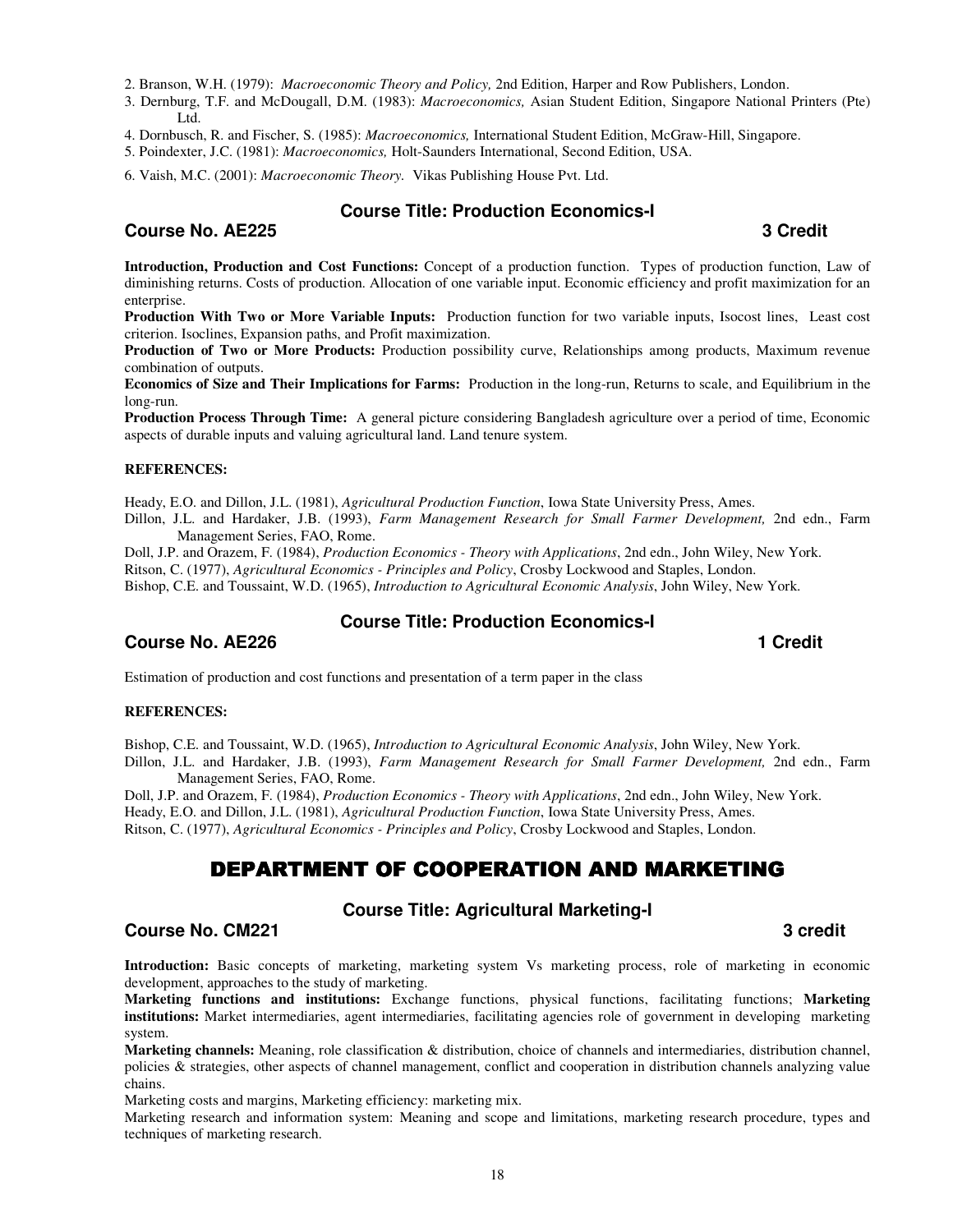**Marketing of farm products:** Input & output marketing, marketing methods of marketing extension techniques, problems agricultural marketing in Bangladesh, Cooperative marketing, International marketing local level planning for overcoming low prices situation, value addition activities in solving marketing problems.

#### **REFERENCES:**

Kohls, R. L & J.N Uhl. 1980: Marketing of Agricultural products,  $5<sup>th</sup>$  edition, Macmillan Publishing Co., Inc.

J.C. Ghandi. 1985: Marketing A Managerial Introduction. Tata McGraw-Hill Publishing Company Limited, New Delhi.

Acharaya S.S. and N. L. Agrawal. 1999: Agricultural Marketing in India, 3<sup>rd</sup> edition, oxford and IBH Publishing Co. Pvt. Ltd. New Delhi 1100 001.

Branson, R.e. and D.G. Norvell 1983: Introduction Agricultural Marketing. McGraw Hill Book Company, New York. Kotler, P.and G. Amstrong. 1994: Principles of Marketing , 6<sup>th</sup> Edition, Englewood Cliffs, New Jersey 07632.

Evans, J.R. and B. Berman. 1987: Marketing, 3rd edition, Macmillan Publishing Company, New York.

Kotler, P. 2001: Marketing Management, The Millennium Edition, Prentice Hall of India Private Limited, New Delhi-110001.

Purcell, W.D. 1979: Agricultural Marketing: System, Coordination, Cash and Future Prices. A Prentice- Hall Company Reston, Virginia 22090.

Master's Theses submitted to the Department of Cooperation and Marketing on the relevant field of marketing.

## **Course Title: Agricultural Marketing-I**

**Course No. CM 222 1 Credit 2008** 

Class exercises, visit to markets, presentational of papers etc.

#### **REFERENCES:**

Kohls, R. L & J.N Uhl. 1980: Marketing of Agricultural products, 5<sup>th</sup> edition, Macmillan Publishing Co., Inc.

J.C. Ghandi. 1985: Marketing A Managerial Introduction. Tata McGraw-Hill Publishing Company Limited, New Delhi.

Acharaya S.S. and N. L. Agrawal. 1999: Agricultural Marketing in India, 3<sup>rd</sup> edition, oxford and IBH Publishing Co. Pvt. Ltd. New Delhi 1100 001.

Branson, R.e. and D.G. Norvell 1983: Introduction Agricultural Marketing. McGraw Hill Book Company, New York.

Kotler, P.and G. Amstrong. 1994: Principles of Marketing , 6<sup>th</sup> Edition, Englewood Cliffs, New Jersey 07632.

Evans, J.R. and B. Berman. 1987: Marketing, 3rd edition, Macmillan Publishing Company, New York.

Kotler, P. 2001: Marketing Management, The Millennium Edition, Prentice Hall of India Private Limited, New Delhi-110001.

Purcell, W.D. 1979: Agricultural Marketing: System, Coordination, Cash and Future Prices. A Prentice- Hall Company Reston, Virginia 22090.

Master's Theses submitted to the Department of Cooperation and Marketing on the relevant field of marketing.

# Level-3, Semester-1

# DEPARTMENT OF AGRICULTURAL FINANACE

#### **Course Title: International Economics**

**Course No. AF 311 3 Credit 2 Course No. AF 311 3 Credit 2 Credit 2 Credit 2 Credit 2 Credit 2 Credit 2 Credit 2 Credit 2 Credit 2 Credit 2 Credit 2 Credit 2 Credit 2 Credit 2 Credit 2 Credit 2 Credit 2 Credit 2 Credit 2 C** 

**Introduction:** Nature, scope and importance of International Economics, Internal versus international trade

**Theories of International Trade:** Classical theories- Adam Smith's theory of absolute advantage, Ricardo's doctrine of comparative advantage, Haberler's opportunity cost theory, Mill's theory of reciprocal demand Marshall's offer curve analysis, Modern theory- Heckscher-Ohlin theory of international trade

**Gains from Trade:** Concept and measurement of gains from trade

**Terms of Trade:** Meaning and types of terms of trade, Factors influencing terms of trade

**Balance of Payments:** Balance of payment and balance of trade, Structure of balance of payment- capital and current accounts, Balance of payment always balances, Types and causes of disequilibrium in balance of payments, Methods of correcting disequilibrium in balance of payments, Balance of payment in Bangladesh

**Commercial policy:** Free trade versus trade protection, Relative efficiency of subsidy, quota, dumping, cartels and exchange rate manipulation as methods of trade protection

**Exchange Rate Determination:** Theories of foreign exchange rate, Causes of fluctuation in exchange rate

**Exchange Control:** Objective and methods of exchange control, multiple exchange rates and under developed countries

**Devaluation:** Objectives and effects of devaluation, Disadvantages of devaluation, Conditions for the success of devaluation, Circumstances for the acceptance of devaluation

**Economic Integration:** Concept of customs union and free trade area, Plea for trade and growing protectionism: SAPTA, NAFTA, LAFTA, ECM, WTO and Intellectual Property Rights issues

**International Finance:** Objectives and functions of IMF, IBRD, IDA and IFC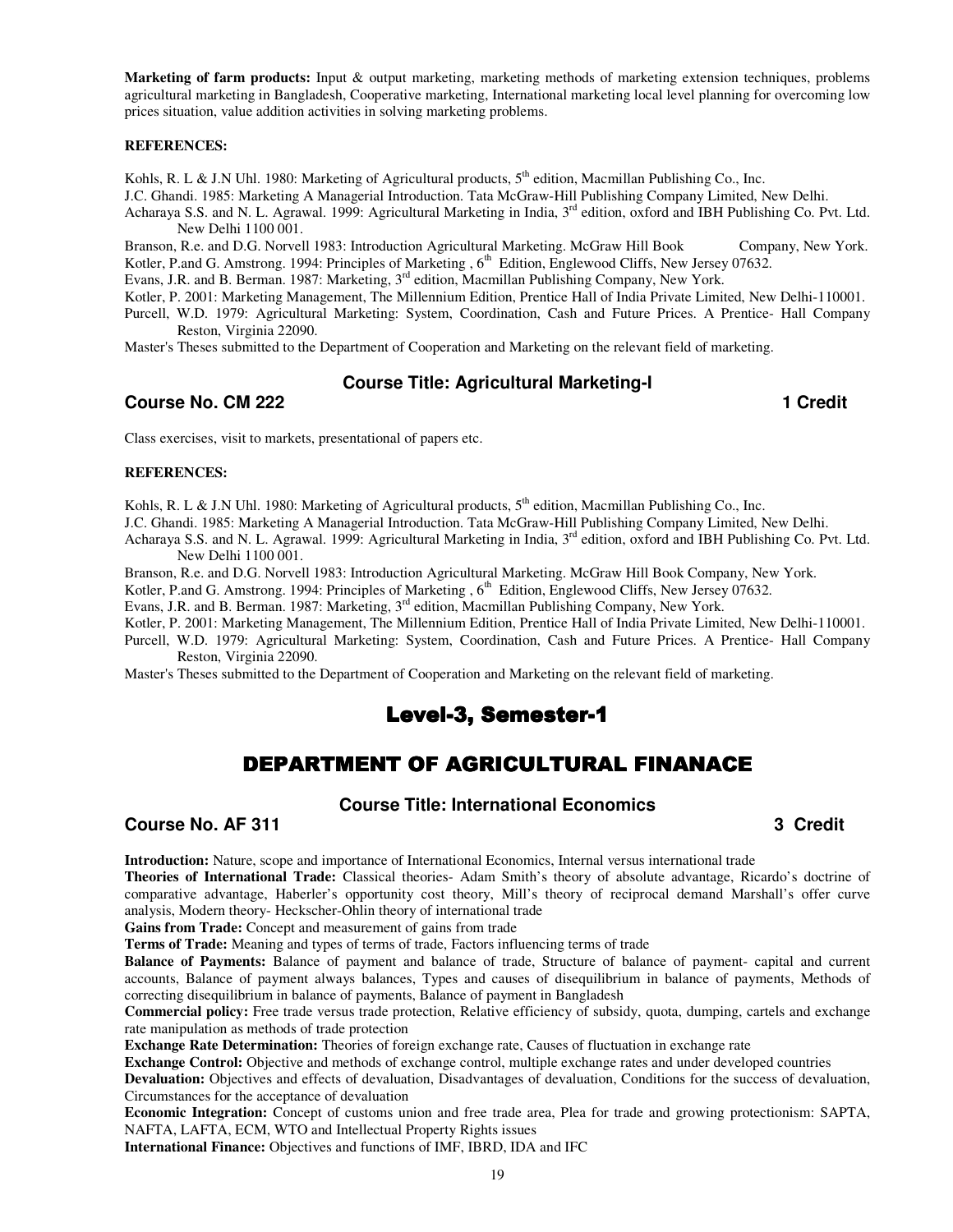#### **REFERENCE**

Ali, Syed Ashraf (1986): Foreign Exchange and International Finance. Mrs. Arjumanara Ashraf, Rayer Bazar, Dhaka. Chacholiades, M. (1990): International Economics. McGraw-Hill Book Company, Singapore.

Chakravarty, Monotosh (1996): International Economics (Bengali). Popular Press, Dhaka.

Dewett, K.K. (1984): Modern economic Theory. Himalaya Publishing House, Girgaon, Bombay.

Ingram, J.C. (1986). International Economics. John wiley and Sons, Inc., Singapore.

Kindleberger, C.P. (1977): International Economics. Richard D. Ins., Illinois.

Mithani, D.M. (1984): Money, Banking, International Trade and Public Finance. Himalaya Publishing House, Girgaon, Bombay.

Planning Commission (1989): Mid-term Review of the Third Five Year Plan (1985-90). The Government of the People's Republic of Bangladesh, Dhaka

# DEPARTMENT OF COOPERATION AND MARKETING

#### **Course Title: Principles of Cooperation**

#### **Course No. CM311 2 credit**

Cooperatives in Economics System, Definition and Principles of Cooperation; Types and Forms of Cooperatives; Cooperatives and other Business Organizations, Cooperative Farming; Determinants of Success of Cooperatives; Organizing, Financing and Management of Cooperatives; Accounts of Cooperatives; Books to be maintained; Cooperative Law, Cooperative and the State.

#### **REFERENCES:**

Abrahamsen & Scroggs: Agricultural Cooperation. University of Minnesota Press, Minneapolis.

Bakken. Basic Concepts, Principles and Practices of Cooperation; Mimir Publishers Inc. Madison Wisconsin.

V. Sharada 1986: Theory of Cooperation. Himalyay Publishing House, Bomabay.

E. P. Roy. 1969: Cooperatives: To-day and To-morrow Illinois: The Interstate Printers and Publisher Inc.

McBride. 1986: Glynn: Agricultural Cooperatives- Their why & their how AVI publishing company Inc. West Port. U.S.A. Bedi, Raghusam Dev. Himalaya Publishing House Mumbai.

Bottomely Trevor. 1979: An Introduction to Cooperatives. Intermediate Technology Publications Ltd. London.

Sinha S.K.& R. Sahaya. 1981: Management of Cooperatives Enterprises; Principles of Practices. National Council for cooperative Training New Delhi. 11001666.

Fogelstran; Karl: Towards Genuine Cooperatives; International Cooperative Alliance. New Delhi.

-----------1988: Role of Government in promoting Cooperatives development in Asia- ICA ROAP Downs Trust. ICS New Delhi. 110065.

#### **Course Title: Principles of Cooperation**

**Course No. CM 312 1** Credit **1** 

Class Exercises; Home Tasks and Field Trips.

#### **REFERENCES:**

**Abrahamsen & Scroggs :** Agricultural Cooperation. University of Minnesota Press, Minneapolis.

Bakken. Basic Concepts, Principles and Practices of Cooperation; Mimir Publishers Inc. Madison Wisconsin.

V. Sharada 1986: Theory of Cooperation. Himalyay Publishing House, Bomabay.

E. P. Roy. 1969: Cooperatives: To-day and To-morrow Illinois: The Interstate Printers and Publisher Inc.

McBride. 1986: Glynn: Agricultural Cooperatives- Their why & their how AVI publishing company Inc. West Port. U.S.A. Bedi, Raghusam Dev. Himalaya Publishing House Mumbai.

Bottomely Trevor. 1979: An Introduction to Cooperatives. Intermediate Technology Publications Ltd. London.

Sinha S.K.& R. Sahaya. 1981: Management of Cooperatives Enterprises; Principles of Practices. National Council for cooperative Training New Delhi. 11001666.

Fogelstran; Karl: Towards Genuine Cooperatives; International Cooperative Alliance. New Delhi.-----------1988: Role of Government in promoting Cooperatives development in Asia- ICA ROAP Downs Trust. ICS New Delhi. 110065.

# DEPARTMENT OF AGRICULTURAL ECONOMICS

**Course Title: Farm Management-I** 

**Course No. AE311** 3 Credit **3** Credit **1**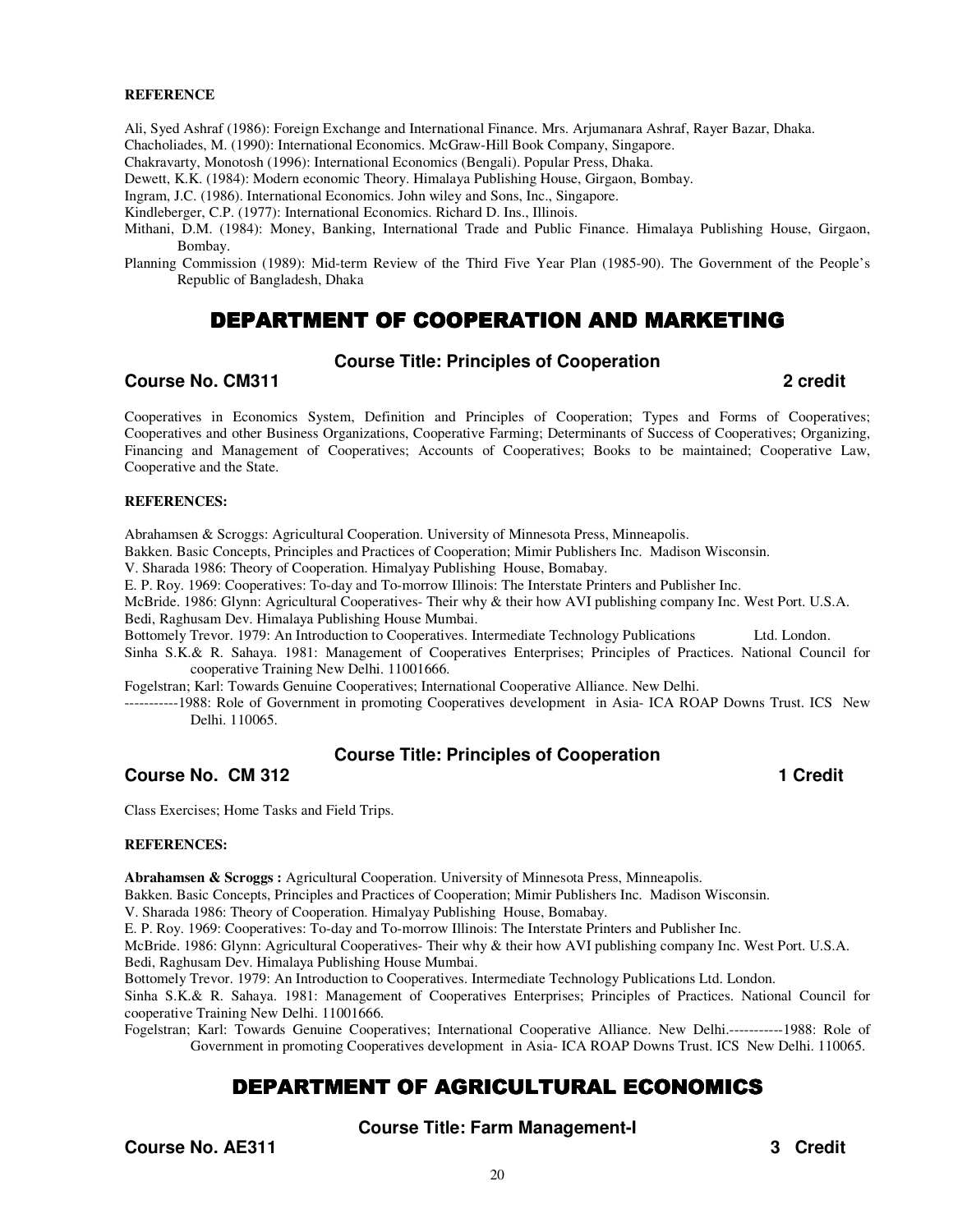**Introduction:** Definition of farm management, Functions of management, Relation of farm management to other agricultural sciences. The business principles of farming. Application of economic principles to the organization and operation of farms.

**Data Source and Collection:** The uses of secondary data, Qualitative data collection, Quantitative data collection, Data collection methods, Types of information collected by survey, Village studies, Farm case studies, Steps involved in farm business survey.

**Sampling Techniques:** Sampling techniques used in farm management research. Probability sampling and non-probability sampling.

**Analytical Techniques:** Cost accounting, Gross margin analysis, Accounts analysis. Farm bookkeeping and financial accounting: Preparation of financial statement, Balance sheet, Operating statement.

**Measures of Whole-Farm Performance:** Cash flow measures, Income and profitability measures, Measures of capital and debt position.

**Farm Planning and Budgeting:** Complete budgeting, Partial budgeting, Break-even budgeting, Programming techniques.

#### **REFERENCES:**

Barnard, C.S. and Nix, J.S (1973), *Farm Planning and Control*, Cambridge University Press.

Dillon, J.L. and Hardaker, J.B.(1993), *Farm Management Research for* 

Efferson, J.N. (1953), *Principles of Farm Management*, McGraw Hill Book Company, New York.

 *India - Theories and Practices,* Allied Publishers Ltd.

Johl, S.S. and Kapur, T.R. (1973), *Fundamental of Farm Business Management*, Kalyani Publishers, New Delhi.

Kahlon, A.S. and Singh, K. (1992), *Economics of Farm Management in* 

Smith, D.T. (edited) (1989), *Farm Management*, U.S. Government Printing Office, Washington, D.C.

 *Snmall Farmers Development,* FAO, Rome.

Yang, W.Y. (1958), *Methods of Farm Management Investigation*, FAO, Rome.

#### **Course Title: Farm Management-I**

#### **Course No. AE312 1** Credit **1**

 Sampling trechniques used in farm management research; Calculation of depreciation by different methods; Measurement of Gini co-efficient of land and farm income; Cropping intensity and intensity of land use; Comparative cost and return analysis of different farm enterprises; Enterprise costing; Gross margin analysis and Net farm income. Partial Budgeting: Replacement budget, Expansion budget, Innovation budget and Break-even budget. Agricultural Project Analysis: Benefit cost ratio, Net present value and Internal rate of return, Use of sensitivity analysis in farm business management. Agricultural project analysis and Use of statistical tools in farm management research.

#### **REFERENCES:**

Barnard, C.S. and Nix, J.S.(1978), *Farm Planning and Control*, Cambridge University Press, Cambridge.

Cochrane, W.G. (1965), *Sampling Techniques*, Modern Asia Editions, John Wiley & Sons Inc.

Gittinger, J.P. (1972), *Economic Analysis of Agricultural Projects,* The Johns Hopkins University Press, Baltimore and London.

Norman, L. and Coote, R.B.(1976), *The Farm Business*, Longman Publisher, London & New York.

Singh, M.K. and Mahadevan, A. (1990), *Project Evoluation and Management,* Discovery Publishing House, New Delhi.

Dillon, J.L. and Hardaker, J.B. (1993), Farm management Research for small Farmers Development, FAO, Rome.

Yang, W.Y. (1958), Methods of farm Management Investigation, FAO, Rome.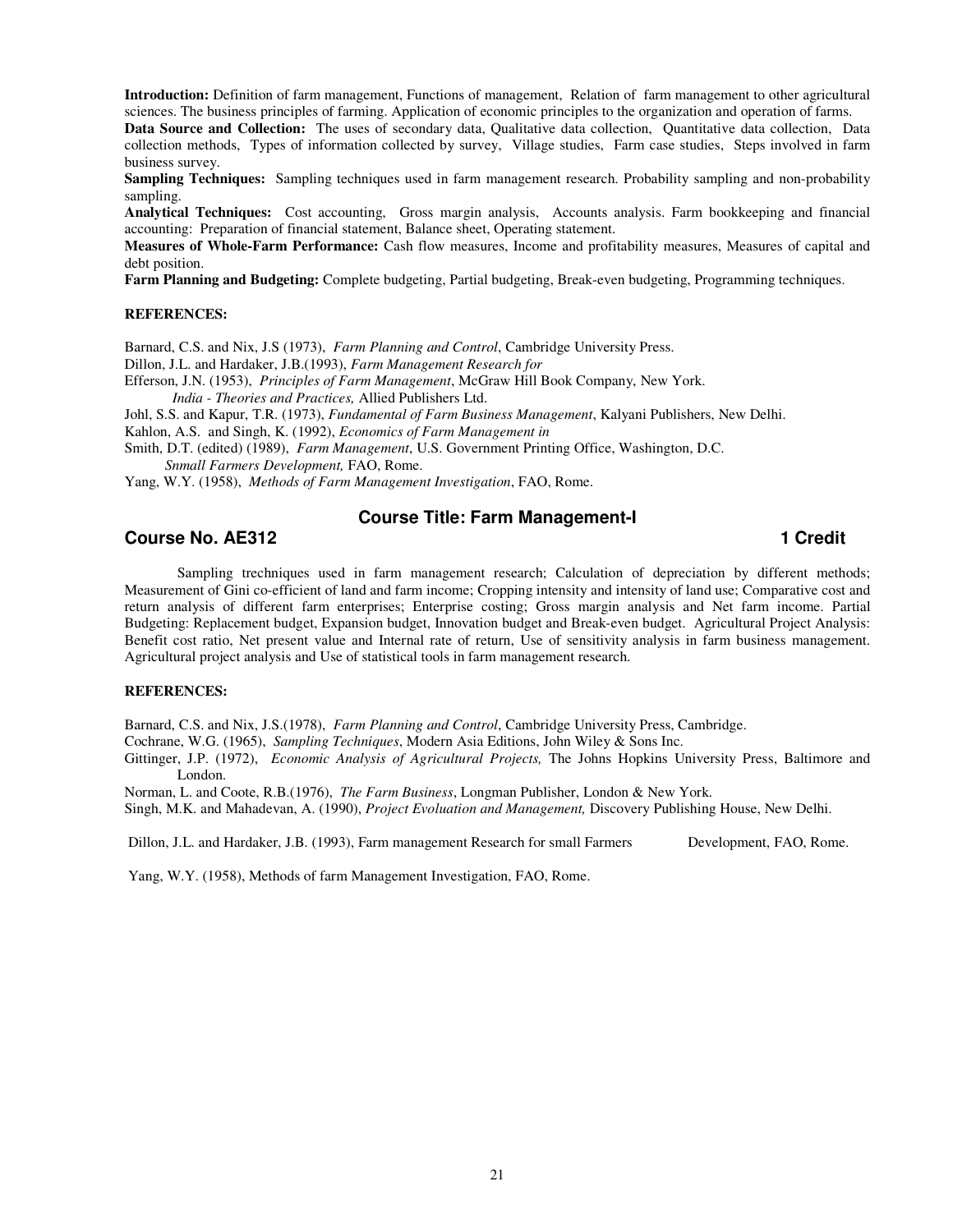# DEPARTMENT OF AGRICULTURAL STATISTICS

**Course Title: Regression Analysis** 

# **Course No. Stat311 Credit: 3**

Relationship between tow variables and idea of functions. Distinction between statistical and mathematical relationships. Definition of linear regression model. Linear regression for grouped data. Concept of bi-variate distribution & correlation table. Intra-class correlation. Spearman's and Kendalls rank correlation. Correlation ratio. Coefficient of contingency.

Concept of dependence of a variable on a set of independent variable. The model of a multiple linear regression and the fitting of the regression line. Usual assumptions and properties of a general regression model. Model fitness checking; properites of

the coefficients, ANOVA,  $R^2$ ,  $R^2$ , partial correlation. Formulation and hypotheses testing regarding the parameters of the model and use of the model for forecasting. estimation of three or more variables non-linear models that are intrinsically linear. Definition and use of orthogonal polynomials. Distinction between polynomial regression and multiple linear regression. Consequences of violations of the OLS assumption. Detection (not estimation) of multicollinearity, autocorrelation and heteroscedasticity. Use of dummy variables (as independent ) in multiple regression and interpretation of dummy/differential coefficients.

#### **REFERENCES:**

| Draper, N. R. and H. Smith (1981)                         | Applied Regression Analysis, John Wiley, New York            |
|-----------------------------------------------------------|--------------------------------------------------------------|
|                                                           | Basic Econometrics, McGrow Hill Book Company                 |
| Gujarati, D.N. (1988)                                     | Econometric methods, Third Edition, McGraw Hill,             |
|                                                           | New York.                                                    |
| Johnshton, $J(1984)$                                      | Fundamentals of Mathematical Statistics, S. Chand and        |
|                                                           | Company Ltd. New Delhi.                                      |
| Gupta, S.C.& V.K. Kapoor (1983)                           | An Introduction to the Theory of Sstatistics, Minati Shil    |
|                                                           | and Amita Debnath, Mymensingh.                               |
| Shil, R.N. and S.C. Debnath (1992)                        | An Introduction to the Theory of Statistics, Charles         |
|                                                           | Griffin London.                                              |
| Yule, G, U. & M. G. Kendall (1965)                        |                                                              |
| আহমেদ, আব্দুর রশিদ, আলী আজগর ভূইয়া ও জুলফিকার আহমেদ রেজা | পরিসংখ্যানঃ তত্ত ও প্রয়োগ, শামসন নাহার আহমেদ পং.উত্তর সেওতা |
| (২০০১)                                                    | মানিকগঞ্জ                                                    |

#### **Course Title: Regression Analysis**

## **Course No. Stat312 Credit: 1**

Calculation of simple correlation coefficient from bi-variate/correlation table. Calculation of partial correlation coefficients, intra-class correlation, Spearmans and kendalls rank correlation, correlation ratio and contingency coefficient. Fitting of

multiple linear regression. Analysis of variance. Calculation of multiple correlation coefficient  $R^2$  and  $R^{-2}$ . Fitting polynomial regressions, Use of orthogonal polynomials. Testing linearity of regression. Test of significance of total, partial and multiple correlation coefficients and regression coefficients. Determining the order of a polynomial. Detection (not estimation) of multicollinearity, autocorrelation and heteroscedasticity. Use of dummy variables (as independent ) in multiple regression and interpretation of dummy/differential coefficients.

#### **REFERENCES:**

| Draper, N. R. and H. Smith (1981)                         | Applied Regression Analysis, John Wiley, New York<br>Basic Econometrics, McGrow Hill Book Company |
|-----------------------------------------------------------|---------------------------------------------------------------------------------------------------|
| Gujarati, D.N. (1988)                                     | Econometric methods, Third Edition, McGraw Hill,                                                  |
|                                                           | New York.                                                                                         |
| Johnshton, $J(1984)$                                      | Fundamentals of Mathematical Statistics, S. Chand and                                             |
|                                                           | Company Ltd. New Delhi.                                                                           |
| Gupta, S.C.& V.K. Kapoor (1983)                           | An Introduction to the Theory of Sstatistics, Minati Shil                                         |
|                                                           | and Amita Debnath, Mymensingh.                                                                    |
| Shil, R.N. and S.C. Debnath (1992)                        | An Introduction to the Theory of Statistics, Charles                                              |
|                                                           | Griffin London.                                                                                   |
| Yule, G, U. & M. G. Kendall (1965)                        |                                                                                                   |
| আহমেদ, আব্দুর রশিদ, আলী আজগর ভূইয়া ও জুলফিকার আহমেদ রেজা | পরিসংখ্যানঃ তত্ত ও প্রয়োগ, শামসন নাহার আহমেদ পং.উত্তর সেওতা                                      |
| (500)                                                     | মানিকগঞ্জ                                                                                         |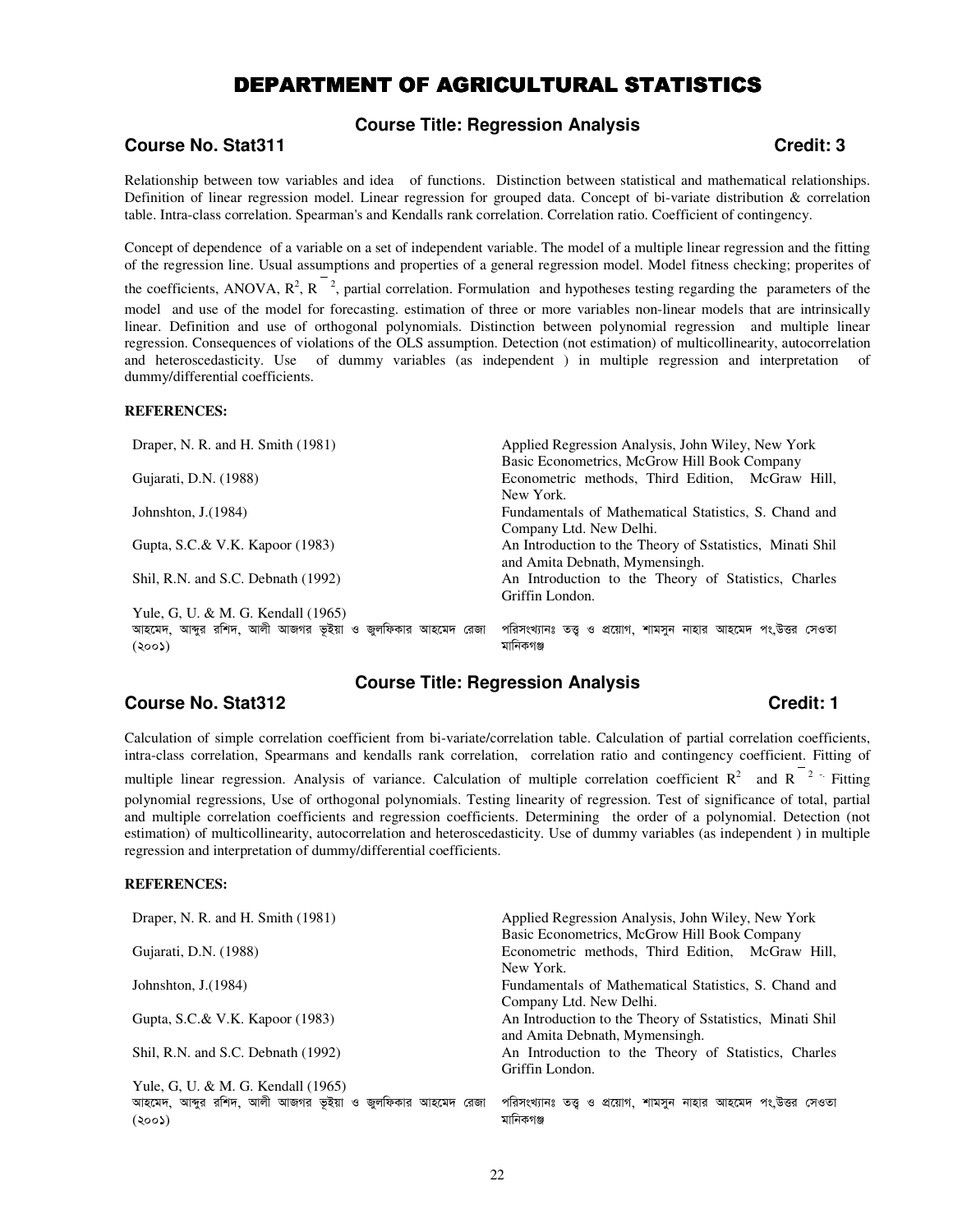# DEPARTMENT OF COOPERATION AND MARKETING

**Course Title: Agricultural Prices-I** 

## **Course No. CM 313** 3 Credit **1**

**Introduction:** Meaning and concept, Role and functions of prices, General characteristics of agricultural prices, Nominal and real price changes.

**Demand for agricultural products:** Review of consumers' demand, Determinants of demand, Demand elasticities, Derived demand.

**Supply of agricultural products:** Determinants of supply and its relation to cost and production function, Factors influencing agricultural supply, Supply elasticities, Empirical supply relationships.

**Price determination:** Perfect and imperfect competition.

**Marketing margins:** Definition, Incidence of margin changes, Derived demand and Marketing margin.

**Spatial price relationships:** Determining transfer costs, Market integration and spatial price variation, Spatial equilibrium models, Trade barriers.

**Price variation over time:** Nature and causes of price variation, Seasonal price variation, Trend, Cyclical variation. **Role of government in price determination:** Government intervention in pricing farm products, Stabilization policy, Price supports, Administered pricing.

#### **REFERENCES:**

Tomek, W.G. and Robinson.1990: Agricultural Product Prices. 3<sup>rd</sup> Edition, Ithaca: Cornell University Press.

Acharya, S.S. and N.L. Agarwal. 1994: Agricultural Prices- Analysis and Policy, New Delhi, Oxford & IBH Publishing Co. Pvt. Ltd.

Dahl, D.C. and J.W. Hammond. 1977: Market and Price Analysis: The Agricultural Industries, New Delhi: McGraw-Hill.

Ferris, J.N.1998: Agricultural Prices and Commodity Market Analysis. Boston: WCB/McGraw-Hill.

Henderson, J.M. and R.E.Quandt, 1980: Microeconomics Theory: A Mathematical Analysis, 3<sup>rd</sup> Edition, New York: McGraw-Hill.

Scott, G.J. 1995: Prices, Products and People: Analyzing Agricultural Markets in Developing Countries, Lynne Rienner Publishers, Boulder, London.

Waugh, F.V. 1964: Demand and Price Analysis: Some Examples from Agriculture, USDA Tech. Bul. 1316

## **Course No. CM314 1 CM314 1 COULD**

#### **Course Title: Agricultural Prices-I**

Demand, Supply and Equilibrium. Price Elasticities and Flexibilities. Supply Response Elasticities Marketing Margin. Measuring Market Integration. Time Series Analysis. Index Number.

#### **REFERENCES:**

Acharya, S.S. and Agarwal, N,L. 1994. Agricultural Prices-Analysis and Policy, New Delhi: Oxford & IMB Publishing Co. Pvt. Ltd.

Gujrati, N.G. 1998. Basic Econometrics, New York: McGraw-Hill.

Gupta, S.C. and Kappor, V.K. 1990. Fundamentals of Applied Statistics, New Delhi: Sultan Chained & Sons.

Henderson, J,M. and Quandt, R.E 1980. Microeconomic theory: A Mathematical Analysis, 3<sup>rd</sup> Edition, New York: McGraw-Hill.

Pindyck, R.S. and Robinfeld, D.L. 1981. Econometric Models and Economic Forecasts, Singapore: McGraw-Hill.

Tomek, W.G. and Robinson, 1990. Agricultural Product Prices, 3<sup>rd</sup> Edition, I thaca: Cornell University Press.

Waugh F.V. 1964: Demand and Price Analysis: Some Examples from Agricultural, USDA Tech Bul. 1316.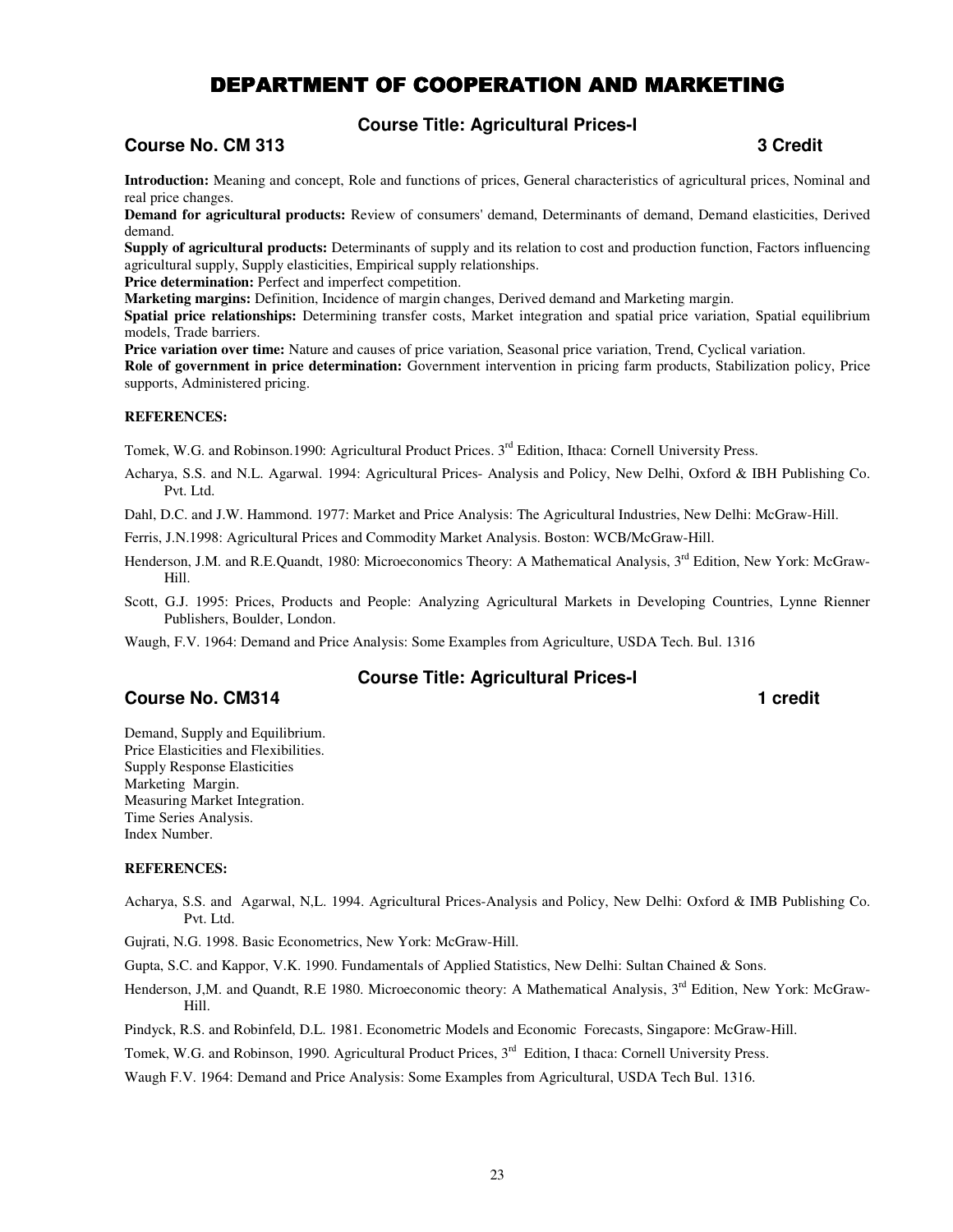# Level-3, Semester-2

# DEPARTMENT OF COMPUTER SCIENCE & MATHEMATICS

**Course Title: Computer Applications in Social Sciences Course No. CSM391 2 Credit** 

Introduction to computing systems, operating systems, Software and Hardware. Introduction of programming language: C/C++ language: data types, operators and expressions, I/O statements, control structures, composite data structures, functions and disc I/O. Data Structure and representation Editing, Coding and Code Plan. Arranging data according to a standard plan. Software and its classifications. Introduction to Data Base management systems and its application. Spread sheet analysis. Application of packages: (SAS,SPSS,MSTAT, MICROSTAT)

#### **REFERENCES:**

Turbo  $C/C++$  Programming, B. Schild,  $3<sup>rd</sup>$  edition, BP Publications, New Delhi. SAS Manual SPSS Manual MSTAT Manual MICROSTAT Manual

## **Course Title: Computer Applications in Social Sciences Course No. CSM392 2 Credit**

Compute operations in DOS and Windows environment; familarity with the use of applications software: text processing, electronic sheet, presentation materials preparation, statistical analysis; program development based on theory classes and terminal use.

#### **REFERENCES:**

Turbo C/C++ Programming, B. Schild, 3<sup>rd</sup> edition, BP Publications, New Delhi. SAS Manual SPSS Manual MSTAT Manual MICROSTAT Manual

# DEPARTMENT OF AGRICULTURAL EXTENSION

# **Course Title: Agricultural Extension**

## **Course No. AgExt323 3 Credit**

Introduction: Definition of extension and its scope for rural development; Philosophy and Principles of Extension work; The need for agricultural education research and extension; Historical development of Agricultural extension Work in Bangladesh, U.S.A Japan, the Philippines and India.

Extension Organization: Essentials of an extension organization; personnel serving in an extension organization Administrators, Supervisors, Specialists and Field extension workers; Qualifications, and duties of different categories of personnel serving in the extension organization.

Principles and Psychology of Learning: Learning and its definition; Principle and Laws of learning; Elements in the learning process; Motivation and Maslow's need theory.

Teaching Methods in Extension: Definition of teaching; Different kinds of extension teaching methods individual teaching methods, group teaching methods and mass teaching methods; Indirect method of extension teaching; Importance of visual aids in extension teaching and characteristics of good visual aids in Bangladesh situation.

Communication Process in Extension: Communication Process; Communication model and its elements; Adoption and diffusion process in extension; Different categories of adopters and their characteristics; Factors affecting the adoption and diffusion process.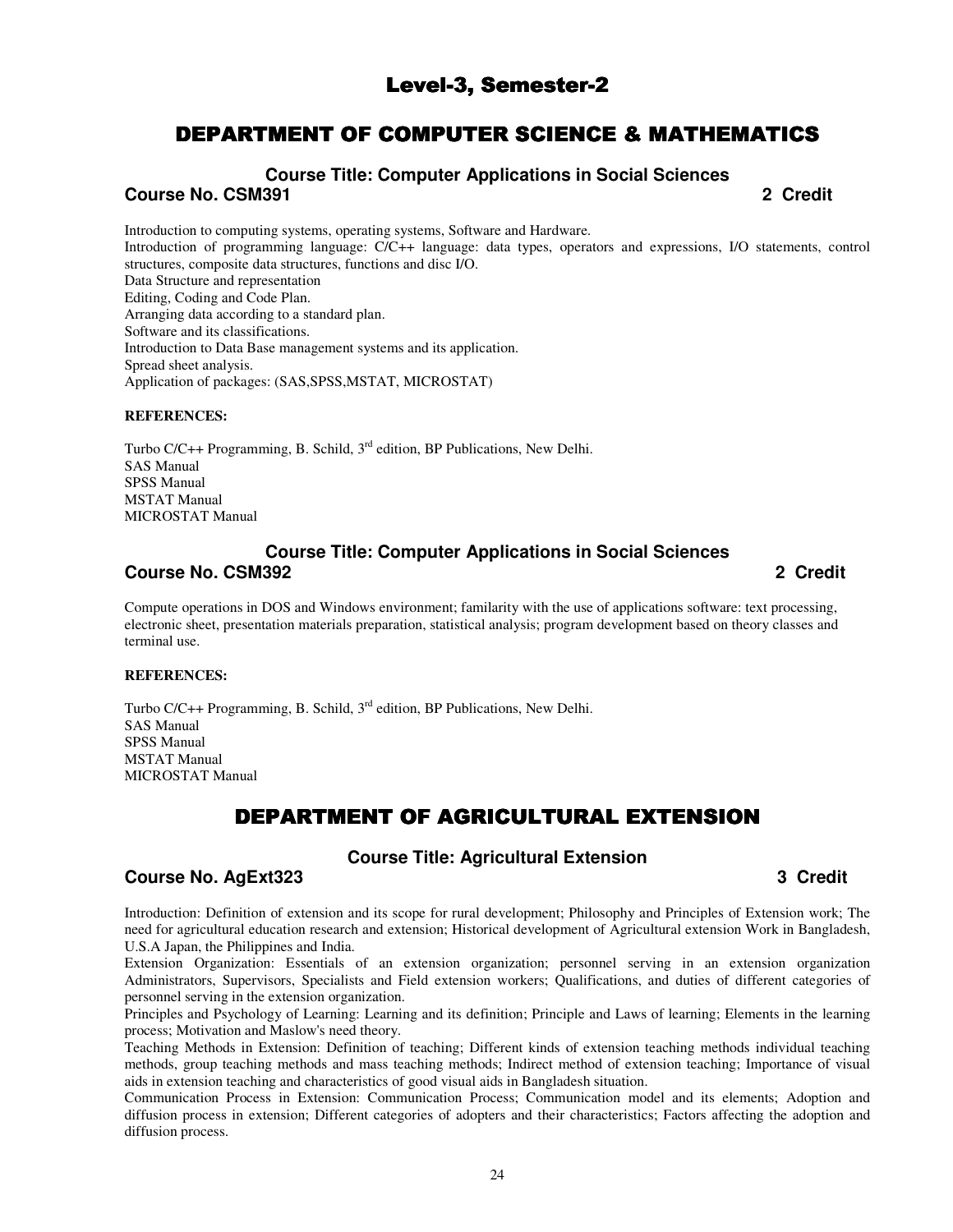Leadership in Extension Work: Meaning and importance of leadership in extension work; kinds of leadership-democratic and authoritarian; The role of professional and local leaders in extension work; Selection and training of local leaders; Recognition of local leaders.

Programme Planing and Evaluation in Extension: Definition of programme building and its need for conducting extension work; Principles and steps in extension programme building; The principles of cooperation and coordination in programme building; principles, type and procedures for evaluation of programmes.

Rural Youth in Extension Programme: The present condition of rural youth in Bangladesh: The need for involving the rural youth in extension programme; Involving the rural youth for the agricultural vis-a-vis the economic development of the country.

Problems of Agricultural Extension Work in Bangladesh: The current extension programmes and approaches in Bangladesh; Problems of conducting extension work under the current situations; Models of extension work.

Office Management: Meaning features and Function of office management; Factors in increasing efficiency in office management.

#### **REFERENCES**

Bhuiya, M. H 1988. Krishi Samprasaran Parichiti, Dhaka Jamuna Printers.

Bhuiya, M.H and M. A. M. Maih. 1998 Extension Psychology, Krishi Lekhak Forum, Dhaka: Colourline Printers.

Dahama, O.P. Bhatnagar 1980. Education and Communication for Development 2<sup>nd</sup> . edn. New Delhi: Oxford and IBH Publishing Co. Pvt. Ltd.

Kamath, M.C. (editor) 1961. Extension Education in Community Development. Directorate of Extension . New Delhi: Ministry of food and Agriculture, Govet of India.

Kashem, M.A. 1992. Samparasaran Bijnan (Extension Science). Dhaka: The Bangladesh Packing Press.

Kelsey, L.D. C.C Heame 1963. Cooperative extension Work. 3<sup>rd</sup> edition, Comstock Publishing Associates, New York: Ithaca. Ray, G.L 1996. Extension Communication and Management. 3<sup>rd</sup> edn. Calcutta: Naya Prokash.

Samanta R.K. (ed). 1990. Development Communication for Agriculture. New Delhi: B.R. Publishing Corporation.

Van den Ban, A.W and H.S Hawkins. 1996. Agricultural Extension. 2<sup>nd</sup> ed. London: Blackwell Science Ltd.

# DEPARTMENT OF COOPERATION AND MARKETING

#### **Course Title: Rural Development and Institutions**

#### **Course No. CM321 2 credit**

Rural Development- its meaning contents & theories. Rural development through Plans -Strategies & Government Institutions-Cooperatives-local and foreign Non-Government Organizations (NGOs), Voluntary Organizations for human resource development, Poverty alleviation and Development of environments, youth and women, Experiments of rural development their achievements and lessons for replication.

#### **REFERENCES:**

Islam R. 1990: Human Resource Development in Rural Development in Bangladesh, National Institute of Local Government, Dhaka.

Human, A.M.M. 1964: A Model Cooperative Organization for Agricultural Development in east Pakistan, PhD Thesis, Texas A & M University.

Hussain, M.M. 1987: Cooperatives and their Managerial Efficiency in Bangladesh, Unpublished, PhD Thesis , Dhaka University, Dhaka.

Desai, V. 1988: Rural Development Progress & strategies. Vol. II, Himalaya Publishing House, New Delhi 110002. Quddus, M.A. 1993: Rural Development in Bangladesh Strategies & Experiences, BARD, Comilla.

Hye, Hasant Abdul. 1993: Cooperatives Comilla & After BARD, Comilla.

**Course Title: Rural Development and Institutions**

#### **Course No. CM 322** 1 Credit **1**

The Practical part of the course will consist of exercises and assignments on different topics including the following: Evaluating Rural development through planned periods-strategies applied-programs development & projects undertaken-Institutions & machineries employed on human resource development-Women & youth development, poverty alleviation & environment developments.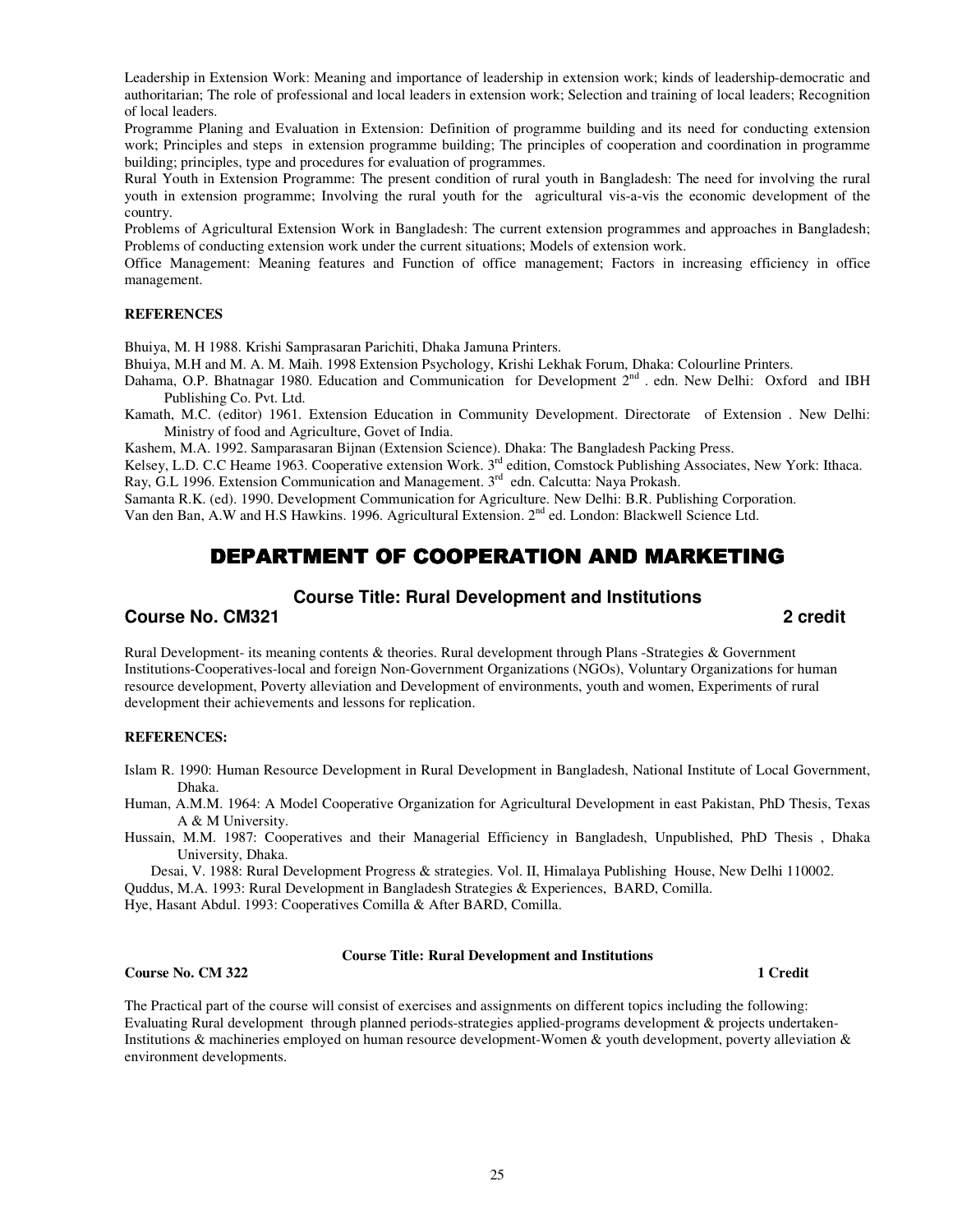#### **REFERENCES:**

Islam R. 1990: Human Resource Development in Rural Development in Bangladesh, National Institute of Local Government, Dhaka.

Human, A.M.M. 1964: A Model Cooperative Organization for Agricultural Development in east Pakistan, PhD Thesis, Texas A & M University.

Hussain, M.M. 1987: Cooperatives and their Managerial Efficiency in Bangladesh, Unpublished, PhD Thesis , Dhaka University, Dhaka.

Desai, V. 1988: Rural Development Progress & strategies. Vol. II, Himalaya Publishing House, New Delhi 110002. Quddus, M.A. 1993: Rural Development in Bangladesh Strategies & Experiences, BARD, Comilla.

Hye, Hasant Abdul. 1993: Cooperatives Comilla & After BARD, Comilla.

# DEPARTMENT OF AGRICULTURAL FINANACE

## **Course Title: Agricultural Policy and Planning**

#### **Course No. AF 321 Credit: 3**

**Introduction:** Concepts of economic policy and planning with special reference to agriculture, History of agricultural planning in the third world countries- experiences, evidences and performances **Agriculture and Natural Resource Sector Planning:** Agriculture and natural resource sector planning in developing countries, Spatial agricultural development planning, Inter-sectoral resource transfer process, Techniques and strategy for agricultural planning

**Planning Rural Development:** Integrated rural development planning, Rural development planning in Bangladesh, Towards strategy for rural and economic development

**Labour Supply and Environment Policy:** Rural-urban population structure, Nature and extent of unemployment, Dimension of labour under utilization, Contractual arrangements for labour wage policy, Rural-urban migration, Non-formal employment in Bangladesh

**Land Policy:** Land development policy, Theory of land reform, Welfare basis of land reform, Land reform policies and programmes for small scale agriculture

**Food Policy:** Basic needs and nutrition policy, Food grain and other food crops production and distribution policies in Bangladesh, Food security and vulnerability: FFWP, FFE, VGF evolving food **Agricultural Pricing Policy and Marketing System:** Agricultural pricing policies in developing countries- input policy, input subsidy and price support, Agricultural credit policy, Optimum pricing and marketing system, Pricing policy and marketing system in Bangladesh, Issues in food pricing policy

**Agricultural Education and Research Policy:** Economics of agricultural education and research, International research system, Barriers to agricultural research in LDCs, Agricultural education and research in Bangladesh

**Challenges for 21st Century:** Market economy, WTO, SAPTA and SAARC, Welfare aspects of different agricultural policies

#### **REFERENCES**

Adams, Dale W. and Dougls, H. Grham (1981): A Critique of Traditional Agricultural Credit Projects and Policies. Journal of Developing Economics, 8(3)347-66 (ISBN-0-304-3878).

Conyers, Diana and Hill, Peter (1982): An Introduction to Development Planning in the Third World. John Willey & Sons, N.Y., USA.

Ghatak, S. and Ingersnt, K. (1984): Agriculture and Economic Development. Hervestor Press, Sussex, England.

Haque, Ejazul (1984): The Basic Need Approach – Planning for Core Needs in Bangladesh. University Press Limited, Dhaka. Kenneth, E. Boulding (1951): Principles of Economic Policy. Prentice Hall, Inc., New Jersey, USA.

Lipton, Micheal (1974): Towards Theory of Land Reform. Agrarian Reform and Agrarian Reformism, Faber and Faber, London.

Malasis, L. (1975): Agriculture and Development Process- tentative guidelines for teaching. The UNESCO Press, Paris.

Meier, Gerald M. (1975): Leading Issues in Economic Development. Oxford University Press, London, UK.

Mellor, John L. (1976): Planning and Strategy for Growth. The New Economics of Growth, Cornell University Press, Ithaca, USA.

Raisuddin, A., Steven, H. and Towfiq-e-Elahi, C. (-----): Out of the Shadow of Famine- evolving food markets and food policy in Bangladesh (edited).

Satter, M.S. (2001): Agricultural Planning and Achievement in Bangladesh. Paragon Publishers, Dhaka, Bangladesh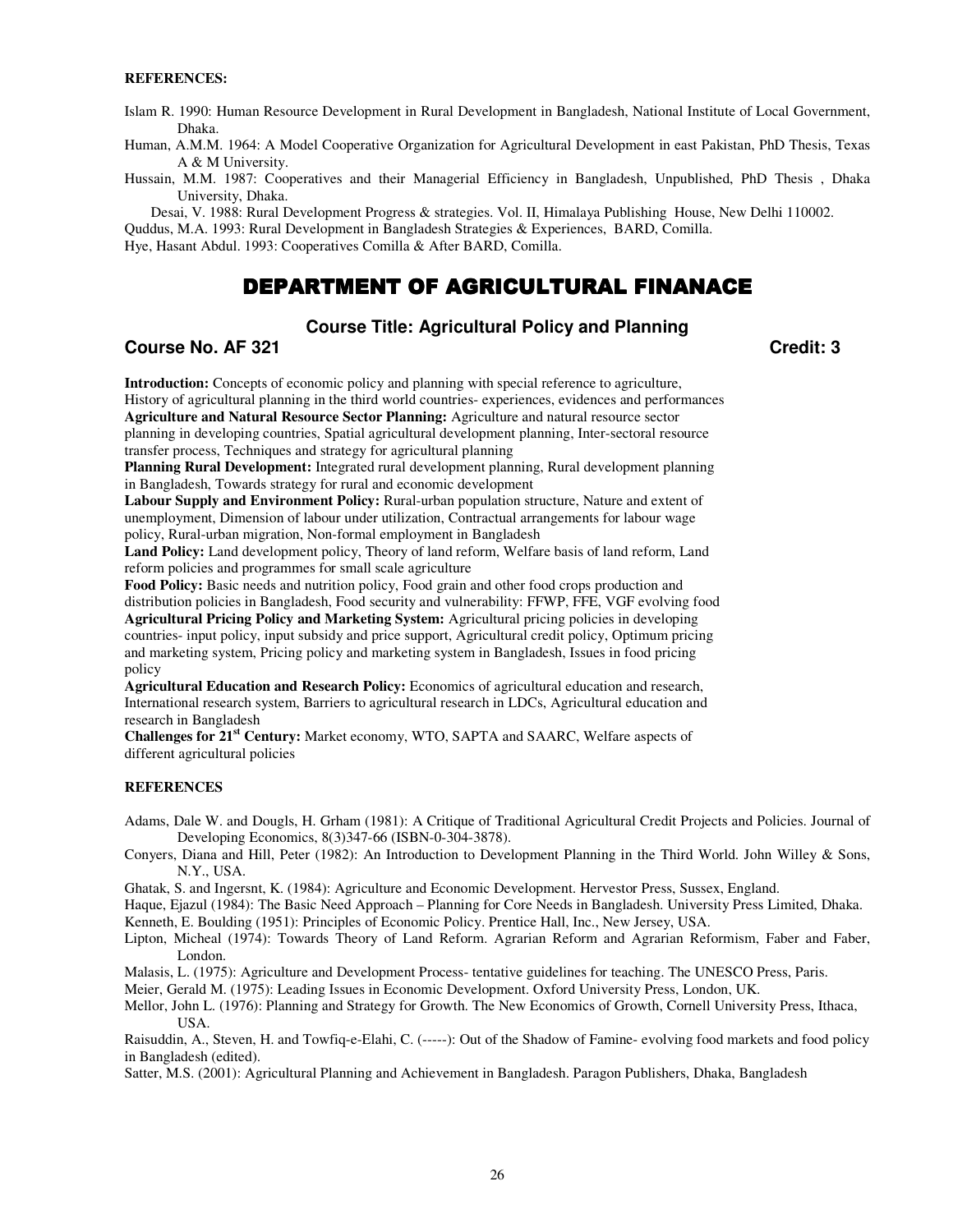# DEPARTMENT OF AGRICULTURAL ECONOMICS

# **Course Title: Economy of Bangladesh**

## **Course No. AE323 3 Credit**

Natural resources of Bangladesh: Soil, water, river, forest, fisheries, livestock, minerals, oil and gas. Population: Population growth and control, role of women in income development. Land tanure systems: Land reform, land policy, group farming in Asia and mechanization. Marketing: Marketing of agricultural and industrial products. Agricultural production: Production of food and cash crops population growth and food supply and nutritional status. Organization: Problems of industrialization in Bangladesh, entrepreneurship development. Experiences of private and nationalized industries in Bangladesh. Transport and communication. Banking, credit and foreign trade. Budget and planning.

#### **REFERENCES:**

Chowdhury, Q.I. (2000). Bangladesh State of Environment Report Form of Environmental Journalists of Bangladesh, Dhaka, Bangladesh.

Dyks, S.F. (1991). Agriculture and the Environment, U.S. Department of Agriculture, 10, Dilkusha Commercial Area, Bangladesh.

- Rahman, M.A. (1993) Export and Economic Development of Bangladesh. Bangladesh Young Economists Association (BYEA), Dhaka, Bangladesh.
- Rahman,M.(1986). Tradition; Development and Individual, Asian Population Change Series No. 1., Australian National University, Canberra, Australia.

Sobhan, R(2000). Experiences with economic reform, The University Press Limited, Dhaka, Bangladesh.

Wong,J(1979). Group Farming in Asia, University Press Pvt. Ltd., University of Singapore, Kent Ridge, Singapore.

# DEPARTMENT OF COOPERATION AND MARKETING

## **Course Title: Agricultural Marketing-II**

## **Course No. CM323 3 credit**

Standard form of market structure, selecting target market, marketing management, strategic marketing: Planning, implementing and controlling marketing activities, extending marketing.

Marketing and society: Social responsibility and marketing ethics.

Evaluation of agricultural marketing in Bangladesh: Marketing of agricultural inputs: Seed, fertilizer, pesticides, equipment, credit.

Marketing of agricultural products: Rice, Jute, Cotton, Tea, Potato, Vegetables, Fish and Livestock products (cattle, milk, egg and broiler ).

Measures for improving the efficiency of those markets, Government intervention in agricultural marketing in Bangladesh (including marketing legislation).

#### **REFERENCES:**

Price, W.M. and O.C. Ferrell (1987). Marketing Basic Concepts and Decisions, Houghton Miffin company Boston.

J.C. Ghandi (1985). Marketing A Managerial Introduction. Tata McGraw Hill Publishing company Limited, New Delhi.

Maccarthy, e. Herome (1981). Basic Marketing A Managerial Approach.  $7<sup>th</sup>$  edition, Richard D. Irwin, Inc. Homewood, illkinois 60430.

Kotler, P. (2001). Marketing Management, The Millennium edition, Prentic- Hall of India Private Limited, New Delhi-110001.

Acharaya S.S. and N.L Agrawal (1999). Agricultural Marketing in India, 3<sup>rd</sup> edition, oxford and IBH Publishing Co. Pvt. Ltd. New Delhi 1100 001.

Master's Thesis submitted to the Department of Cooperation and Marketing on the relevant field of marketing.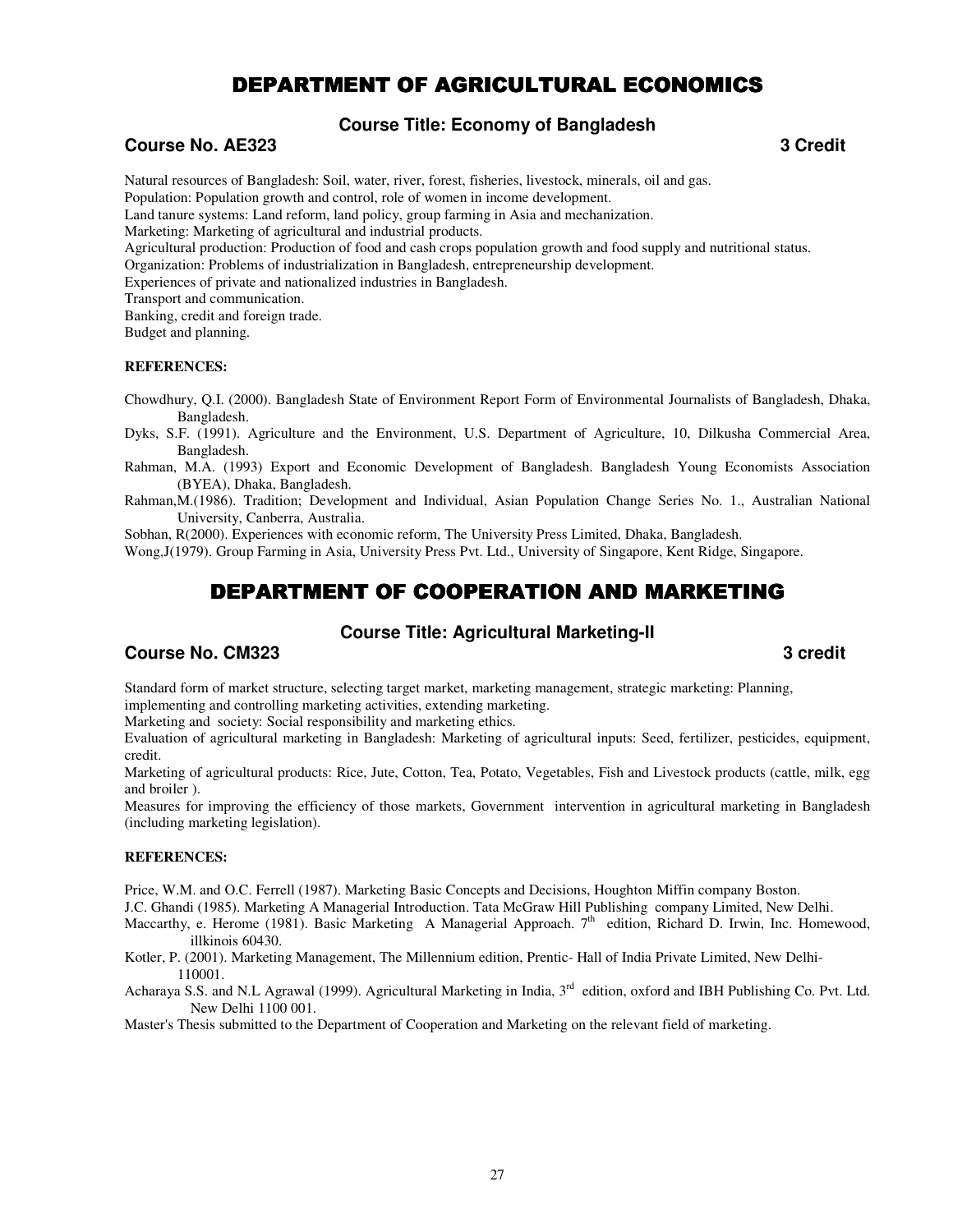# Level-4, Semester-1

# DEPARTMENT OF AGRICULTURAL ECONOMICS

#### **Course Title: Economic Growth and Development**

#### **Course No. AE411** 3 Credit **3**

Meaning of development. Approaches to study development. Distinction between economic growth and development. Theories of economic growth. Trends of economic growth in different countries. Characteristics of modern economic growth. Growth versus equity. Characteristics of developing countries. Economic and social indicators of development. Some basic concepts of economic development. Measurement of economic growth and use of national income statistics.

Formal and informal sectors of the economy. Incidence and measurements of poverty. Planning and financing economic development. Experiences of different countries about economic development.

#### **REFERENCES:**

Higgins, B. (1994): *Economic Development: Problems, Principles and Policies*, New Delhi, UBL.

Kindleberger, C.P. (1983): *Economic Development*. 4th edn. New Delhi, McGraw-Hill International Book Co.

Lewis, W.A. (1956): *The Theory of Economic Growth*, George Allen and Unwin Ltd. London.

Meir, G.M. (1995): *Leading Issues in Economic Development*. Sixth Edition, Oxford University Press.

Nakamura, T. (1985): *Economic Development of Modern Japan,* Ministry of Foreign Affairs, Japan.

Planning Commission (1997): *Fifth Five-Year Plan*, 1997-2002. Ministry of Planning, Government of the People's Republic of Bangladesh, 1997.

Planning Commission (2000): *Mid-term Review of the Fifth - Five Year Plan*, Ministry of Planning, Government of the People's Republic of Bangladesh.

Thirlwall, A.P. (1972): *Growth and Development*, London, Macmillan.

Todaro, M.P. (1987): *Economics for Developing World*, 2nd Edition, Longman, London and New York.

Todaro, M.P. (1995): *Economic Development in the Third World*, 5th edn. New York, London.

# **Course Title: Production Economics-II**

**Course No. AE413 2 Credit** 

Resource Use Efficiency: Resource curves and efficiency in response. Decision making for agricultural production in the subsistence agriculture vis-a-vis commercial agriculture. Introduction to decision theory. Historical reviews of agricultural production systems. Analyzing risky production processes. Transformation of traditional agriculture.

Farm Adjustments in a Changing Technology: Technological change and competition among regions. Terms of trade and rate of protection in agriculture. Attributes of farm adjustment in the context of Agreement on Agriculture under WTO rules.

Programming: Linear programming and non-linearing programming. Solution approach-graphical method and simplex method. Problems and exercises. Investment decisions.

#### **REFERENCES:**

Anderson, J.R., Dillon, J.L. and Hardaker, J.B. (1977), *Agricultural Decision Analysis*, Iowa State University Press, Ames. Baumol, W.J. (1978), *Economic Theory and Operations Analysis.* Fourth edition, Prentice-Hall, New Delhi.

Berbardm H.R. (1972), *Technology and Social Change*, Macmillan, New York.

Brammer, H. (2000), *Agroecological Aspects of Agricultural Research in Bangladesh*, University Press, Dhaka.

Dillon, J.L. (1979), *The Analysis of Response in Crop and Livestock Production*, 2nd edn., Pergamon Press, Oxford.

Dillon, J.L. and Hardaker, J.B. (1993), *Farm Management Research for Small Farmer Development,* 2nd edn., Farm Management Series, FAO, Rome.

Gittinger, J.P. (1994), *Economic Analysis of Agricultural Projects*, 2nd edn., Johns Hopkins University Press, Baltimore.

Mandal, M.A.S. and Asaduzzaman, M. (2001): *Impact of Globalization on Bangladesh Agriculture*, Mimeo. International Labour Organization.

Roumasset, J.A. et al. (1979), *Risk, Uncertainty and Agricultural Development,* ADC, New York.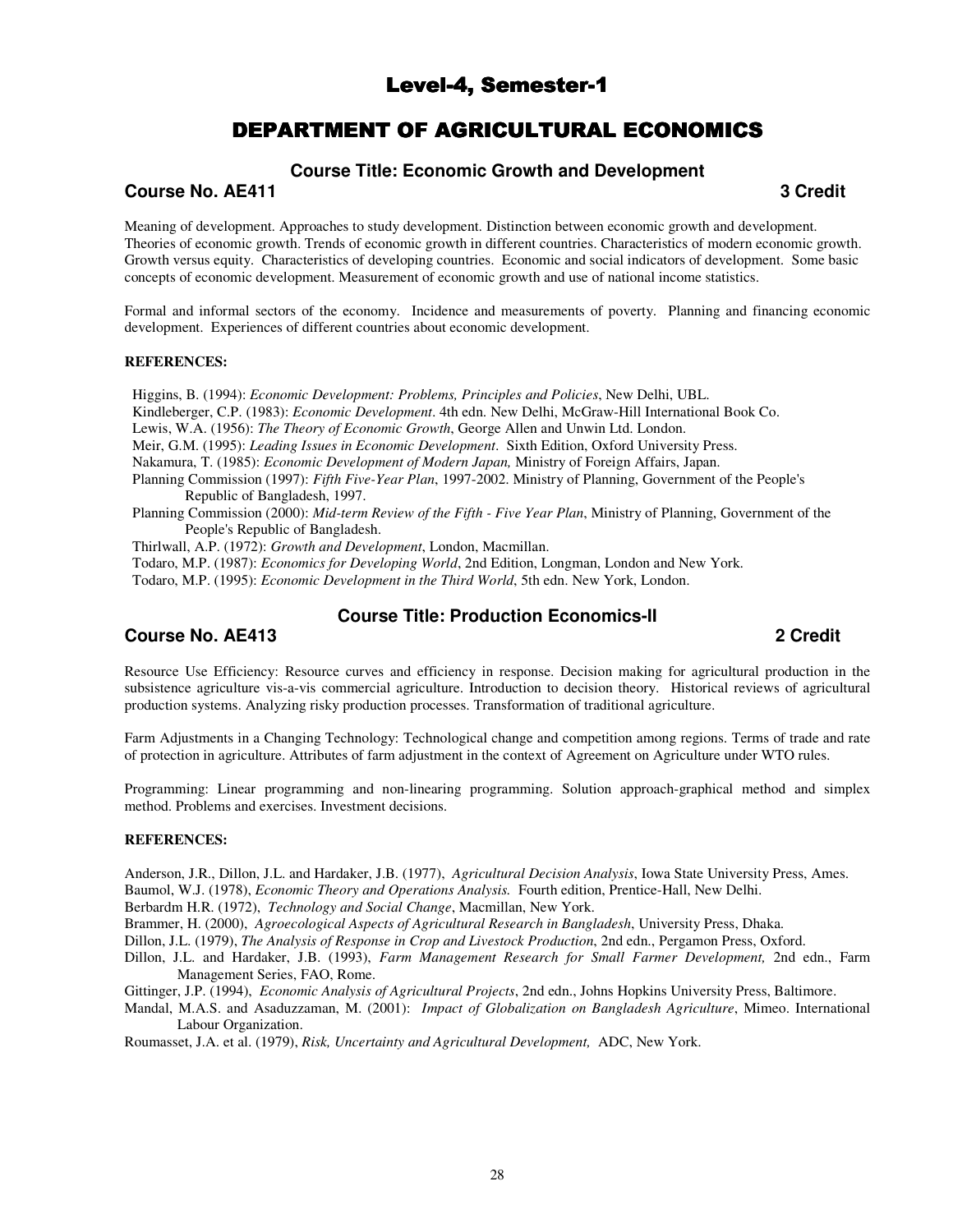# **Course Title: Production Economics-II**

## **Course No. AE414 1** Credit **1** Credit **1** Credit **1** Credit **1** Credit **1** Credit **1**

- 1. Estimation of response function and cost function.
- 2. Estimation of contribution of key variables to the production process of agricultural commodities.
- 3. Resource use efficiency.
- 4. Application of discounting methods on durable inputs and its presentation in class.
- 5. Exercise on risky decision analysis.
- 6. Exercise on optimization problems using linear programming methods.

#### **RECOMMENDED BOOKS:**

- 1. Jhon. L. Dillon (1979): The Analysis of Resource in Crop and Livestock Production, 2<sup>nd</sup> ed Pergamon Press, Oxford.
- 2. Jhon P. Doll and F. Orazem (1984): Production Economics: Theory with application, Wiley and Sons.
- 3. H. C. Petersen and W.C. Lewis (1999): Managerial Economics, 4<sup>th</sup> ed. Pearson Education, Pet. Ltd.
- 4. J.R. Anderson, J.L. Dillon and Brian Hardaker (1977): Agricultural Decision Analysis, 1<sup>st</sup> ed., The Iowa State University Press.

# DEPARTMENT OF AGRICULTURAL FINANACE

## **Course Title: Land Resource Economics**

## **Course No. AF 411** 3 Credit **3**

**Introduction:** Scope and content of Land Resource Economics, Concepts of land and land resources, Factors affecting supply of land resources for economic use, Importance of fixed location factor, Population distribution and land resources

**Input-output Relationships Affecting Land Use:** Concept of proportionality and its application in land resources, Intensity of land use, Economic returns to land resources: nature of land rent, land rent and intensity of land use

**Development and Conservation of Land Resources:** Succession in land use, Land development costs, Economic meaning of conservation, Conservation of different types of resources, Some conservation issues

**Land Resource Value and Real Estate Market:** Nature of property value, Valuation and appraisal of real estate- market, income and cost approaches, Characteristics of real estate market

**Property in Land Resources:** Nature and scope of property rights, Types of interests in landed property, Rights in water, air and subsurface rights

**Leasing Arrangements:** Tenancy and leasing arrangements, Land reform in Bangladesh, Land use planning in Bangladesh

**Urban Land Use:** Issues, problems and prospects of urban land management in Bangladesh, Land administration and legislation, Development of land information system in Bangladesh

#### **REFERENCE**

Barlowe, Raleigh (1986): Land Resource Economics- the economics of real estate. Englewood Cliffs, N.J. Buck, John D. (1964): Land Utilization in China. Paragon.

Digby, M. (1962): Cooperatives and Land Use. Basil Blackwell.

Ely Richard T. and George S. Wehrwin (1940): Land Economics.

Hussain, T. (1995): Land Rights in Bangladesh- Problems of Management. University Press Limited, Dhaka.

Islam, Nazrul and Chowdhury, Amirul (1992): Urban Land Management in Bangladesh (edited). Ministry of Land, Dhaka.

Jacoby, Erwich H. and Charlotte F. Jacoby (1971): Man and land. Andre Deutsch Ltd., London.

Leocomber, Richard (1979): The Economics of Natural Resources. McMillan, London.

New, Lawrence I. (1955): Land and Man. Ames, Iowa State University Press.

Renne, Ronald R. (1947): Land Economics. Harper & Brothers.

Warriner, D. (1962): Land Reform and Development in the Middle East. Oxford University Press.

Webster, Johnson V. and Raleigh Barlowe (1954): Land Problems and Policies. McGraw Hill Book Company, Inc., NY.

# **Course Title: Land Resource Economics (Practical)**

## **Course No. AF 412 1 Credit**

Basic information on land resources and agriculture of Bangladesh, Relationship between area and population of Bangladesh, Study on the topography of Bangladesh, Cropping patterns of Bangladesh, Land utilization in Bangladesh, Input-output relationship in agriculture, Share cropping and leasing arrangements in agriculture, Study on the inequality in the distribution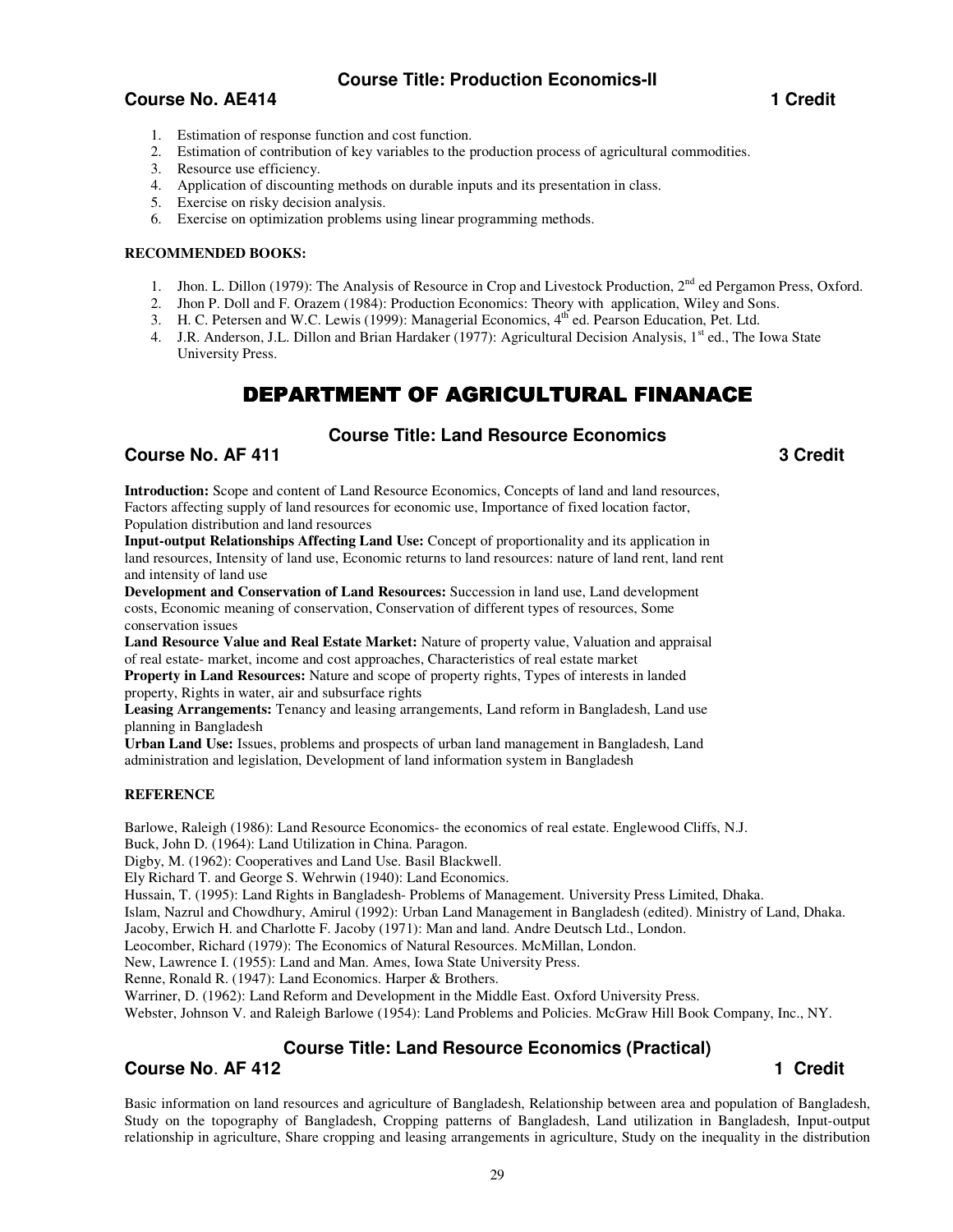of land resources, Land price trend analysis, Least cost combination and equimarginal principle in land resource use, Study on the Agro-Ecological Zones of Bangladesh

Visits to different regions of the country- data collection and analysis to study the man-land ratio, land-man ratio, inequality in the distribution of land holdings and income, trend in land prices, input-output relationship, etc., visits to land revenue, land registry and other offices to study the process and tools used for transferring ownership rights

#### **REFERENCE**

Alam, M.F. (1975): Man-Land Adjustment in a Village of Bogra District over Last Five Years. Master's Thesis submitted to the Department of Agricultural Finance, Bangladesh Agricultural University, Mymensingh.

Barlowe, Raleigh (1986): Land Resource Economics- the economics of real estate. Englewood Cliffs, N.J.

- BBS (1999): Statistical Yearbook of Bangladesh, Bangladesh Bureau of Statistics, Ministry of Planning, Government of the People's Republic of Bangladesh, Dhaka.
- FAO (1988): Agroecological Regions of Bangladesh, Report2- Land Resource Appraisal of Bangladesh for Agricultural Development, Rome.

Gupta, S.C. (1978): Advanced Practical Statistics. S. Chand Company Ltd., Ram Nagar, New Delhi.

Iqbal, A. (1999): AEZ/GIS Data Base System- application in Bangladesh agriculture. A paper presented at the workshop on "Application of GIS in Agricultural Development Planning" during (10-11).08.1999 at BAU, Mymensingh.

- Islam, M.S. (1999): Agroecological Zoning- land/crop suitability. A paper presented at the workshop on "Application of GIS in Agricultural Development Planning" during (10-11).08.1999 at BAU, Mymensingh.
- Islam, T.M.T. (1989): A Review of the Farm Production Technology in Bangladesh. Bangladesh Agriculture Sector Review (Performance and Policies), Compendium Volume II, sponsored by UNDP.

Todaro, Michael P. (1990): Economics for a Developing World. Longman Singapore Publishers (Pte) Ltd. Wonnacott, Ronald J. and Wonnacott, Thomas H. (1979): Econometrics. John Wiley & Sons, Singapore.

# DEPARTMENT OF COOPERATION AND MARKETING

## **Course Title: Agribusiness Management-I**

#### **Course No. CM 411** 3 Credit **3**

Introduction to agribusiness; Agribusiness: its meaning, objectives and scope. Development of agribusiness enterprises, Agribusiness management functions: Planning, Organization, Motivation, Implementation and control, Application of management principles to agribusiness firms, Analysis of finance, Procurement, Product development, Processing, Marketing of agribusiness products and related problems of agribusiness firms.

#### **REFERENCES:**

Drilon, J. D. 1971: Introduction to Agribusiness Management, Asian Productivity Orgainizations, Tokyo.

Dowrey, W.D. and J.K. Trocke. 1981: Agribusiness Management, McGraw-Hill International Book Co. London.

A.K. Sah: Functional Management for the Cooperatives. Rainbow Publications, Coimbatore-30, Tamilnadu, India.

Robert M. Fulmer, 1988: The New Management, 4th ed. Macmillan Publishing Company, New York-10022.

Turban & Meredith. 1981: Fundamentals of Management Science; Business Publication Company Inc. Plano, Texas-75075, USA.

Cramer and Jensen. 1991: Agricultural Economics and Agribusiness, 5 th ed. John Wiley & Sons, Inc. Singapore.

Wills Walter J. 1979: An Introduction to Agribusiness Management, 2 nd ed. Danville, III. The Interstate Printers Publishers.

Seperich, Woolverton & Beierlein, 1994: A Introduction to Agribusiness Marketing. Prentice Hall Career & Technology. Englewood Cliffs, NJ 07632.

## **Course Title: Agribusiness Management-I**

**Course No. CM 412 1** Credit **1** 

Class Exercises, Assignment, Presentation of Papers and Field Trips.

#### **REFERENCES:**

Drilon, J. D. 1971: Introduction to Agribusiness Management, Asian Productivity Orgainizations, Tokyo.

Dowrey, W.D. and J.K. Trocke. 1981: Agribusiness Management, McGraw-Hill International Book Co. London.

A.K. Sah: Functional Management for the Cooperatives. Rainbow Publications, Coimbatore-30, Tamilnadu, India.

Robert M. Fulmer, 1988: The New Management, 4th ed. Macmillan Publishing Company, New York-10022.

Turban & Meredith. 1981: Fundamentals of Management Science; Business Publication Company Inc. Plano, Texas-75075, **I**ISA.

Cramer and Jensen. 1991: Agricultural Economics and Agribusiness, 5 th ed. John Wiley & Sons, Inc. Singapore.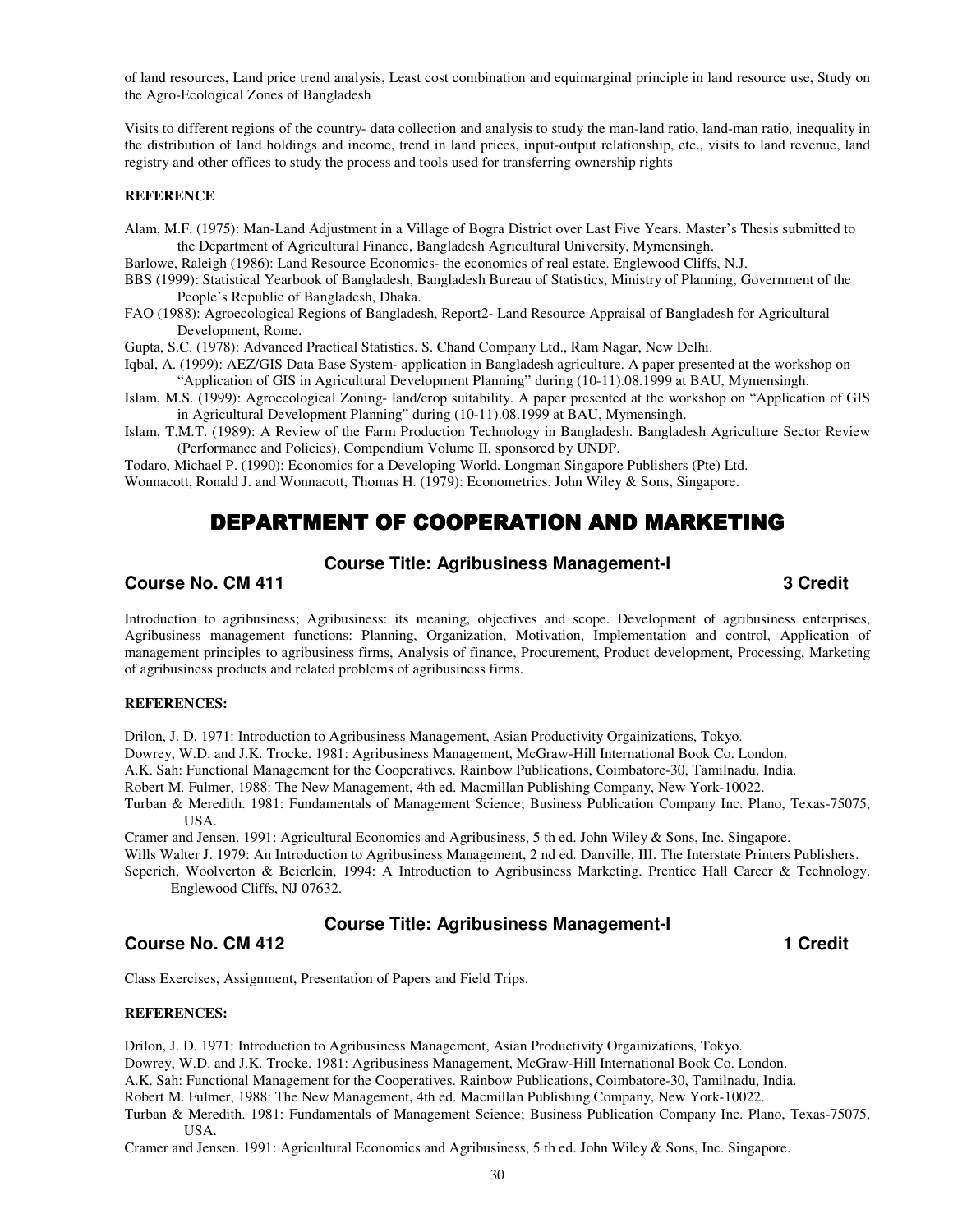Wills Walter J. 1979: An Introduction to Agribusiness Management, 2 nd ed. Danville, III. The Interstate Printers Publishers. Seperich, Woolverton & Beierlein, 1994: A Introduction to Agribusiness Marketing. Prentice Hall Career & Technology. Englewood Cliffs, NJ 07632.

# DEPARTMENT OF AGRICULTURAL STATISTICS

## **Course Title: Economic Statistics**

**Course No. Stat411 2 Credit** 

Concept of time series and cross section data. Components of a time series. Modeling time series data: Linear, exponential, Gomphertz, Polynomicaland logistic models. Exponential smoothing and seasonal decomposition. Calculation of seasonal effects/ indices using moving average and dummy variable regression techniques.

Index numbers, construction and problems involved in constructing index numbers, Statistical methods/methodologies of constructing price and cost of living indices. Base shifting, splicing and deflating and deflating of index numbers. Uses and limitations of index numbers.

Statistical methods of estimating demand and supply functions and various elasticity coefficients, Types of data required for empirical demand analysis. Statistical investigation of the relationship between income and the share of income spent on food (Engel Law). Lorenz curve and its role in measuring inequalities of income distributions. Types of data that is needed to estimate Pareto law of income distribution . Estimation of the Parmeters of Pareto's law.

#### **REFERENCES:**

Anderson, T.W. (1971) Gujarati, D.N. (1988) Gupta, S.C. & V.K. kapoor Shil, R.N. and S.C. Debnath (1992) Fuller, W.A. (1976) Kendall, M.G. and A. Stuart (1966 The Statistical Analysis of Time Serie, Wiley, New York. Basic E conometrics, McGrow Hill Book Company Fundamentals of Applied Statistics, S. Chand and Company Ltd. New Delhi. An Introduction to the Theory of Statistics, Minati Shil and Amita Debnath, Mymensingh. Introduction to Statistical Time Series, Wiley , New York. The advanced Theory of Statistics, Charles Griffin, London.

## **Course Title: Economic Statistics**

**Course No. Stat412 1 Credit 1** Credit **1** Credit **1 1** Credit **1 1** Credit **1** 

Modeling time series data: Linear, exponential, Gomphertz, polynomial and logistic models. Exponential smoothing and seasonal decomposition. Calculation of seasonal effects/indices using moving average and dummy variable regression techniques . Construction of various index numbers including price and cost of living indices. Base shifting, splicing and deflating of index numbers.

Estimation demand and supply functions and various elasticity coefficients. Estimation of the relationship between income and the share of income spent spent on food( engel law). Estimation of Lorenz curve Gini coefficient. Fitting Paret law of income distribution to observed data.

#### **REFERENCES:**

| Anderson, T.W. (1971)              | The Statistical Analysis of Time Serie, Wiley, New York.                    |
|------------------------------------|-----------------------------------------------------------------------------|
| Gujarati, D.N. (1988)              | Basic E conometrics, McGrow Hill Book Company                               |
| Gupta, S.C. & V.K. kapoor          | Fundamentals of Applied Statistics, S. Chand and Company Ltd. New Delhi.    |
| Shil, R.N. and S.C. Debnath (1992) | An Introduction to the Theory of Statistics, Minati Shil and Amita Debnath, |
| Fuller, W.A. (1976)                | Mymensingh.                                                                 |
| Kendall, M.G. and A. Stuart (1966) | Introduction to Statistical Time Series, Wiley, New York.                   |
|                                    | The advanced Theory of Statistics, Charles Griffin, London.                 |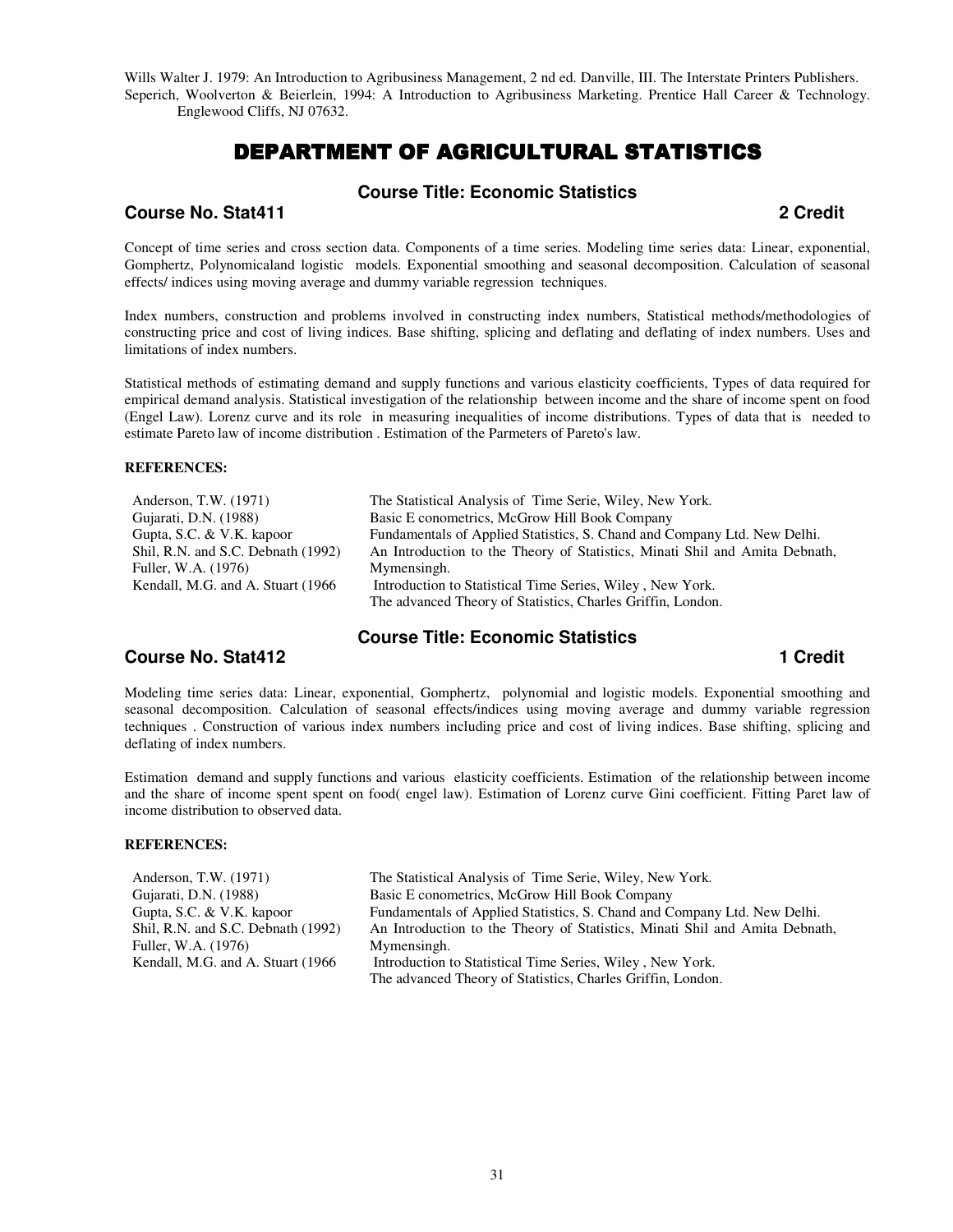## **Course Title: Econometrics**

#### **Course No. Stat413 2 Credit**

Nature Scope and limitations of Econometrics. Raw materials of econometrics Economic and econometric models. Estimation of a multiple linear regression model under multicollinearity, autocorrelation and heteroscedasticity. Regression when the dependent variable is dummy or proportion: LPM, Logit, Probit and Tobit and models. Specification problem and bias; Errors in variables. Autoregressive and distributed lag models. Formulation and identification of simultaneous equation models. Estimation methods of simultaneous equation models; ILS and 2SLS. Use of instrumental variables Production Function, Input and output Analysis.

#### **RECOMMENDED BOOKS**

|    | 1. Draper, N. R. And H. Smith (1998)                         | Appiled Regression Analysis, Jhon Wiley, New York.       |
|----|--------------------------------------------------------------|----------------------------------------------------------|
|    | 2. Gujarati, D. N. (2003)                                    | Basic Econometrics, McGrow Hill Book Company             |
| 3. | Johnston, J. (1984)                                          | Econometric Methods, McGrow Hill, New York               |
| 4. | Judge, G.G. et al. (1988)                                    | Introduction to the Theory and Practice of Econometrics, |
|    |                                                              | Second Edition, Wiley, New York.                         |
| 5. | Kelijian, H.H. and Oates, W.E. (1981)                        | Introduction of Econometrics, Harper and Raw, New York,  |
|    |                                                              | London.                                                  |
| 6. | Koutsoyiannis, A. (1986)                                     | Theory of Econometrics (Latest edition), The Macmillan   |
|    |                                                              | Press Ltd, London.                                       |
| 7. | Rao, P. & Miller, R.L. (1971)                                | Applied Econometrics, Belmont, California, Wadsworth.    |
| 8. | Singh, S.P; Parashar, A.K. and Singh, H.P.(6 <sup>th</sup> ) | Econometrics and Mathematical Economics, S. Chard & Co.  |
|    | edition, $1997$ )                                            | Ltd; Ram Nagar, New Delhi-110 055                        |
|    |                                                              |                                                          |

# **Course Title: Econometrics**

## **Course No. Stat414 1 Credit 1** Credit **1** Credit **1** Credit **1** Credit **1** Credit **1** Credit **1** Credit **1** Credit **1** Credit **1** Credit **1** Credit **1** Credit **1** Credit **1** Credit **1** Credit **1** Credit **1** Credit **1**

Estimation of parameters of multiple linear regression model under multicollinearity, autocorrelation and heteroscedasticity. Estimation of parameters of regression when the depended variable is dummy or proportion: LPM, Logit and Probit models. Estimation of simultaneous equation models by ILS and 2SLS. Estimation of parameters of Cobb-Douglas production function and C.E.S. production function. Construction of input-output table.

#### **RECOMMENDED BOOKS**

| 1.  | Draper, N. R. And H. Smith (1998)                            | Appiled Regression Analysis, Jhon Wiley, New York.            |
|-----|--------------------------------------------------------------|---------------------------------------------------------------|
| 2.  | Gujarati, D. N. (2003)                                       | Basic Econometrics, McGrow Hill Book Company                  |
| 3.  | Johnston, J. (1984)                                          | Econometric Methods, McGrow Hill, New York                    |
| 4.  | Judge, G.G. et al. (1988)                                    | Introduction to the Theory and Practice of Econometrics,      |
|     |                                                              | Second Edition, Wiley, New York.                              |
| 5.  | Kelijian, H.H. and Oates, W.E. (1981)                        | Introduction of Econometrics, Harper and Raw, New York,       |
|     |                                                              | London.                                                       |
| 6.  | Koutsoyiannis, A. (1986)                                     | Theory of Econometrics (Latest edition), The Macmillan        |
|     |                                                              | Press Ltd, London.                                            |
| 7.  | Rao, P. & Miller, R.L. (1971)                                | Applied Econometrics, Belmont, California, Wadsworth.         |
| 8.  | Singh, S.P; Parashar, A.K. and Singh, H.P.(6 <sup>th</sup> ) | Econometrics and Mathematical Economics, S. Chard & Co.       |
|     | edition, $1997$ )                                            | Ltd; Ram Nagar, New Delhi-110 055                             |
| 9.  | Shil, R. N. and S.C. Debnath (1992)                          | An Introduction to Theory of Statistics, Minati Shil and      |
|     |                                                              | Amita Debnath, Mymensingh.                                    |
| 10. | Yule, G.U. & M. G. Kendall (1965)                            | An Introduction to the Theory of Statistics, Charles Griffin, |
|     |                                                              | London.                                                       |

# DEPARTMENT OF COOPERATION AND MARKETING

#### **Course Title: Livestock Marketing (Elective)**

**Course No. CM 415 3 Credit 2008 3 Credit 2008 3 Credit 2008 3 Credit 2008 3 Credit 2008 3 Credit 2008 3 Credit** 

Introduction: Livestock and livestock products, their characteristics, Role of livestock marketing in Bangladesh economy. Demand, supply and competition of livestock products in Bangladesh. The changing organization of livestock & its product markets. Nature of competition in livestock & its product markets.

Marketing cost in livestock & its products marketing. Developing marketing mix. Market oriented strategic planning. Analyzing marketing opportunities. Market regulations- in relation to livestock and its products marketing.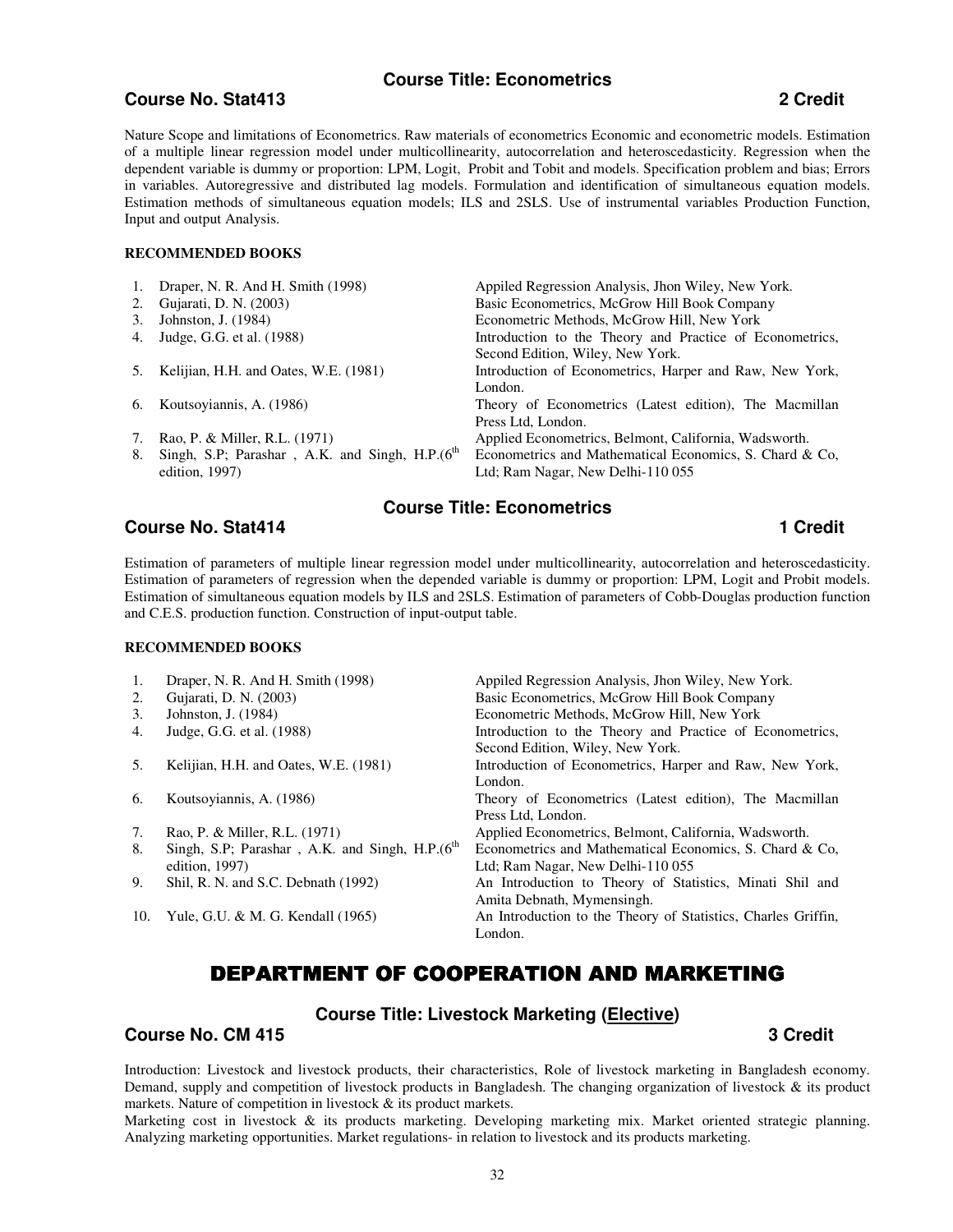Marketing of live animals- Cattle, goat, sheep and poultry. Livestock products-Meat, milk & its products, egg, dressed broiler. Inputs- Day old chick, calf, heifer, feed & feed ingredients, equipment, fodder, medicines & vaccines etc. By-products- Hides and skins, bones.

Efficiency in livestock and livestock product markets. Problems of livestock & its products marketing. Measures for the improvement of the existing marketing systems.

#### **REFERENCES:**

Kohls, R.L. and J.N. Uhl. 1980: Marketing of Agricultural Products. 5<sup>th</sup> Edition,. Macmillan Publishing Co. Inc.

Kotler, P. 2001: Marketing Management, The millennium edition, Prentice-Hall of India Private Limited, New Delhi-110 001.

Agarwal, V.K. 1994: Production and Marketing of Poultry Products in India (A case study). Mittal Publications, New Delhi 110059.

Acharya, S.S. and R.K. Yadav. 1992: Production and Marketing of Milk and Milk

 Products in India (A case study). Mittal Publications, New Delhi 110059. Singh, R.A. 1990: Poultry Production,  $3<sup>rd</sup>$  Edition, Kalyani Publishing, New Delhi,

India.

Masters' Thesis on marketing aspects of relevant products

## **Course Title: Agricultural Prices-II (Elective)**

## **Course No. CM 413** 3 Credit **3**

Background of price analysis: Alternative pricing methods and techniques, Economic models, Identification problem, Alternative functional forms in estimating price relationships.

Using results of price analysis: Interpreting estimated parameters, Appraisal of results, Computation and interpretation of empirical elasticities, Forecasitng from regression equation.

Mechanism for discovering from prices: Alternative pricing mechanisms, Changes in price mechanism.

General level of farm prices: Effects of inflation and devaluation on agricultural prices, Changes in price level, Measurement of price changes, Implication of changing terms of trade.

Time series model: Stationarity, Test of stationarity, Cointegration, AR, MA and ARIMA models, Forecasting.

Agricultural price policy in Bangladesh: History of price policy, Price policy regimes, Present price policy, Pricing of inputs and outputs, Subsidies and Price support programs.

#### **REFERENCES:**

Acharya, S.S. and N.L. Agarwal. 1994: Agricultural Prices- Analysis and Policy, New Delhi, Oxford & IBH Publishing Co. Pvt. Ltd.

Ferris, J.N. 1998: Agricultural Prices and Commodity Market Analysis. Boston:WCB/McGraw-Hill

Gujarati, N.G.1998: Basic Econometrics, New York: McGraw-Hill.

Osmani, S.R. and M.A. Quasem. 1990: Pricing and Subsidy Policies for Bangladesh Agriculture, Dhaka: Bangladesh Institute of Development Studies.

Pindyck, R.S. and D.L. Rubinfeld. 1981: Econometric Models and Economic Forecasts, Singapore: McGraw-Hill.

Scott, G.J. 1995: Prices, Products and People: Analyzing Agricultural Markets in Developing Countries, Lynne Rienner Publishers, Boulder, London.

Tomek, W.G. and Robinson.1990: Agricultural Product Prices. 3<sup>rd</sup> Edition, Ithaca: Cornell University Press.

Tsakok. Isabelle. 1990: Agricultural Price Policy. Ithaca: Cornell University Press.

# DEPARTMENT OF AGRICULTURAL FINANACE

## **Course Title: Agricultural Finance-II (Elective)**

#### **Course No. AF 413** 3 Credit **3**

**Introduction:** Meaning and increasing significance of Agricultural Finance, Agricultural financing and modern agricultural development

**Leverage and Farm Growth:** Meaning and types of leverage, Organization and growth of farm, Factors limiting growth **Time Value of Money:** Meaning, Methods for determining time value of money

**Capital Budgeting:** Concept, Different types of capital budgeting decision with special reference to farm business, Incorporation of inflation and risk in capital budgeting, Measures to reduce risk in farm business

**Cost of Capital:** Meaning and different types of cost of capital, Cost of capital and optimal capital structure

**Financial Market for Agriculture:** Financial market and intermediation, Agricultural credit in perspective, Lenders making farm loans

**Risk Management in Agriculture:** Nature and types of risk in agriculture, Principles of insurance, Property, crop and liability insurance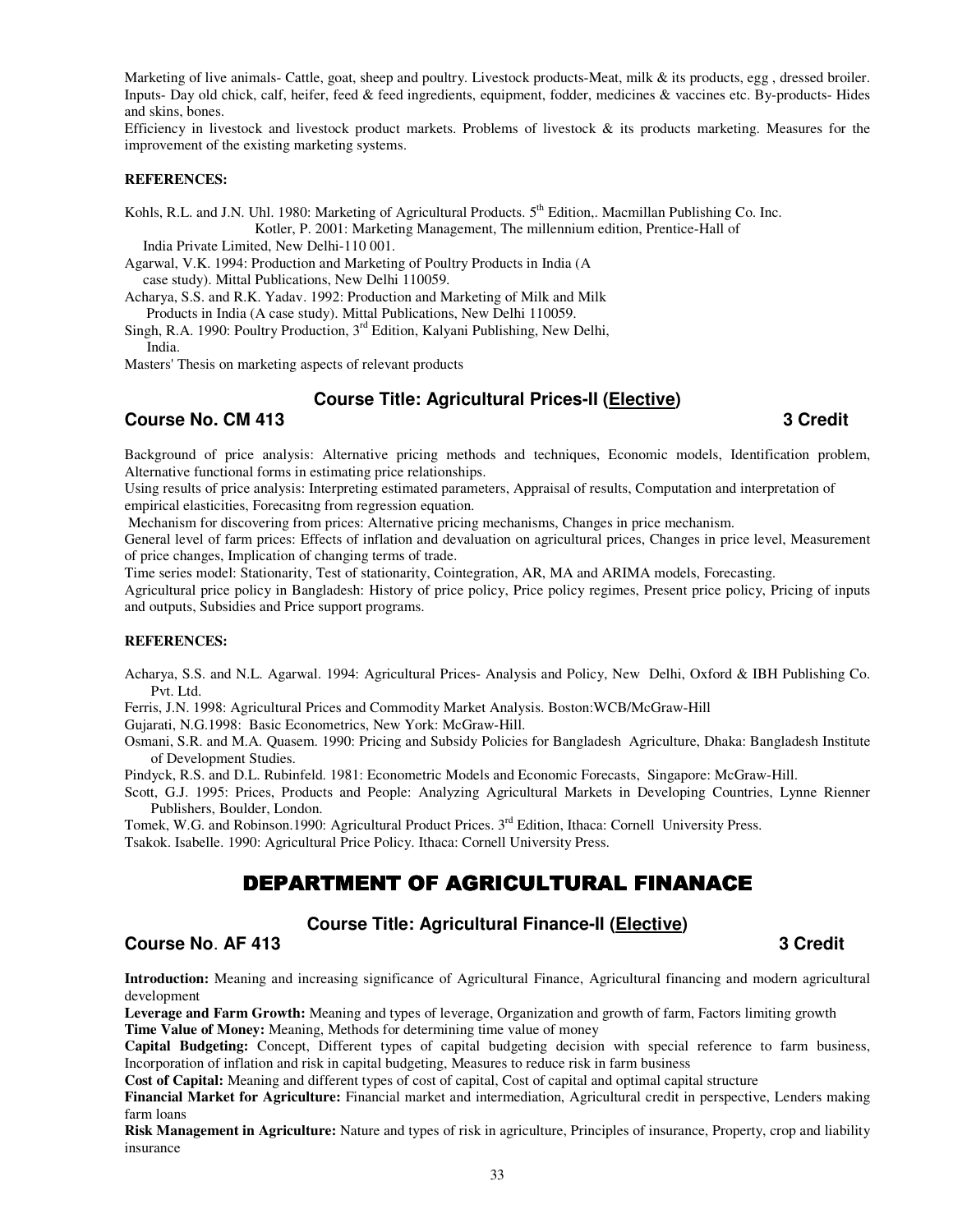**Agricultural Credit Institutions:** Evaluation of the farm credit system and credit policies of different banks, agents and insurance companies, such as, Bangladesh bank, BKB, RKUB, BSBL, Money lenders, etc.

#### **REFERENCES**

Akhtar, S.M. (1966): Pakistan- A Developing Economy.

Barry, Peter J., Hopkin, John A. and Baker, C.B. (1983): Financial Management in Agriculture. The Interstate Printers and Publishers, Inc., USA.

Lee, Warren F., Boehlje, Michael D., Nelson, Aaron G. and Murray, William G. (1980): Agricultural Finance. The Iowa State University Press, AMES.

Nelson, Aaron G. and Murray, William G. (1967): Agricultural Finance. The Iowa State University Press, AMES. Penson and Lins (....): Farm Financial Management.

# DEPARTMENT OF RURAL SOCIOLOGY

## **Course Title: Social Structure of Bangladesh (Elective)**

**Course No. RS 411** Credit 3

**Introduction:** Concept and methodological issues, problems relating to the analysis of social structure.

**The Bengal Frontier:** The ecological context, Bangladesh in the context of the Orient and pre-capitalists Occidental Society. **Origin and Growth of Bengal Villages**: Social structure of Bengal villages, forms of property and ownership system, open

villages of Bengal versus closed villages in other areas of south Asia.

**Towns in Bengal:** Trade, commerce, urbanization, trading communities, caste and guild system.

**Religion and cultural change in Bengal:** Different forms of Hinduism and Buddhism, Rise of Islam and changing sociocultural structure.

**Colonialism and Bengal:** The de-industrialization process, Permanent Settlement Act and the new agrarian structure, English education and Bengal Renaissance, emergence of various new social classes.

**Peasant movement of Bengal**: East Pakistan State Acquisition and Tenancy Act and its effects, the peasant rebellions and their impact on land relations.

**Social background of the emergence of Bangladesh:** Language movement and its implication, rise of nationalism. Liberation war.

**Post-Independent Bangladesh:** Nationalization and de-nationalization, political crisis during different regimes, Role of bureaucracy and political party, military rule and move towards democratization.

**Social changes in Bangladesh:** Urbanization, modernization and cultural values, women empowerment, civil society, NGO's and social change

#### **REFERENCES:**

Crothers, Charles. 1996. Social Structure. Routledge: London and New York.

Blau, Peter (ed.). 1977. Approaches to the Study of Social Structure. Free Press: New York. Islam, Sirajul (ed). 1992. History of Bangladesh. Asiatic Society of Bangladesh: Dhaka.

Jahan, Raunaq, Pakistan. 1972. Failure to National Integration. Columbia University press: New York.

Karim, A.K. Nazmul.1996. Changing Society in India, Pakistan and Bangladesh (4<sup>th</sup> impression). Nowroze Kitabistan: Dhaka. Karim, A.K. Nazmul. 1980. The Dynamics of Bangladesh Society. Vikas Publication New Delhi

Khan, Akbar Ali. 1996. Discovery of Bangladesh: Exploration into Dynamics of a Hidden Nation. UPL: Dhaka.

Sen, Rangalal. 1986. Political Elites in Bangladesh. UPL: Dhaka.

Siddique, Kamal, Jegatpur 1977-1997: Poverty and Social Change in Rural Bangladesh. UPL: Dhaka.

Moniruzzaman, Talukder. 1980. The Bangladesh Revolution and its Aftermaths. Bangladesh Books International: Dhaka.

**Jahan, Raunaq(ed). 2000. Bangladesh: Promises and Performance. UPL: Dhaka.**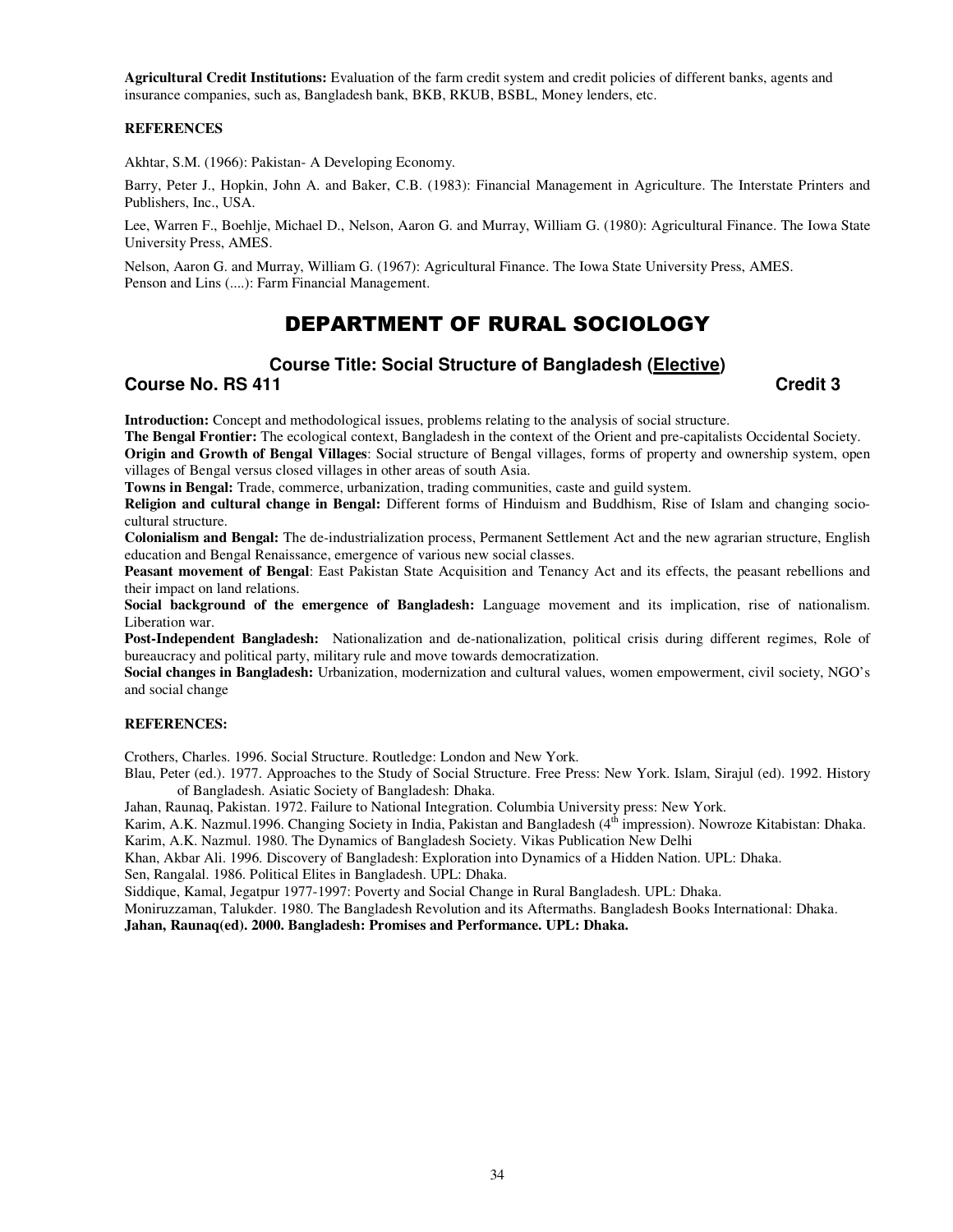# Level-4, Semester-2

# DEPARTMENT OF AGRICULTURAL FINANACE

## **Course Environmental Economics**

## **Course No. AE 421** 3 Credit **3**

**Introduction to environmental economics. Different environmental values. Classification of valuation techniques. Introduction to renewable and non-renewable resources.** 

**Market based valuation:** Welfare measures demand vurve and consumer surplus, supply curve and producer surplus, allocative efficiency, valuing opportunity costs. Valuing benefits in different sitution.

**Non –market valuation:** Welfare economics and welfare measures. Compensating variation,

equivalent variation, economic approaches to environmental valuation. Environmental quality as an

input in the production marketable goods, The household production function.

Valuation techniques that market prices. Cost of soil erosion, cost of soil conservation, valuling health effects.

**Valuations methods based on indirect market information:** The Hedonic pricing model the Hedonic wage model.

**Contingent valuation:** Welfare economic issues, different CVM methods, survey types, criticism and problems of CVM.

#### **Assignments.**

#### **REFERENCE**

**Freeman, A.M. III (1992). The measurement of Environmental and resource Values:** Theory and Methods. Resources for the Future, 1616 P street, NW, Wahington, DC 20036-1400.

**Herath, M.G. (2003). Environmental Valuation:** Theory and Application. 4U Offset Printers, Willam Gopallawa Mawatha, Kandy.

Hanely, N. and Spash, C.L. (1993). Cost-benefit Analysis and the Environment. Edward Elgar Publishing Limited, Gower House, Croft Road, Aldershot, Hants GU11 3HR England.

- **Neher, P.A. (1990). Natural Resource Economics:** Consevation and Exploitation. Cambridge University Press, The Pitt Building, Trumpington Street, CambridgeCB2 IRP
- Asian Development Bank (ADB). (1996). Economic Evaluation of Environmental Impacts: A Workbook Environment Division, ADB, Manila.
- Pigou, A.C. (1932). The economics of welfare,  $4<sup>th</sup>$  edition, McMillan Press London.
- Conrad, J.M. (1999). Natural Resource Economics. Cambridge University Press, The Pitt Bilding, Trumpington street, Cambridge CB2 IRP

Arrow , K. and Others. (1993). Report of the NOAA Panel on Contingent Valuation. Federal Register, 58: 4602-4614.

**Maler, K.G. (1974). Environmental Economics:** A Theoritical Inquiry. Resources for hte Future, Washington DC.

Kadekodi, G.K.(2000). Environment and Development. In R.N. Battacharya (Ed): Undergraduate Textbook in Environmental Economics. Oxford University Press. New Delhi.

# DEPARTMENT OF AGRICULTURAL ECONOMICS

#### **Course Title: Farm Management-II**

## **Course No. AE423 3 Credit**

**Measuring Farm Efficiency:** Production efficiency, Measures of production efficiency, Methods of improving production efficiency, Labour efficiency: Measures of labour efficiency, Methods of improving labour efficiency in the use of farm labour.

**Farm Planning and Budgeting:** Complete budgeting and related difficulties. Linear Programming: Quantitative components, Assumptions of linear programming, Evaluation of linear programming.

Farm Planning under Risk and Uncertainty: The degree of uncertainty, Type of nncertainty, Decision analysis under risk and uncertainty.

**Agricultural Projects Analysis:** Definition of a project, Aspects of project analysis, Points of view of project analysis, Identification of Costs and Benefits of agricultural projects, Shadow pricing for economic analysis, Un-disdounted measures of project worth, Discounted measures of project worth, Sensitivity analysis.

#### **REFERENCES:**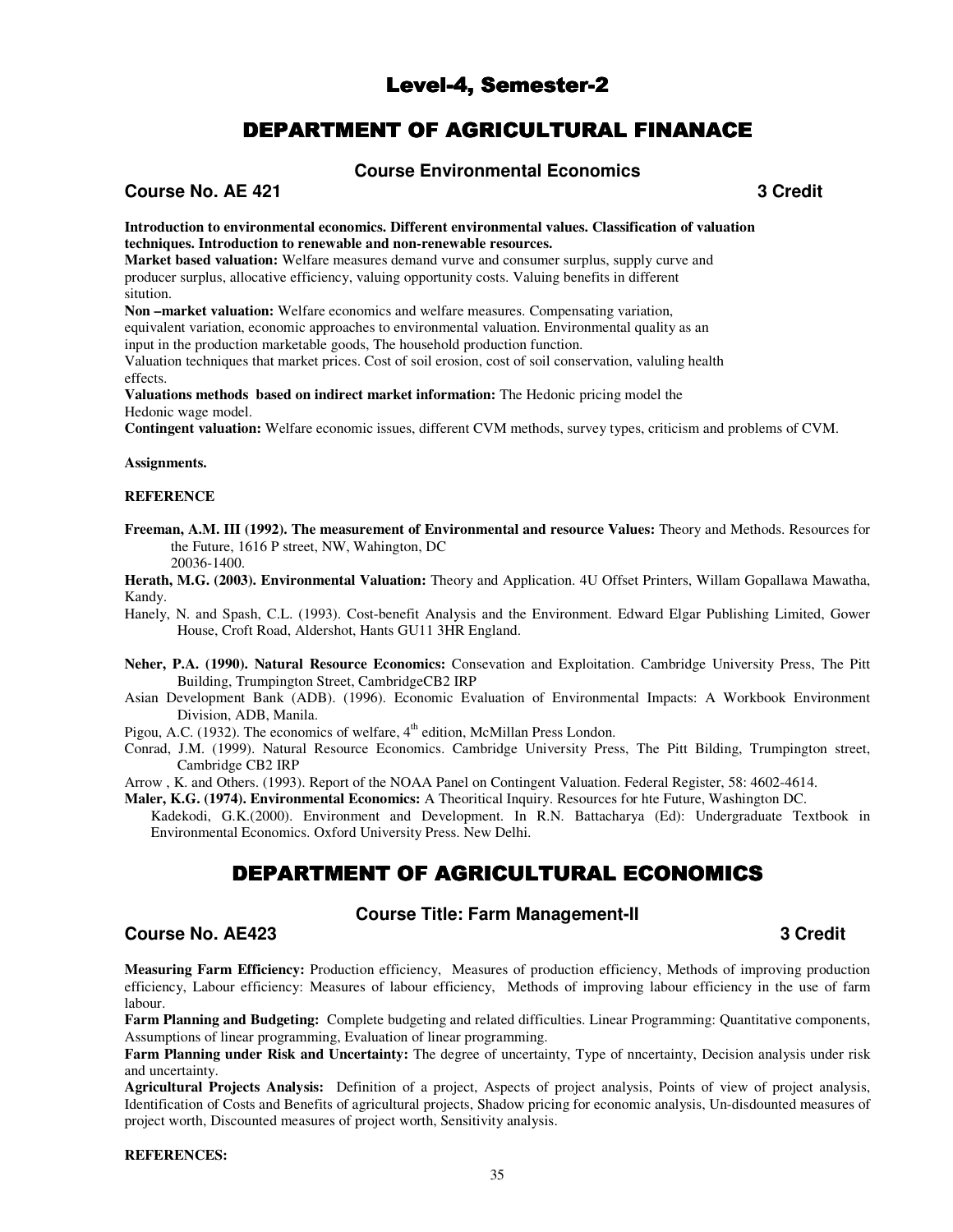Barnard, C.S. and Nix, J.S. (1973), *Farm Planning and Control*, Cambridge University Press. **Business Publications Inc. Texas.** 

Dillon, J.L. and Hardaker, J.B. (1993), *Farm Management Research for Small Farmer Development*, FAO, Rome.

Efferson, J.N. (1953), *Principles of Farm Management*, McGraw Hill Book Company, New York.

Gittinger, J.P. (1953), *Economic Analysis of Agricultural Project*, The John Hopkins University Press, London.

Heady, E.O. and Candler, W. (1958), *Linear Programming Methods*, Ames (Iowa), The Iowa State University Press, U.S.A.  *India - Theories and Practices,* Allied Publishers Ltd.

Kahlon, A.S. and Singh, K. (1992), *Economics of Farm Management in*  Publishing, U.K.

Sturrock, F. (1971), *Farm Accounting and Management,* Pitman

Turban, E. and Meredith, J.R. (1981), *Fundamentals of Management Science,* 

# **Course No. AE424 1 Credit 1** Credit **1** Credit **1** Credit **1** Credit **1** Credit **1** Credit **1** Credit **1** Credit **1** Credit **1** Credit **1** Credit **1** Credit **1** Credit **1** Credit **1** Credit **1** Credit **1** Credit **1**

#### **Course Title: Farm Management-II**

Measuring Farm Efficiency: Production efficiency, , Labour efficiency: Resource use efficiency (allocative efficiency, economic efficiency).

Exercise on farm planning and budgeting. Partial and complete budgeting.

Agricultural Projects Analysis: Calculation of BCR, NPV, IRR. Financial and economic analysis. Shadow pricing. Sensitivity analysis.

#### **REFERENCES:**

1. Cochrane W.G. (1965), Sampling Techniques, Modern Asia Edition, John Wiley & Sons Inc.

2. Noman, L. and Coote, R.B.(1976), The *Farm Business, Longman Pulisher,London & New York.*

3. Barnard, C.S. and Nix, J.S. (1978), *Farm Planning and control*,Cambridge UniversityPress, Cambidge.

4. Gittinger, J.P. (1972), *Economic Analysis of Agricultural Project*, The John Hopkins University Press, Baltimore and London.

5. Singh, M.K. and Mahadevan, A. (1990), *Project Evoluation and management Discovery Published House, New Delhi.* 

6. Dillon, J.L. and Hardaker, J.B. (1993), Farm management Research for small Farmers Development, FAO, Rome.

7. Yang, W.Y. (1958), Methods of farm Management Investigation, FAO, Rome.

# DEPARTMENT OF AGRICULTURAL FINANACE

## **Course Title: Financial Management**

**Course No. AF 421** 3 Credit

Introduction: **Definition, Functions and goal of Financial Management, Functions and responsibilities of a financial manager** 

**Sources of Business Finance:** Characteristics, types and sources of short-term finance, Characteristics, methods and sources of long-term finance, Instruments of long-term financing, Advantage and disadvantages of long-term financing

**Capital Structure:** Features, Factors affecting capital structure, Capital structure and cost of capital, capital structure and financial leverage, Net income and net operating income theories of capital structure, optimum capital structure

**Leverage:** Meaning, Types- operating, financial and total leverages with their measurement and interpretation

**Time value of Money:** Concept, Compounding, Discounting

**Cost of Capital:** Different sources of capital and their cost- common stock, retained earning, debt capital and preferred stock, Weighted average cost of capital, Marginal cost of capital **Capital Budgeting:** Meaning and importance, Techniques- NPV, IRR and BCR

**Dividend Policy:** Factors affecting dividend policy, Types of dividend policy, Walter and Gordon model, Miller and Modigliani Hypothesis

**Analysis of Financial Statements:** Different types of ratios for measuring short-term solvency, longterm solvency, profitability and managerial efficiency

**Working Capital Management:** Need for working capital, Determinants of working capital, Importance of working capital management, Estimation of working capital requirement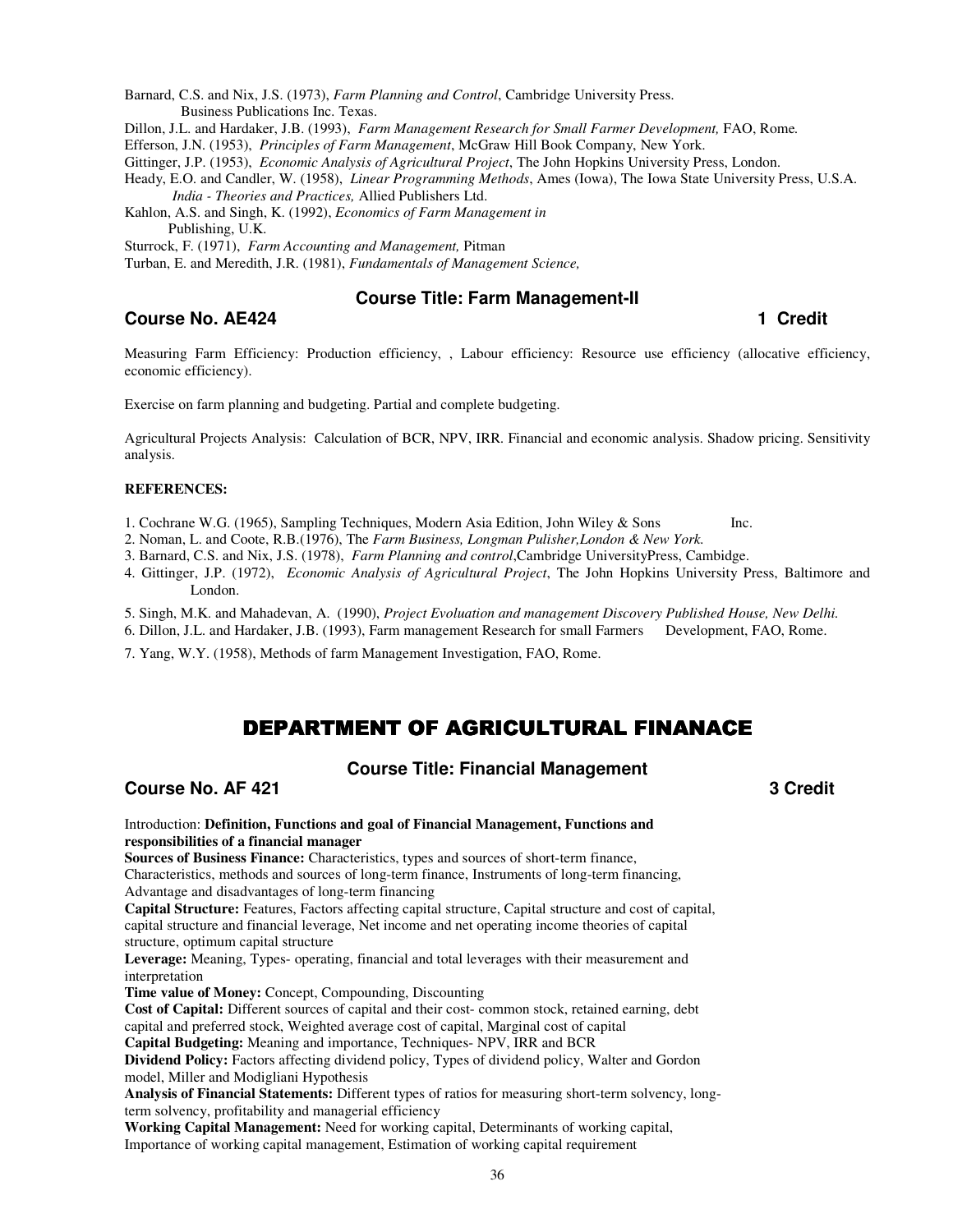#### **REFERENCE**

Block, S.B. and Hirt, G.A. (1978): Foundations of Financial Management. Richard D. Irwin, Homewood, Illinois.

Chandra, Prasanna (1991): Financial Management- Theory and Practice. Tata McGraw-Hill Publishing Company Ltd., New Delhi.

Gitman, L.J. and Moses, E.A. (1987): Financial Management. West Publishing Company, Cases, Minnesota.

Johnson, R.W. (1977): Financial Management. Allyn & Bacon, Boston.

Khan, M.Y. and Jain, P.K. (1989): Financial Management. Tata McGraw Hill Publishing Co., New Delhi.

Kuchhal, S.C. (1980): Financial Management- an analytical and conceptual approach. Chaitanya Publishing House, Allahabad.

Kulkarni, P.V. (1987): Financial Management. Himalaya Publishing House, New Delhi.

Pandey, I.M. (1992): Financial Management. Vikas Publishing House Pvt. Ltd., New Delhi.

Van Horne, J.C. (1983): Financial Management and Policy. Prentice Hall International, Englewood Cliffs, N.J.

Van Horne, James C. and Wachowicz Jr., John M. (1995): Fundamentals of Financial Management. Prentice-Hall International, New Delhi.

Weston, J.F. and Brigham, E.F. (1969): Managerial Finance. Rivehart & Winston, Prentice Hall, New Delhi.

# DEPARTMENT OF COOPERATION AND MARKETING

#### **Course Title: Research Methods in Agricultural Economics Course No. CM421** 3 credit **3**

Basic concepts of science-classification & limitations of science. Logic-fallacies deduction and inferences, fact-theoryscientific law-values.

Basic elements of scientific methods- and elements of social research, classification of research methods approaches of basic and applied research.

Research process steps in social research. Identification of research problem. Data requirement and methods of data collection. Hypothesis-research design-literature search sampling methods, fundamentals of estimation data collection instruments measurement. Producing of data analytical techniques interpretation of data reporting research results and effective communication quick research appraisal techniques (PRA, RRA methods), Preparing research proposals.

#### **REFERENCES:**

Bellur, V. V. 1987: Marketing Research: Theory and Practice, Himalaya Publishing House, Mumbai 400 004. Boyd, Westfall and Stasch, 1990: Marketing Research. Richard D. Irwin, Inc. Homewood Illinois.

Gupta Santosh. 1993: Research Methodology & Statistical Techniques. Deep & Deep Publications. New Delhi 110002.

Gupta, S. P. 2000: Statistical Methods. New Delhi: Sultan Chand and Sons.

Kothari C. R. 1990: Research Methodology-Methods and Techniques. Wishwa Prakashan, New Delhi 110002.

Mishra, R.P. 1989: Research Methodology-A Handbook, Concept Publishing Company, New Delhi 110059.

Mohammad, A. 1990: PRA-Concepts, Methods and Applications, BARC/USAID/ CHECCHI & Co.

Sadhu, A. N. & A. Singh. 1985: Research Methodology in Social Sciences. Himalaya Publishing House, Mumbai-400004.

Sharma BAV. 1985. Research Methodology in Social sciences. Sterling Publishers Pvt. Ltd. New Delhi. 110016.

Sufian, A. J. M. 1998: Methods and Techniques of Social Research. The University Press Limited, Dhaka 1000.

# **Course Title: Research Methods in Agricultural Economics Course No. CM 422 2 Credit**

The practical part of the subject will consist of exercises and assignment on different topics including the following: Quantitative techniques in research, sampling procedures, applications, estimation, formulating research problem. reviewing literature, preparation of research proposal, questionnaire and schedules collection of data data-processing exercise in the application of various analytical techniques, test of hypothesis, test of significance's, parametric and non-parametric tests. Interpretation and derivation of results, reporting research. Structure of references/ bibliography, hand on practice on Rapid Rural Appraisal (RRA/PRA) Techniques.

#### **REFERENCES:**

Bellur, V. V. 1987: Marketing Research: Theory and Practice, Himalaya Publishing House, Mumbai 400 004. Boyd, Westfall and Stasch, 1990: Marketing Research. Richard D. Irwin, Inc. Homewood Illinois. Gupta Santosh. 1993: Research Methodology & Statistical Techniques. Deep & Deep Publications. New Delhi 110002. Gupta, S. P. 2000: Statistical Methods. New Delhi: Sultan Chand and Sons. Kothari C. R. 1990: Research Methodology-Methods and Techniques. Wishwa Prakashan, New Delhi 110002. Mishra, R.P. 1989: Research Methodology-A Handbook, Concept Publishing Company, New Delhi 110059.

Mohammad, A. 1990: PRA-Concepts, Methods and Applications, BARC/USAID/ CHECCHI & Co.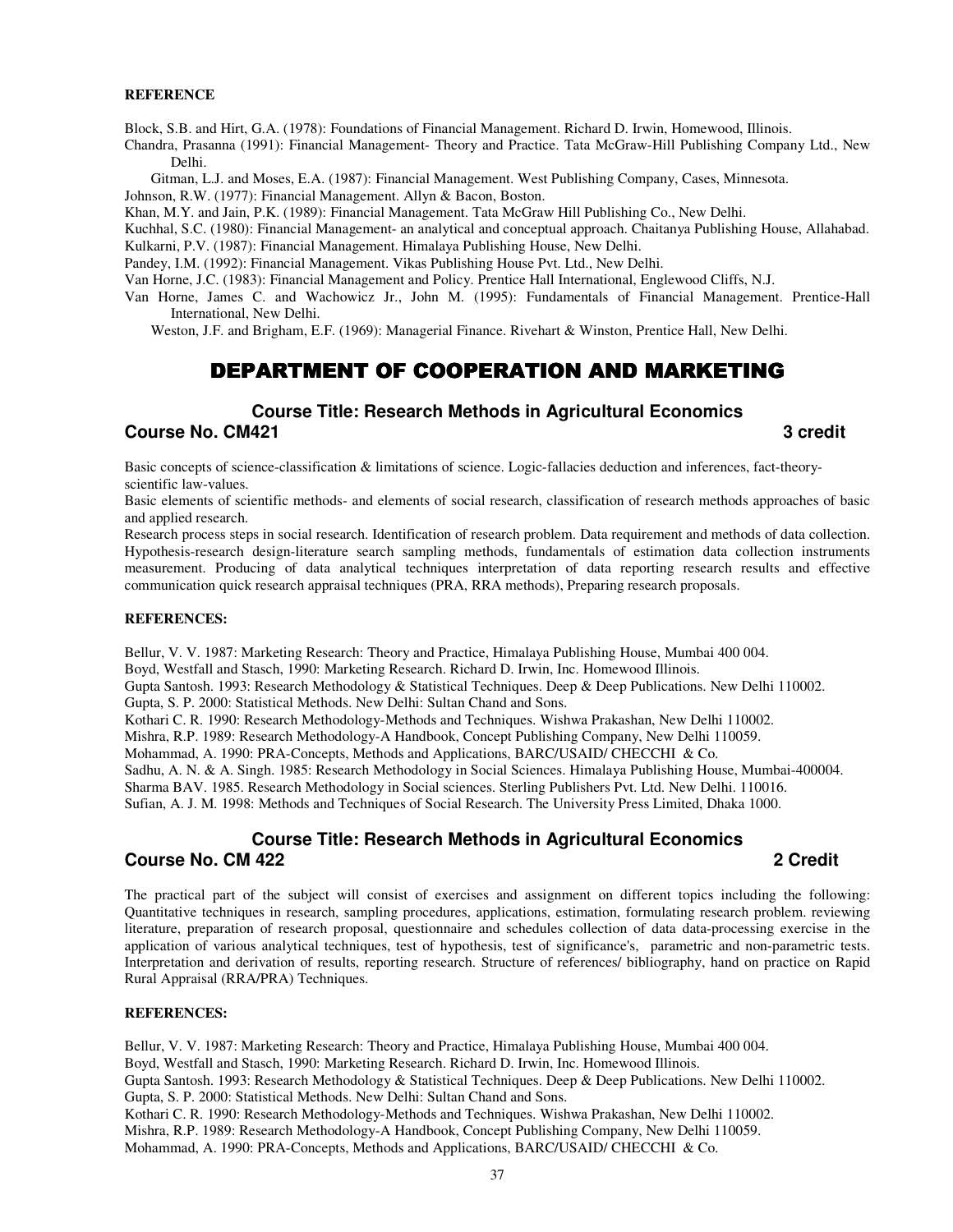Sadhu, A. N. & A. Singh. 1985: Research Methodology in Social Sciences. Himalaya Publishing House, Mumbai-400004. Sharma BAV. 1985. Research Methodology in Social sciences. Sterling Publishers Pvt. Ltd. New Delhi. 110016. Sufian, A. J. M. 1998: Methods and Techniques of Social Research. The University Press Limited, Dhaka 1000.

# **Course Title: Agribusiness Management-II (Elective)**

**Course No. CM423** 3 credit **3** credit **1** 

Introduction to Agribusiness development of agribusiness enterprises in Bangladesh. Financial accounting for agri-business firms. Principles, measurement and procedures for internal control and for purposes of reporting performance. planning and reviewing operations. Managerial cost accounting and responsibility accounting. Government promotion and regulation and their effect agri-business development Review of laws affecting various aspects of agri-business operations, particularly those affecting production, financing, marketing and distribution of agribusiness products in Bangladesh. Product quality Management, Bangladesh, Bangladesh Standard & Testing Institute. Case studies.

#### **REFERENCES:**

Wills Walter, J. 1979: An Introduction to Agribusiness Management, 2<sup>nd</sup> ed. Danville III, The Interstate Printers & Publishers. Tarban & Meredith. 1981: Fundamentals of Management Science, Business Publicationse Inc. Plano, Texas, USA. Seetharman, S.P. & P.M. Singh. 1992: Agribusiness Cooperatives, Oxford & IBH Publishing Co. Pvt. Ltd. New Delhi. Sperich, G.J.M.W. Woolverton and J.G. Beierlein. 1994: Introduction to Agricultural Marketing, Prentic Hall, Englewood cliffs.

Hamiltow, W.H.D. F. Connelly and D.H. Doster. 1992: Agribusiness: An Enterpreneurial Approach, Delmar Publishers Inc. Murthy, Guruprasad. 1987: Management Accounting, Himalaya publishing House, New Delhi-110002. Gitman, L.J. and E.A. Moses. 1987: Financial Management: Cases, Minnesota : West publishing Co.

# DEPARTMENT OF AGRICULTURAL FINANACE

# **Course Title: Micro Credit (Elective)**

## **Course No. AF 425 3 Credit 2008 3 Credit 2008 3 Credit 2008 3 Credit 2008 3 Credit 2008 3 Credit 2008 3 Credit**

**Introduction:** Poverty and Finance in Bangladesh: concept and definition, Evolution of micro credit, Poverty situation in Bangladesh, Role of micro credit in poverty reduction **Management of NGOs:** Sources and procurement of fund, Credit operation policy (COP) of different

NGOs

**Savings Mobilization:** Group fund, Emergency fund, Rate of interest and insurance

**Comparative Studies between GOs and NGOs:** Micro credit programmes by GOs- micro credit programmes by commercial banks and specialized banks, Compare processes and performances of the programmes of GOs and NGOs

**Micro Credit Models in Bangladesh:** Different types of micro credit models in Bangladesh: Grameen Bank, BRAC, PROSHIKA, ASA, etc.

**Case Studies and Evaluation of Micro Credit Programmes:** Impact studies of different micro credit programmes

#### **REFERENCES**

Hye, Hasnat Abdul (1996): Below the Line- Rural Poverty in Bangladesh. University Press Ltd., Dhaka.

Khandaker, S.R. (1999): Fighting Poverty with Micro Credit- experiences in Bangladesh. The University Press Limited, Dhaka

Wood, G.D. and Sharif, I.A. (1997): Who Needs Credit? poverty and finance in Bangladesh. The University Press Limited, Dhaka